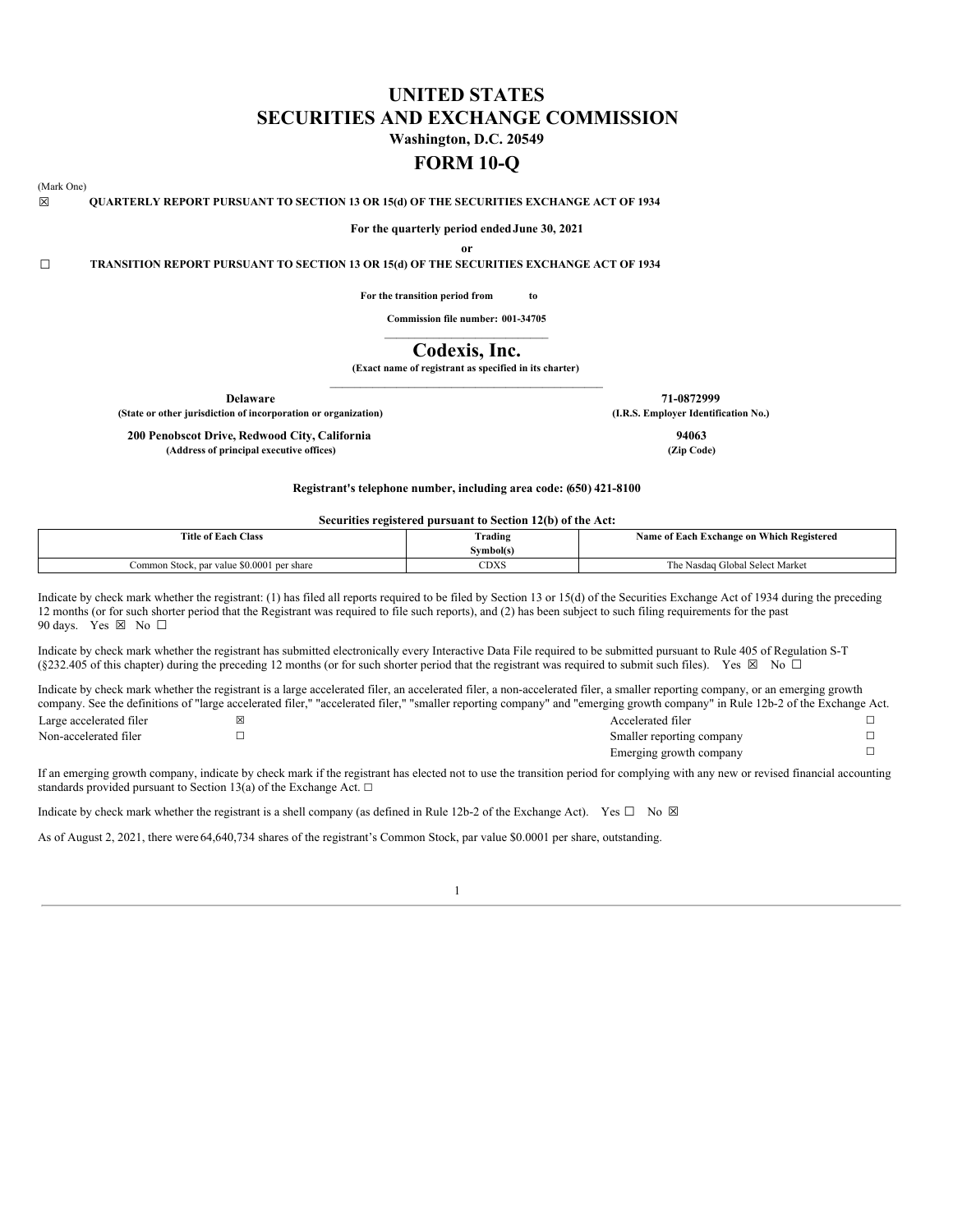# **Codexis, Inc. Quarterly Report on Form 10-Q For the Quarter Ended June 30, 2021**

# **TABLE OF CONTENTS**

**PAGE NUMBER**

# **PART I. FINANCIAL INFORMATION**

| ITEM 1. | <b>Financial Statements (Unaudited)</b>                                               |              |
|---------|---------------------------------------------------------------------------------------|--------------|
|         | <b>Condensed Consolidated Balance Sheets</b>                                          | 3            |
|         | <b>Condensed Consolidated Statements of Operations</b>                                |              |
|         | <b>Condensed Consolidated Statements of Stockholders' Equity</b>                      |              |
|         | <b>Condensed Consolidated Statements of Cash Flows</b>                                | $\tau$       |
|         | Notes to Condensed Consolidated Financial Statements                                  | $\mathbf{Q}$ |
| ITEM 2. | Management's Discussion and Analysis of Financial Condition and Results of Operations | 29           |
| ITEM 3. | <b>Quantitative and Qualitative Disclosures about Market Risk</b>                     | 45           |
| ITEM 4. | <b>Controls and Procedures</b>                                                        | 46           |
|         |                                                                                       |              |

# **PART II. OTHER [INFORMATION](#page-45-0)**

<span id="page-1-0"></span>

| ITEM 1.           | <b>Legal Proceedings</b>                                    | 47 |
|-------------------|-------------------------------------------------------------|----|
| ITEM 1A.          | <b>Risk Factors</b>                                         | 47 |
| ITEM 2.           | Unregistered Sales of Equity Securities and Use of Proceeds | 47 |
| ITEM 3.           | <b>Default Upon Senior Securities</b>                       | 47 |
| ITEM 4.           | <b>Mine Safety Disclosures</b>                              | 47 |
| ITEM 5.           | <b>Other Information</b>                                    | 47 |
| ITEM 6.           | <b>Exhibits</b>                                             | 48 |
| <b>Signatures</b> |                                                             | 49 |
|                   |                                                             |    |

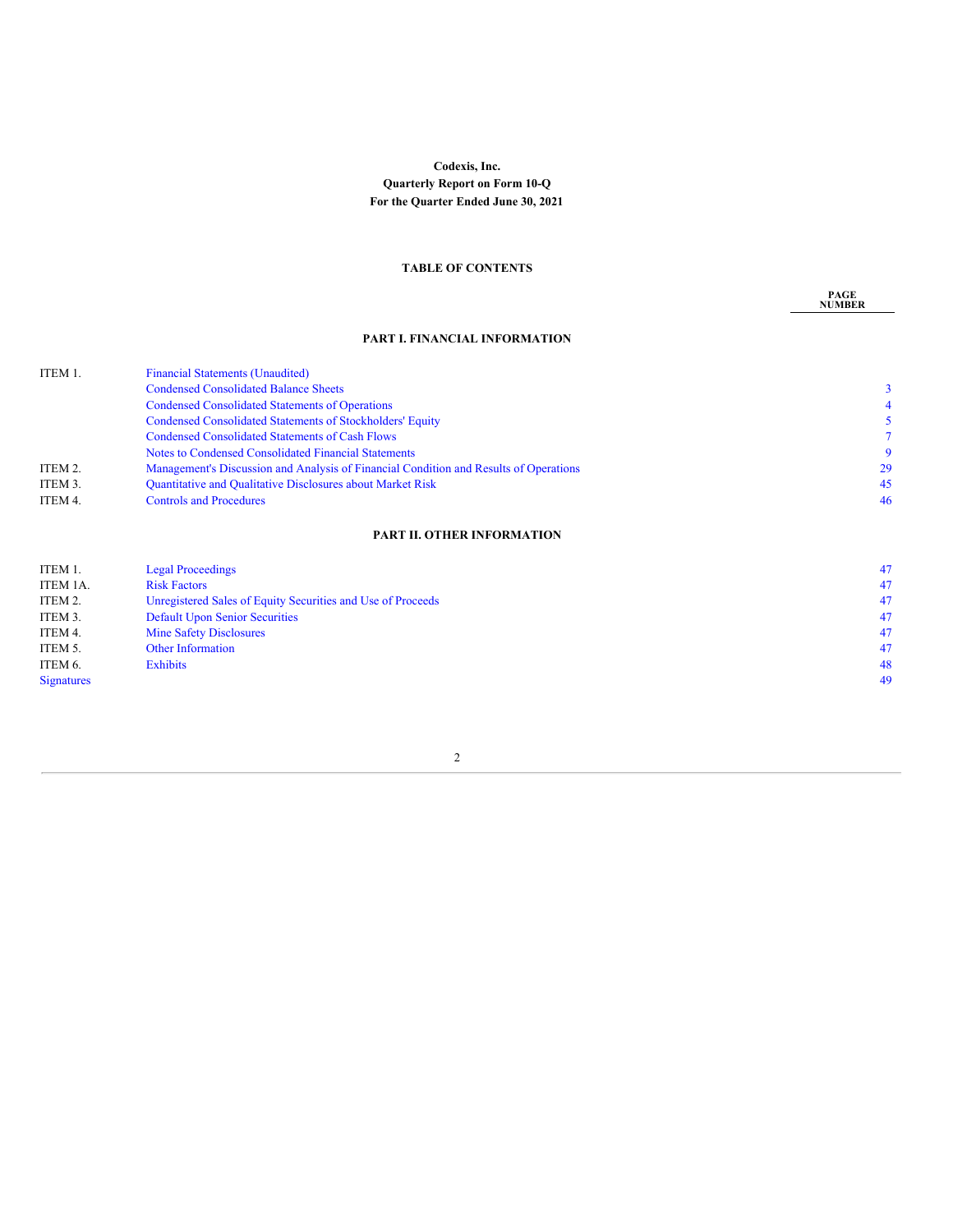#### **PART I. FINANCIAL INFORMATION Item 1. Financial Statements**

### **Codexis, Inc. Condensed Consolidated Balance Sheets (Unaudited) (In Thousands, Except Per Share Amounts)**

|                                                                                                                                                                                       | June 30, 2021 | December 31, 2020        |
|---------------------------------------------------------------------------------------------------------------------------------------------------------------------------------------|---------------|--------------------------|
| <b>Assets</b>                                                                                                                                                                         |               |                          |
| Current assets:                                                                                                                                                                       |               |                          |
| Cash and cash equivalents<br><sup>S</sup>                                                                                                                                             | 129,506       | 149,117<br>-S            |
| Restricted cash, current                                                                                                                                                              | 585           | 638                      |
| Investment in non-marketable debt security                                                                                                                                            | 1,289         | 1,000                    |
| Financial assets:                                                                                                                                                                     |               |                          |
| Accounts receivable                                                                                                                                                                   | 19,488        | 13,894                   |
| Contract assets                                                                                                                                                                       | 4,528         | 4,526                    |
| Unbilled receivables                                                                                                                                                                  | 12,417        | 10,942                   |
| Total financial assets                                                                                                                                                                | 36,433        | 29,362                   |
| Less: allowances                                                                                                                                                                      | (74)          | (74)                     |
| Total financial assets, net                                                                                                                                                           | 36,359        | 29,288                   |
| Inventories                                                                                                                                                                           | 1,078         | 964                      |
| Prepaid expenses and other current assets                                                                                                                                             | 3,578         | 3,416                    |
| Total current assets                                                                                                                                                                  | 172,395       | 184,423                  |
| Restricted cash                                                                                                                                                                       | 1,519         | 1,062                    |
| Investment in non-marketable equity securities                                                                                                                                        | 3,430         | 1,450                    |
| Right-of-use assets - Operating leases, net                                                                                                                                           | 20,124        | 21,382                   |
| Right-of-use assets - Finance leases, net                                                                                                                                             | 68            | 119                      |
| Property and equipment, net                                                                                                                                                           | 11,232        | 9,675                    |
| Goodwill                                                                                                                                                                              | 3,241         | 3,241                    |
| Other non-current assets                                                                                                                                                              | 301           | 294                      |
| $\mathsf{\$}$<br><b>Total assets</b>                                                                                                                                                  | 212,310       | $\mathbb{S}$<br>221.646  |
| <b>Liabilities and Stockholders' Equity</b>                                                                                                                                           |               |                          |
| Current liabilities:                                                                                                                                                                  |               |                          |
| $\mathbb S$<br>Accounts payable                                                                                                                                                       | 3,164         | <sup>\$</sup><br>2,970   |
| Accrued compensation                                                                                                                                                                  | 6,859         | 7,288                    |
| Other accrued liabilities                                                                                                                                                             | 9,082         | 10,272                   |
| Current portion of lease obligations - Operating leases                                                                                                                               | 2,672         | 2,627                    |
| Deferred revenue                                                                                                                                                                      | 2,313         | 1,824                    |
| Total current liabilities                                                                                                                                                             | 24.090        | 24.981                   |
| Deferred revenue, net of current portion                                                                                                                                              | 3,166         | 2,967                    |
| Long-term lease obligations - Operating leases                                                                                                                                        | 20,992        | 22,324                   |
| Other long-term liabilities                                                                                                                                                           | 1,289         | 1,271                    |
| <b>Total liabilities</b>                                                                                                                                                              | 49,537        | 51.543                   |
| Commitments and Contingencies (Note 10)                                                                                                                                               |               |                          |
| Stockholders' equity:                                                                                                                                                                 |               |                          |
| Preferred stock, \$0,0001 par value per share; 5,000 shares authorized, none issued and outstanding                                                                                   |               |                          |
| Common stock, \$0.0001 par value per share; 100,000 shares authorized;<br>64,623 shares and 64,283 shares issued and outstanding at June 30, 2021 and December 31, 2020, respectively | 6             | 6                        |
| Additional paid-in capital                                                                                                                                                            | 542,519       | 536,516                  |
| Accumulated deficit                                                                                                                                                                   | (379, 752)    | (366, 419)               |
| Total stockholders' equity                                                                                                                                                            | 162,773       | 170.103                  |
| $\mathbf S$<br>Total liabilities and stockholders' equity                                                                                                                             | 212,310       | $\mathcal{S}$<br>221,646 |

<span id="page-2-0"></span>See accompanying notes to the unaudited condensed consolidated financial statements.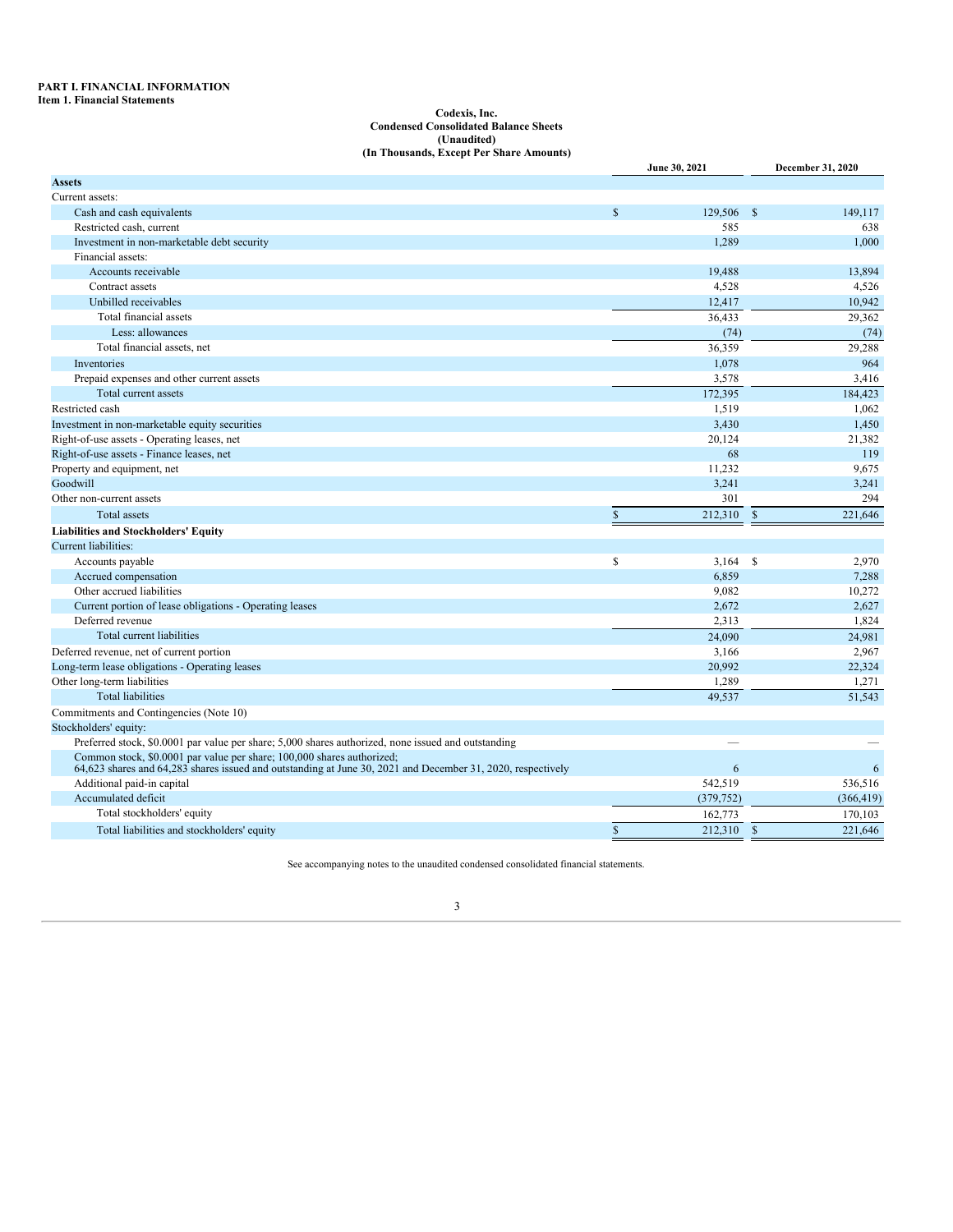### **Codexis, Inc. Condensed Consolidated Statements of Operations (Unaudited) (In Thousands, Except Per Share Amounts)**

|                                                                                              | Three Months Ended June 30, |              |  | Six Months Ended June 30, |               |             |              |           |
|----------------------------------------------------------------------------------------------|-----------------------------|--------------|--|---------------------------|---------------|-------------|--------------|-----------|
|                                                                                              |                             | 2021         |  | 2020                      |               | 2021        |              | 2020      |
| <b>Revenues:</b>                                                                             |                             |              |  |                           |               |             |              |           |
| Product revenue                                                                              | \$                          | 14,717 \$    |  | 4,504                     | <sup>\$</sup> | 24,943 \$   |              | 9,604     |
| Research and development revenue                                                             |                             | 10,736       |  | 10,463                    |               | 18,542      |              | 20,033    |
| Total revenues                                                                               |                             | 25,453       |  | 14,967                    |               | 43,485      |              | 29,637    |
| Costs and operating expenses:                                                                |                             |              |  |                           |               |             |              |           |
| Cost of product revenue                                                                      |                             | 4,318        |  | 1,699                     |               | 8,536       |              | 4,240     |
| Research and development                                                                     |                             | 12,826       |  | 10,853                    |               | 24,397      |              | 21,820    |
| Selling, general and administrative                                                          |                             | 12,795       |  | 8,522                     |               | 24,193      |              | 17,512    |
| Total costs and operating expenses                                                           |                             | 29,939       |  | 21,074                    |               | 57,126      |              | 43,572    |
| Loss from operations                                                                         |                             | (4, 486)     |  | (6,107)                   |               | (13, 641)   |              | (13,935)  |
| Interest income                                                                              |                             | 206          |  | 57                        |               | 382         |              | 323       |
| Other income (expense), net                                                                  |                             | 23           |  | 13                        |               | (63)        |              | (72)      |
| Loss before income taxes                                                                     |                             | (4,257)      |  | (6,037)                   |               | (13, 322)   |              | (13, 684) |
| Provision for income taxes                                                                   |                             | 8            |  | 307                       |               | 11          |              | 312       |
| Net loss                                                                                     |                             | $(4,265)$ \$ |  | (6, 344)                  | <sup>8</sup>  | (13, 333)   | <sup>S</sup> | (13,996)  |
|                                                                                              |                             |              |  |                           |               |             |              |           |
| Net loss per share, basic and diluted                                                        | $\mathbb{S}$                | $(0.07)$ \$  |  | $(0.11)$ \$               |               | $(0.21)$ \$ |              | (0.24)    |
| Weighted average common stock shares used in computing net loss per share, basic and diluted |                             | 64,434       |  | 59,000                    |               | 64,363      |              | 58,944    |

<span id="page-3-0"></span>See accompanying notes to the unaudited condensed consolidated financial statements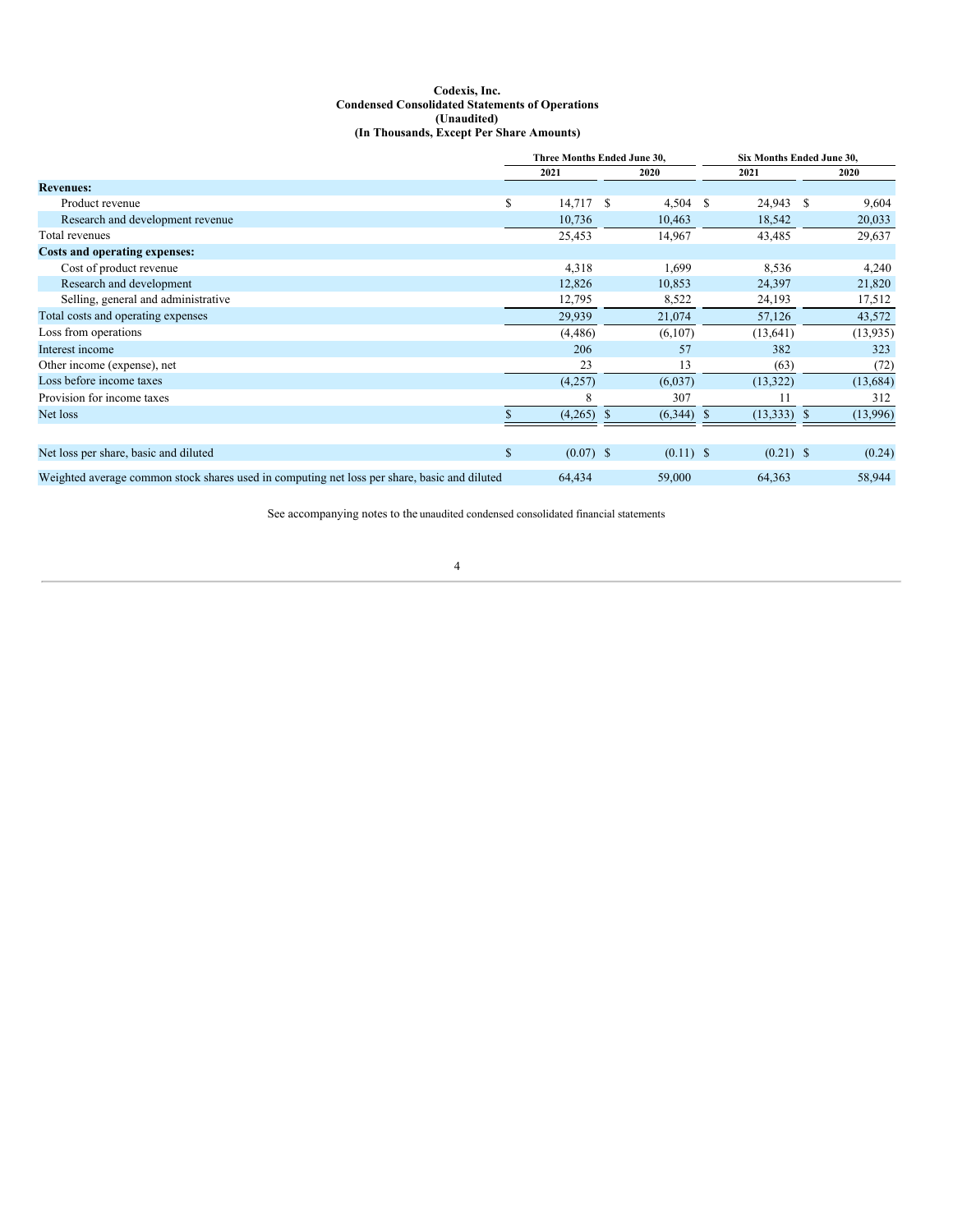# **Codexis, Inc. Condensed Consolidated Statements of Stockholders' Equity (Unaudited) (In Thousands)**

|                                                             | <b>Common Stock</b><br>paid-in |  |        |    | <b>Additional</b> |      | Accumulated     |  | <b>Total Stockholders'</b> |  |
|-------------------------------------------------------------|--------------------------------|--|--------|----|-------------------|------|-----------------|--|----------------------------|--|
| Three months ended June 30, 2021                            | <b>Shares</b>                  |  | Amount |    | Capital           |      | Deficit         |  | <b>Equity</b>              |  |
|                                                             |                                |  |        |    |                   |      |                 |  |                            |  |
| Balance as of April 1, 2021                                 | 64,488 \$                      |  | 6      | -S | 539,220           | - \$ | $(375, 487)$ \$ |  | 163,739                    |  |
| Exercise of stock options                                   | 95                             |  |        |    | 455               |      |                 |  | 455                        |  |
| Release of stock awards                                     | 42                             |  |        |    | __                |      |                 |  |                            |  |
| Employee stock-based compensation                           |                                |  |        |    | 2,779             |      |                 |  | 2,779                      |  |
| Non-employee stock-based compensation                       |                                |  |        |    | 65                |      |                 |  | 65                         |  |
| Taxes paid related to net share settlement of equity awards | (2)                            |  |        |    | __                |      |                 |  |                            |  |
| Net loss                                                    | _                              |  |        |    |                   |      | (4,265)         |  | (4,265)                    |  |
| Balance as of June 30, 2021                                 | 64,623                         |  | 6      |    | 542,519           |      | (379, 752)      |  | 162,773                    |  |

|                                                             | <b>Common Stock</b> |  |        |     | <b>Additional</b><br>paid-in |     | Accumulated    |  | <b>Total Stockholders'</b> |  |
|-------------------------------------------------------------|---------------------|--|--------|-----|------------------------------|-----|----------------|--|----------------------------|--|
| Three months ended June 30, 2020                            | <b>Shares</b>       |  | Amount |     | Capital                      |     | Deficit        |  | <b>Equity</b>              |  |
|                                                             |                     |  |        |     |                              |     |                |  |                            |  |
| Balance as of April 1, 2020                                 | 59,017 \$           |  | 6      | -85 | 449,121                      | - S | $(350,061)$ \$ |  | 99,066                     |  |
| Exercise of stock options                                   | 27                  |  |        |     | 158                          |     |                |  | 158                        |  |
| Release of stock awards                                     | 81                  |  |        |     | _                            |     |                |  |                            |  |
| Employee stock-based compensation                           | __                  |  |        |     | 1,935                        |     |                |  | 1,935                      |  |
| Non-employee stock-based compensation                       |                     |  |        |     | 4                            |     |                |  | 4                          |  |
| Taxes paid related to net share settlement of equity awards |                     |  |        |     | (33)                         |     |                |  | (33)                       |  |
| Net loss                                                    |                     |  |        |     | _                            |     | (6,344)        |  | (6, 344)                   |  |
| Balance as of June 30, 2020                                 | 59,125              |  | 6      |     | 451,185                      |     | (356, 405)     |  | 94,786                     |  |

See accompanying notes to the unaudited condensed consolidated financial statements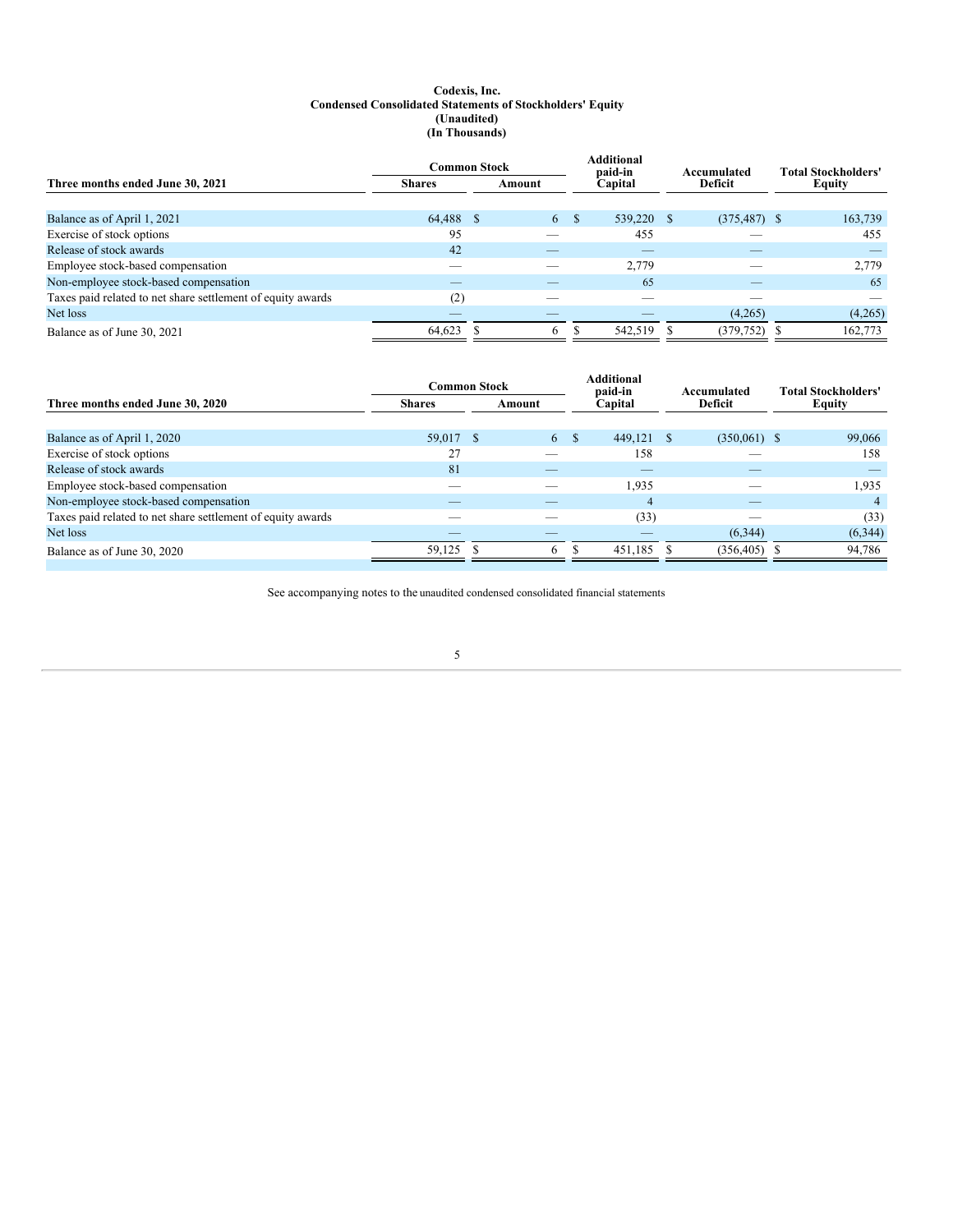# **Codexis, Inc. Condensed Consolidated Statements of Stockholders' Equity (Unaudited) (In Thousands)**

|                                                             |               | <b>Common Stock</b> | <b>Additional</b><br>paid-in | Accumulated | <b>Total Stockholders'</b> |  |
|-------------------------------------------------------------|---------------|---------------------|------------------------------|-------------|----------------------------|--|
| Six months ended June 30, 2021                              | <b>Shares</b> | Amount              | Capital                      | Deficit     | Equity                     |  |
|                                                             |               |                     |                              |             |                            |  |
| Balance as of January 1, 2021                               | 64.283        | 6                   | 536,516                      | (366, 419)  | 170,103                    |  |
| Exercise of stock options                                   | 213           |                     | 1,678                        |             | 1,678                      |  |
| Release of stock awards                                     | 181           |                     |                              |             |                            |  |
| Employee stock-based compensation                           |               |                     | 5,405                        |             | 5,405                      |  |
| Non-employee stock-based compensation                       |               |                     | 126                          |             | 126                        |  |
| Taxes paid related to net share settlement of equity awards | (54)          |                     | (1,206)                      |             | (1,206)                    |  |
| Net loss                                                    | –             |                     |                              | (13, 333)   | (13, 333)                  |  |
| Balance as of June 30, 2021                                 | 64,623        | 6                   | 542,519                      | (379, 752)  | 162,773                    |  |

|                                                             | <b>Common Stock</b> |  |        |         | <b>Additional</b><br>paid-in |               | Accumulated     |  | <b>Total Stockholders'</b> |  |
|-------------------------------------------------------------|---------------------|--|--------|---------|------------------------------|---------------|-----------------|--|----------------------------|--|
| Six months ended June 30, 2020                              | <b>Shares</b>       |  | Amount | Capital |                              | Deficit       |                 |  | Equity                     |  |
|                                                             |                     |  |        |         |                              |               |                 |  |                            |  |
| Balance as of January 1, 2020                               | 58,877 \$           |  | 6      |         | 447,920                      | <sup>\$</sup> | $(342, 409)$ \$ |  | 105,517                    |  |
| Exercise of stock options                                   | 32                  |  |        |         | 197                          |               |                 |  | 197                        |  |
| Release of stock awards                                     | 300                 |  |        |         |                              |               |                 |  |                            |  |
| Employee stock-based compensation                           |                     |  |        |         | 4,104                        |               |                 |  | 4,104                      |  |
| Non-employee stock-based compensation                       |                     |  |        |         | 4                            |               |                 |  | 4                          |  |
| Taxes paid related to net share settlement of equity awards | (84)                |  |        |         | (1,040)                      |               |                 |  | (1,040)                    |  |
| Net loss                                                    |                     |  |        |         |                              |               | (13,996)        |  | (13,996)                   |  |
| Balance as of June 30, 2020                                 | 59,125              |  | 6      |         | 451,185                      |               | (356, 405)      |  | 94,786                     |  |

<span id="page-5-0"></span>See accompanying notes to theunaudited condensed consolidated financial statements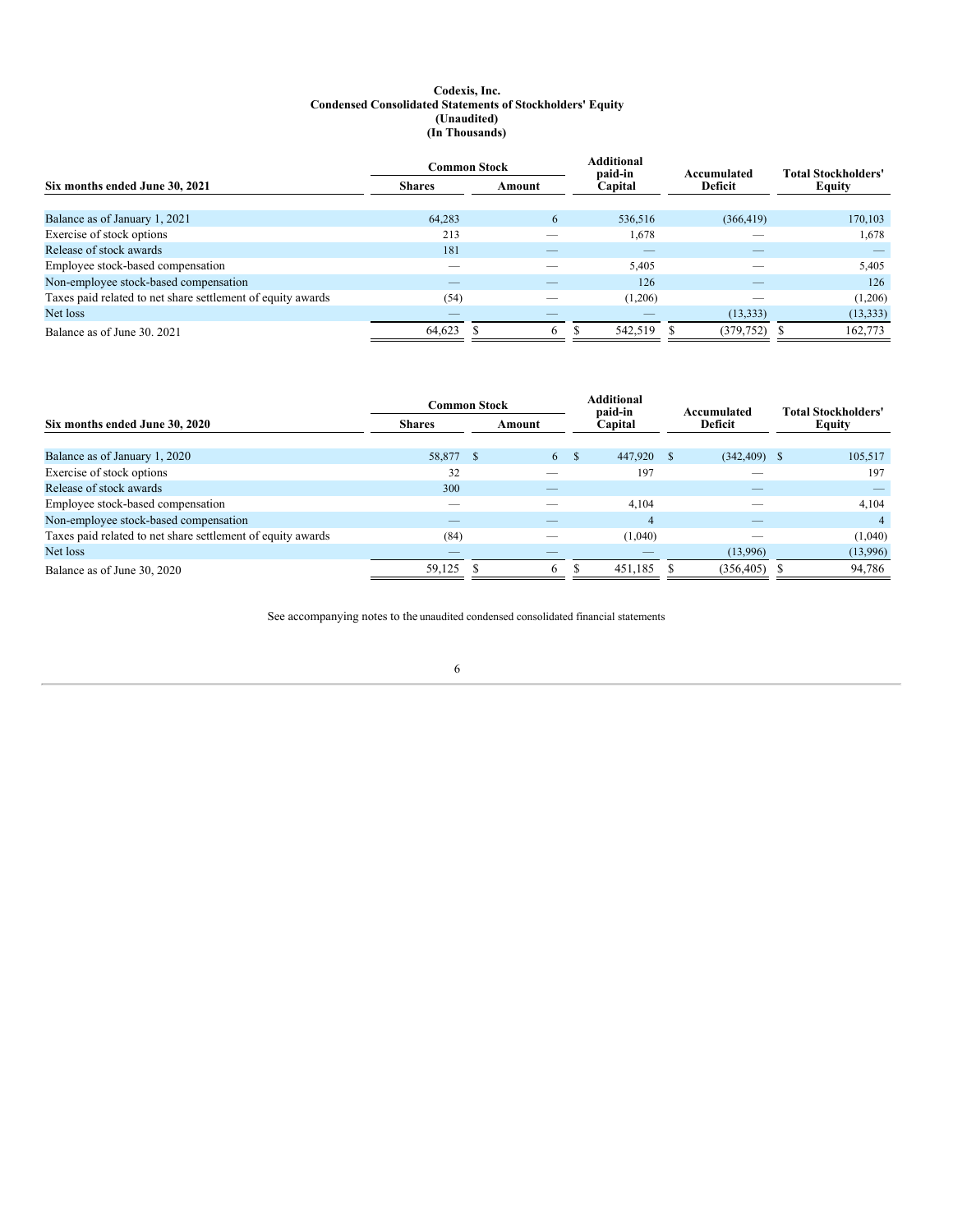### **Codexis, Inc. Condensed Consolidated Statements of Cash Flows (Unaudited, in Thousands)**

|                                                                             | Six Months Ended June 30, |                |               |                |  |  |
|-----------------------------------------------------------------------------|---------------------------|----------------|---------------|----------------|--|--|
|                                                                             |                           | 2021           |               | 2020           |  |  |
| <b>Operating activities:</b>                                                |                           |                |               |                |  |  |
| Net loss                                                                    | S                         | $(13,333)$ \$  |               | (13,996)       |  |  |
| Adjustments to reconcile net loss to net cash used in operating activities: |                           |                |               |                |  |  |
| Depreciation                                                                |                           | 1,375          |               | 900            |  |  |
| Amortization expense - right-of-use assets - operating and finance leases   |                           | 1,309          |               | 1,336          |  |  |
| Stock-based compensation                                                    |                           | 5,531          |               | 4,108          |  |  |
| Equity securities earned from research and development activities           |                           | (477)          |               |                |  |  |
| Other non-cash items                                                        |                           | (318)          |               |                |  |  |
| Changes in operating assets and liabilities:                                |                           |                |               |                |  |  |
| Financial assets, net                                                       |                           | (7,521)        |               | (6,258)        |  |  |
| Inventories                                                                 |                           | (113)          |               | (315)          |  |  |
| Prepaid expenses and other assets                                           |                           | (170)          |               | (824)          |  |  |
| Accounts payable                                                            |                           | 436            |               | (19)           |  |  |
| Accrued compensation and other accrued liabilities                          |                           | (404)          |               | 1,839          |  |  |
| Other long-term liabilities                                                 |                           | (1,314)        |               | (1,270)        |  |  |
| Deferred revenue                                                            |                           | 264            |               | 3,001          |  |  |
| Net cash used in operating activities                                       |                           | (14, 735)      |               | (11, 498)      |  |  |
| <b>Investing activities:</b>                                                |                           |                |               |                |  |  |
| Purchase of property and equipment                                          |                           | (4, 344)       |               | (1,490)        |  |  |
| Proceeds from sale of property and equipment                                |                           | 29             |               |                |  |  |
| Investment in equity securities                                             |                           | (630)          |               | (1,000)        |  |  |
| Net cash used in investing activities                                       |                           | (4,945)        |               | (2, 490)       |  |  |
| <b>Financing activities:</b>                                                |                           |                |               |                |  |  |
| Proceeds from exercises of stock options                                    |                           | 1,679          |               | 197            |  |  |
| Payments of lease obligations - Finance leases                              |                           |                |               | (60)           |  |  |
| Taxes paid related to net share settlement of equity awards                 |                           | (1,206)        |               | (1,040)        |  |  |
| Net cash provided by (used in) financing activities                         |                           | 473            |               | (903)          |  |  |
| Net decrease in cash, cash equivalents and restricted cash                  |                           | (19,207)       |               | (14, 891)      |  |  |
| Cash, cash equivalents and restricted cash at the beginning of the period   |                           | 150,817        |               | 92,221         |  |  |
| Cash, cash equivalents and restricted cash at the end of the period         | \$                        | 131,610        | $\mathbb{S}$  | 77,330         |  |  |
| Supplemental disclosure of cash flow information:                           |                           |                |               |                |  |  |
| Interest paid                                                               | \$                        | 3 <sup>1</sup> | - \$          | $\overline{4}$ |  |  |
| Income taxes paid                                                           | $\mathbf S$               |                | <sup>\$</sup> | 5              |  |  |
| Supplemental non-cash investing and financing activities:                   |                           |                |               |                |  |  |
| Capital expenditures incurred but not yet paid                              | \$                        | 338            | <sup>\$</sup> | 90             |  |  |
| Assets received for research and development revenue earned                 | $\mathbf S$               | 1.350S         |               |                |  |  |
|                                                                             |                           |                |               |                |  |  |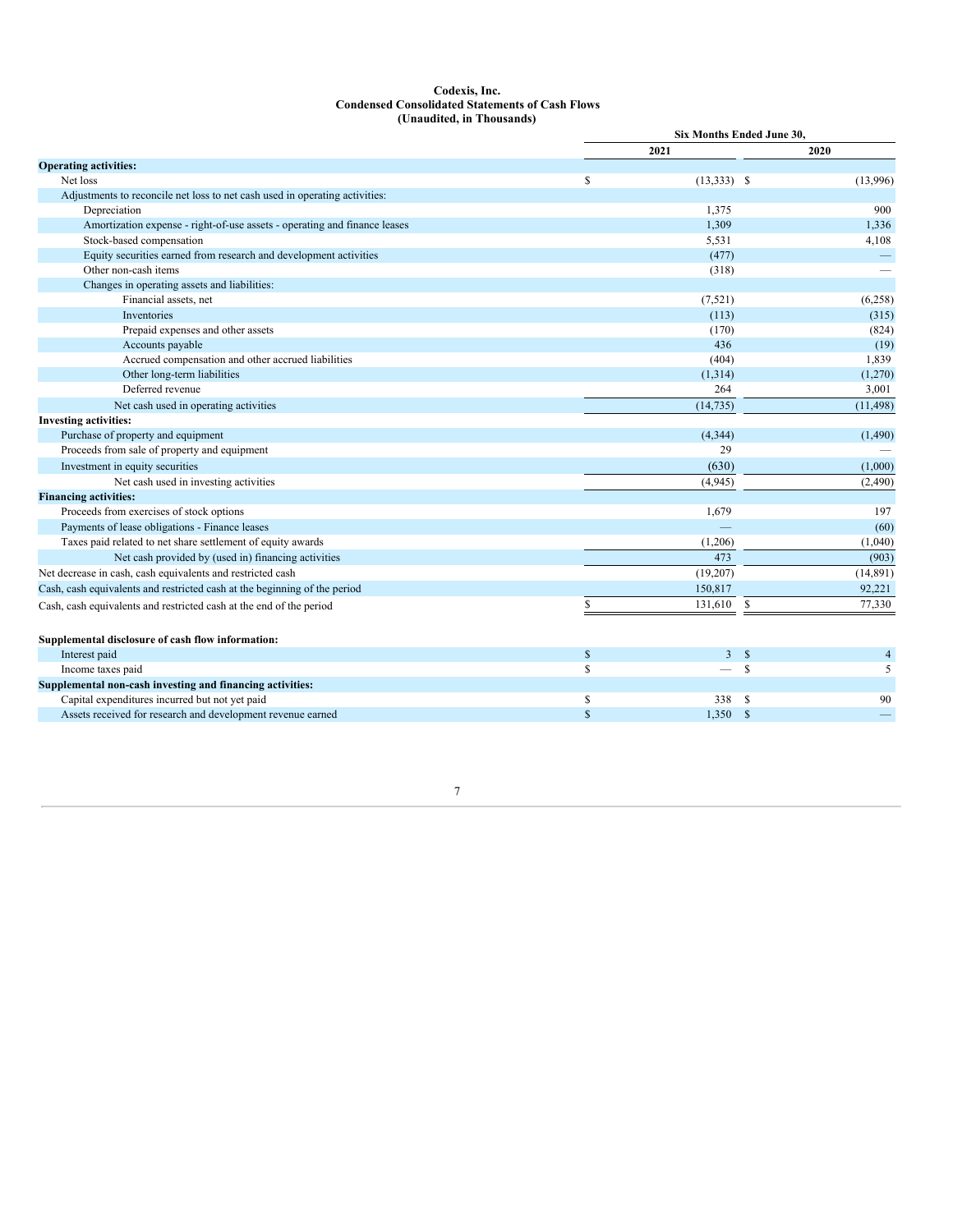The following table provides a reconciliation of cash, cash equivalents and restricted cash reported within the unaudited condensed consolidated balance sheets as of June 30, 2021 and 2020 to the total of the same such amounts shown above in the unaudited condensed consolidated statements of cash flows:

<span id="page-7-0"></span>

|                                                  | <b>June 30.</b> |         |  |        |  |  |
|--------------------------------------------------|-----------------|---------|--|--------|--|--|
|                                                  |                 | 2021    |  | 2020   |  |  |
| Cash and cash equivalents                        |                 | 129,506 |  | 75,649 |  |  |
| Restricted cash, current and non-current         |                 | 2.104   |  | .681   |  |  |
| Total cash, cash equivalents and restricted cash |                 | 131.610 |  | 77,330 |  |  |
|                                                  |                 |         |  |        |  |  |

See accompanying notes to the unaudited condensed consolidated financial statements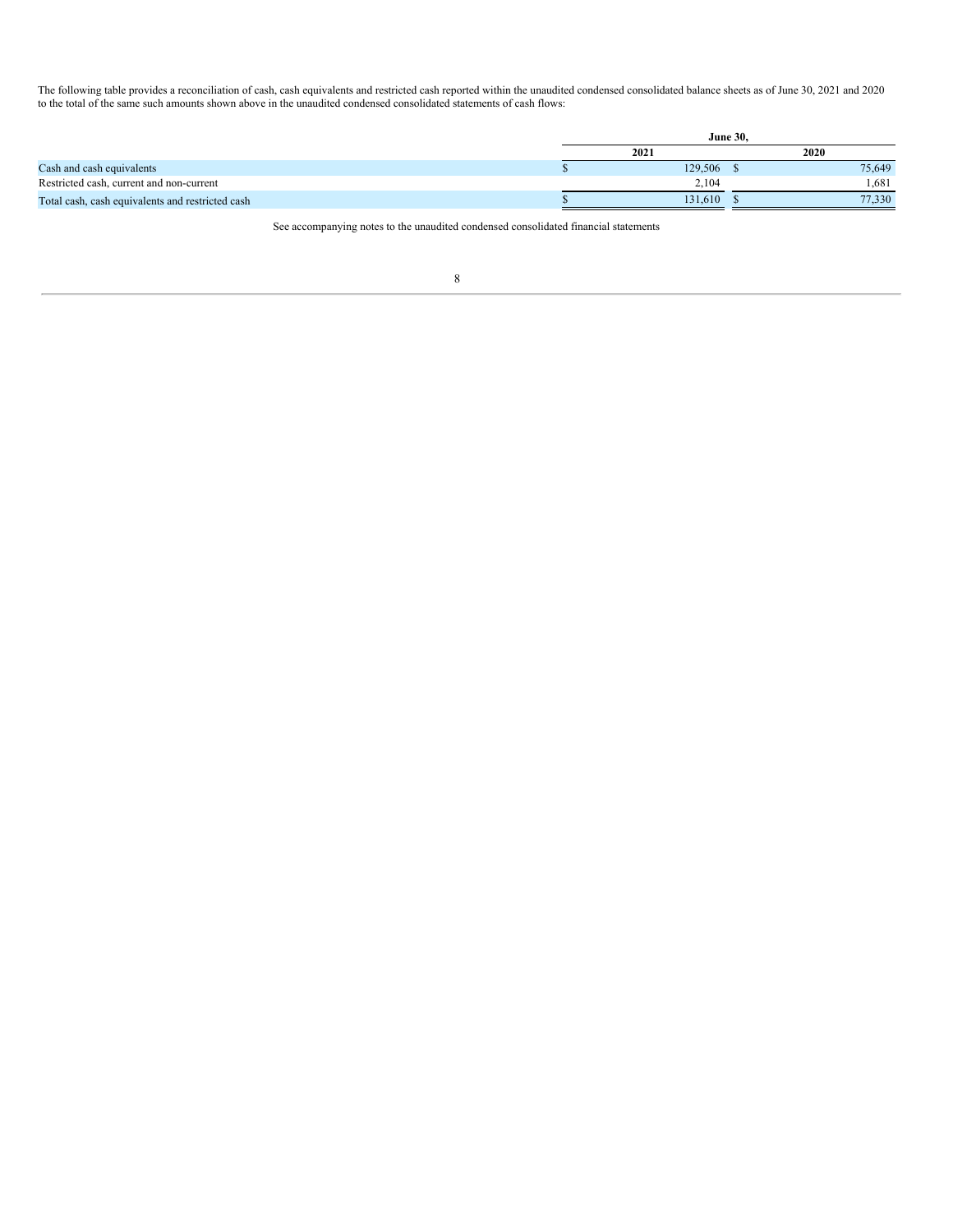## **Codexis Inc.**

## **Notes to Condensed Consolidated Financial Statements (Unaudited)**

### **Note 1. Description of Business**

In these notes to the unaudited condensed consolidated financial statements, the "Company," "we," "us," and "our" refers to Codexis, Inc. and its subsidiaries on a consolidated basis.

We discover, develop and sell enzymes and other proteins that deliver value to our clients in a growing set of industries. We view proteins as a vast, largely untapped source of value-creating products, and we are using our proven technologies, which we have been continuously improving since our inception in 2002, to commercialize an increasing number of novel enzymes, both as proprietary Codexis products and in partnership with our customers.

We are a pioneer in harnessing computational technologies to drive biology advancements. Since 2002, we have made substantial investments in the development of our CodeEvolver® protein engineering technology platform, the primary source of our competitive advantage. Our technology platform is powered by proprietary, artificial intelligence-based, computational algorithms that rapidly mine the structural and performance attributes of our large and continuously growing library of protein variants. These computational outputs enable increasingly reliable predictions for next generation protein variants to be engineered, enabling time- and cost-efficient delivery of the targeted performance enhancements. In addition to its computational prowess, our CodeEvolver® protein engineering technology platform integrates additional modular competencies, including robotic high-throughput screening and genomic sequencing, organic chemistry and bioprocess development which are all coordinated to rapidly innovate novel, fitfor-purpose products.

The core historical application of the technology has been in developing commercially viable biocatalytic manufacturing processes for more sustainable production of complex chemicals. This begins by conceptually designing the most cost-effective and practical process for a targeted product. We then develop optimized biocatalysts to enable the designed process, using our CodeEvolver® platform. Engineered biocatalyst candidates, numbering many thousands for each project, are then rapidly screened and validated using high throughput methods under process-relevant operating conditions. This approach results in an optimized biocatalyst that enables cost-efficient processes that are relatively simple to run in conventional manufacturing equipment. This also allows for efficient technical transfer of our processes to our manufacturing partners.

The successful embodiment of our CodeEvolver® protein engineering technology platform in commercial manufacturing processes requires well-integrated expertise in a number of technical disciplines. In addition to those competencies directly integrated in our CodeEvolver® protein engineering platform, such as molecular biology, enzymology, microbiology, cellular engineering, metabolic engineering, bioinformatics, biochemistry and high throughput analytical chemistry, our process development projects also involve integrated expertise in organic chemistry, chemical process development, chemical engineering, bioprocess development and fermentation engineering. Our integrated, multi-disciplinary approach to product and process development is a critical success factor for the Company.

We initially commercialized our CodeEvolver® protein engineering technology platform and products in the manufacture of small molecule pharmaceuticals, which remains a primary business focus. Our customers, which include many large, global pharmaceutical companies, use our technology, products and services in their process development and in manufacturing. Additionally, we have licensed our proprietary CodeEvolver® protein engineering technology platform to global pharmaceutical companies enabling them to use this technology, in house, to engineer enzymes for their own businesses. Most recently, in May 2019, we entered into a Platform Technology Transfer and License Agreement (the "Novartis CodeEvolver® Agreement") with Novartis. The Novartis CodeEvolver® Agreement (our third such agreement with large pharma companies) allows Novartis to use our proprietary CodeEvolver<sup>®</sup> protein engineering platform technology in the field of human healthcare.

As evidence of our strategy to extend our technology beyond pharmaceutical manufacturing, we have also used the technology to develop biocatalysts and enzyme products for use in a broader set of industrial markets, including several large verticals, such as food, feed, consumer care and fine chemicals. In addition, we are using our technology to develop enzymes for various life science related applications, such as next generation sequencing ("NGS") and polymerase chain reaction ("PCR/qPCR") for in vitro molecular diagnostic and genomic research applications. In December 2019, we entered into a license agreement to provide Roche Sequencing Solutions, Inc. with our first enzyme for this target market: the Company's EvoT4™ DNA ligase. In June 2020, we entered into a co-marketing and enzyme supply collaboration agreement with Alphazyme LLC for the production and co-marketing of enzymes for life science applications including, initially, high-fidelity DNA polymerase, T7 RNA polymerase and reverse transcriptase enzymes.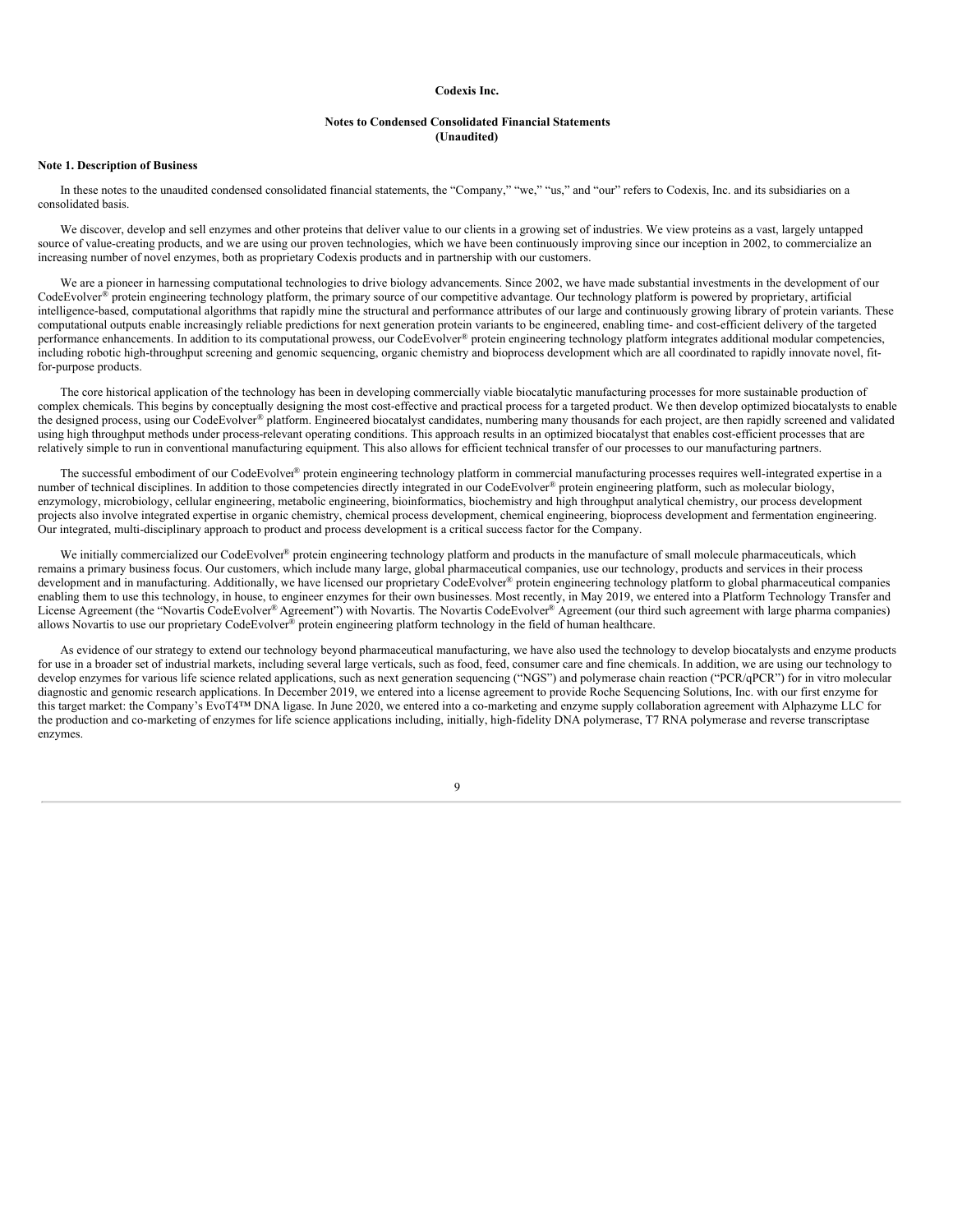We have been using the CodeEvolver® protein engineering technology platform to develop early stage, novel biotherapeutic product candidates, both in partnership with customers and for our own proprietary Codexis drug candidates. Our first program was for the potential treatment of phenylketonuria ("PKU") in humans. PKU is an inherited metabolic disorder in which the enzyme that converts the essential amino acid phenylalanine into tyrosine is deficient. In October 2017, we entered into a Global Development, Option and License Agreement (the "Nestlé License Agreement") with Societé des Produits Nestlé S.A., formerly known as Nestec Ltd. ("Nestlé Health Science") to advance CDX-6114, our enzyme biotherapeutic product candidate for the potential treatment of PKU. In February 2019, Nestlé Health Science exercised its option to obtain an exclusive license to develop and commercialize CDX-6114. Also in October 2017, we entered into a strategic collaboration agreement with Nestlé Health Science ("Nestlé SCA") pursuant to which we and Nestlé Health Science are collaborating to leverage the CodeEvolver® platform technology to develop other novel enzymes for Nestlé Health Science's established Consumer Care and Medical Nutrition business areas. In January 2020, we entered into a development agreement with Nestlé Health Science to advance a new lead candidate discovered under the Nestlé SCA, CDX-7108, into preclinical development and early clinical studies as a potential treatment for a gastrointestinal disorder. In parallel, the Nestlé SCA was extended through December 2021 to support the discovery of therapeutic candidates for additional disorders. In March 2020, we entered into a Strategic Collaboration and License Agreement ("Takeda Agreement") with Shire Human Genetic Therapies, Inc., a wholly-owned subsidiary of Takeda Pharmaceutical Company Limited ("Takeda"), for the research and development of novel gene therapies for certain disease indications, including the treatment of lysosomal storage disorders and a blood factor deficiency.

In June 2020, we entered into a Master Collaboration and Research Agreement (the "MAI Agreement") with Molecular Assemblies, Inc ("MAI") pursuant to which we are leveraging our CodeEvolver® platform technology to improve the DNA polymerase enzymes that are critical for enzymatic DNA synthesis. Concurrently with the MAI Agreement, we entered into a Stock Purchase Agreement with MAI pursuant to which we purchased 1,587,050 shares of MAI's Series A preferred stock for \$1.0 million and, in connection with the transaction, John Nicols, our President and Chief Executive Officer, joined MAI's board of directors. In April 2021, we purchased an additional 1,000,000 shares of MAI's Series A preferred stock for \$0.6 million.

See Note 12 "Segment, Geographical and Other Revenue Information" for additional information.

#### Below are brief descriptions of our business segments:

### *Performance Enzymes*

We initially commercialized our CodeEvolver® protein engineering technology platform and products in the manufacture of small molecule pharmaceuticals and, to date, this continues to be our largest market served. Our customers, which include many large global pharmaceutical companies, use our technology, products and services in their manufacturing processes and process development. We have also used the technology to develop customized enzymes for use in other industrial markets. These markets consist of several large industrial verticals, including food, feed, consumer care, and fine chemicals. We also use our technology in the life sciences markets to develop enzymes for customers using NGS and PCR/qPCR for in vitro molecular diagnostic and molecular biology research applications, as well DNA/RNA synthesis and health monitoring applications.

# *Novel Biotherapeutics*

We are also targeting new opportunities in the pharmaceutical industry to discover, improve, and/or develop biotherapeutic drug candidates. We believe that our CodeEvolver® protein engineering platform technology can be used to discover novel biotherapeutic drug candidates that will target human diseases that are in need of improved therapeutic interventions. Similarly, we believe that we can deploy our platform technology to improve specific characteristics of a customer's pre-existing biotherapeutic drug candidate, such as its activity, stability or immunogenicity.

Our first lead program was for the potential treatment of PKU in humans. PKU is an inherited metabolic disorder in which the enzyme that converts the essential amino acid phenylalanine into tyrosine is deficient. In October 2017, we announced a global development, option and license agreement with Nestlé Health Science to advance CDX-6114, our own novel orally administrable enzyme therapeutic candidate for the potential treatment of PKU. In February 2019, Nestlé Health Science exercised its option to obtain an exclusive, worldwide, royalty-bearing, sub-licensable license for the global development and commercialization of CDX-6114 for the management of PKU. As a result of the option exercise, we earned a milestone and recognized \$3.0 million in revenues in the first quarter of 2019. Upon exercising its option, Nestlé Health Science assumed all responsibilities for future clinical development and commercialization of CDX-6114.

In October 2017, we entered into the Nestlé SCA pursuant to which we and Nestlé Health Science are collaborating to leverage the CodeEvolver platform technology to develop other novel enzymes for Nestlé Health Science's established Consumer Care and Medical Nutrition business areas. The Nestlé SCA was extended through December 2021. In January 2020,

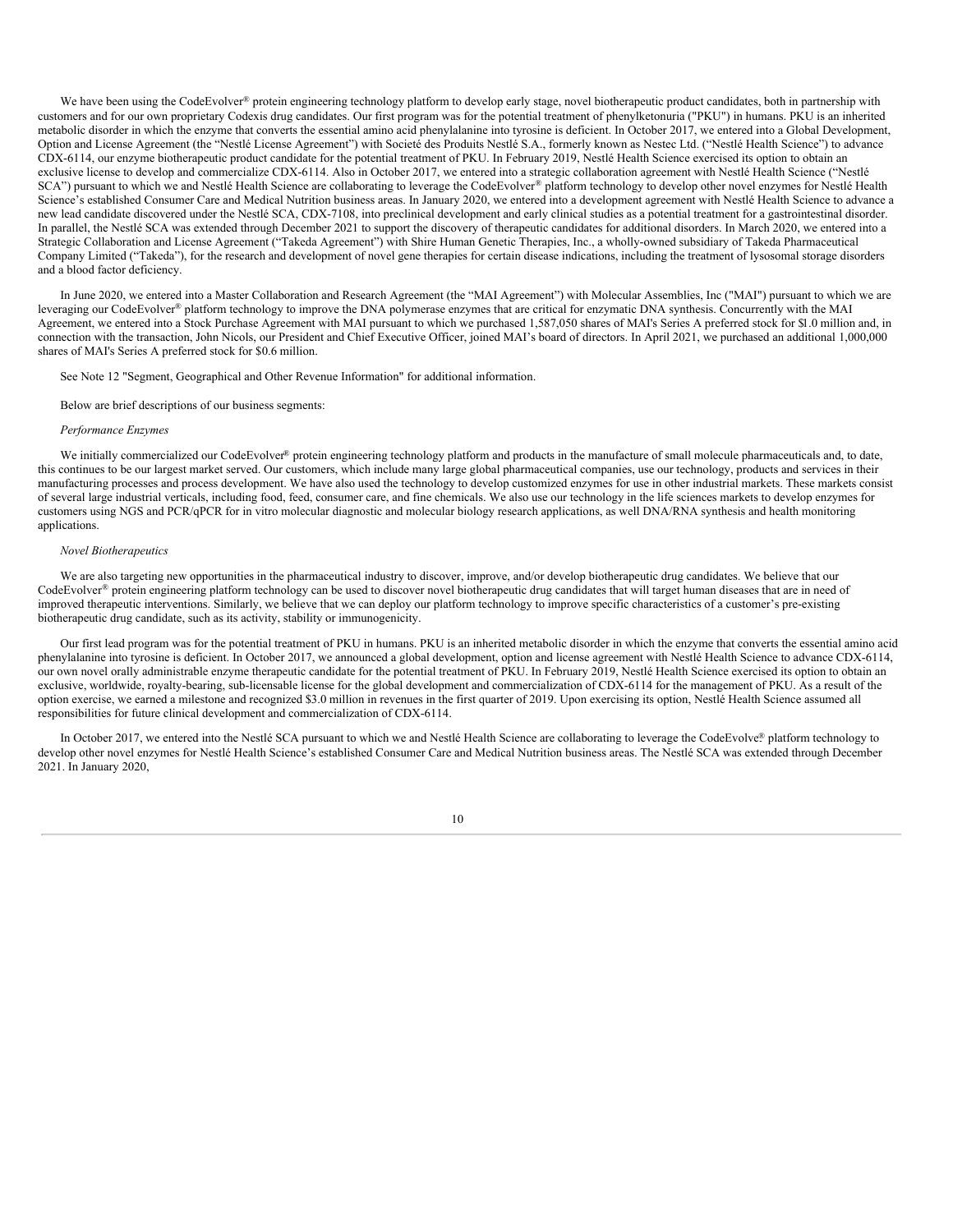we and Nestlé Health Science entered into a development agreement pursuant to which we and Nestlé Health Science are collaborating to advance into preclinical and early clinical studies a lead candidate targeting a gastrointestinal disorder, CDX-7108, discovered through the Nestlé SCA. During 2021, we, together with Nestlé Health Science, continued to advance CDX-7108 towards initiation of a Phase 1 clinical trial which we anticipate will begin in the fourth quarter of 2021. Additionally, the parties are progressing three programs under the Nestlé SCA targeting different gastrointestinal disorders.

In March 2020, we entered into the Takeda Agreement pursuant to which we are collaborating to research and develop protein sequences for use in gene therapy products for certain disease indications in accordance with the respective program plans for Fabry Disease, Pompe Disease, and an undisclosed blood factor deficiency. In March 2020, we received a one-time, non-refundable cash payment of \$8.5 million. Of these programs, the Fabry disease program is the most advanced, with multiple sequences, including CDX-6311, having been provided to Takeda. In May 2021, Takeda elected to exercise their option to expand the collaboration into a fourth program for an undisclosed rare genetic disorder.

# *Business Update Regarding COVID-19*

We are subject to risks and uncertainties as a result of the current COVID-19 pandemic. The COVID-19 pandemic has presented a substantial public health and economic challenge around the world and is affecting our employees, communities and business operations, as well as the U.S. economy and other economies worldwide. The full extent to which the COVID-19 pandemic will directly or indirectly impact our business, results of operations and financial condition will depend on future developments that are highly uncertain and may not be accurately predicted, including the duration and severity of the pandemic and the extent and severity of the impact on our customers, new information that may emerge concerning COVID-19, the actions taken to contain it or treat its impact and the economic impact on local, regional, national and international markets.

To date, we and our collaboration partners have been able to continue to supply our enzymes to our customers worldwide. However, we are dependent on our manufacturing and logistics partners and consequently, disruptions in operations of our partners and customers may affect our ability to supply enzymes to our customers. Furthermore, our ability to provide future research and development ("R&D") services will continue to be impacted as a result of governmental orders and any disruptions in operations of our customers with whom we collaborate. We believe that these disruptions have had a minimal impact on revenue for the three and six months ended June 30, 2021. The extent to which the pandemic may impact our business operations and operating results will continue to remain highly dependent on future developments, which are uncertain and cannot be predicted with confidence.

In the U.S., the impact of COVID-19, including governmental orders ("Orders") governing the operation of businesses during the pandemic, caused the temporary closure of our Redwood City, California facilities and has disrupted our R&D operations. R&D operations for several projects were temporarily suspended from mid-March 2020 through the end of April 2020 in accordance with these Orders. In May 2020, we initiated limited R&D operations and have ramped up operations such that we are currently utilizing the majority of our normal R&D capacity while following county, state and federal COVID-19 guidance for the protection of our employees. Additionally, we resumed manufacturing at our Redwood City pilot plant in May 2020.

Our future results of operations and liquidity could be adversely impacted by delays in payments of outstanding receivable amounts beyond normal payment terms, supply chain disruptions and uncertain demand, and the impact of any initiatives or programs that we may undertake to address financial and operations challenges faced by our customers. The near and long term impact of COVID-19 to our financial condition, liquidity, or results of operations in the future remains uncertain. Although some of the Orders that were enacted to control the spread of COVID-19 were scaled back and the vaccine rollout has expanded, surges in the spread of COVID-19 due to the emergence of new more contagious variants or the ineffectiveness of the vaccines against such strains, may result in the reimplementation of certain Orders, which could adversely impact our business. For additional information on the various risks posed by the COVID-19 pandemic, please read Item 1A. Risk Factors included in our Annual Report on Form 10-K, for the fiscal year ended December 31, 2020, filed on March 1, 2021.

### **Note 2. Basis of Presentation and Summary of Significant Accounting Policies**

#### *Basis of Presentation and Principles of Consolidation*

The accompanying Unaudited Condensed Consolidated Financial Statements have been prepared in accordance with generally accepted accounting principles in the United States of America ("GAAP") and the applicable rules and regulations of the Securities and Exchange Commission ("SEC") for interim financial information but does not include all the information and notes required by GAAP for complete financial statements. These interim Unaudited Condensed Consolidated Financial Statements should be read in conjunction with the audited consolidated financial statements and notes thereto contained in our Annual Report on Form 10-K for the year ended December 31, 2020. The condensed consolidated balance sheet at

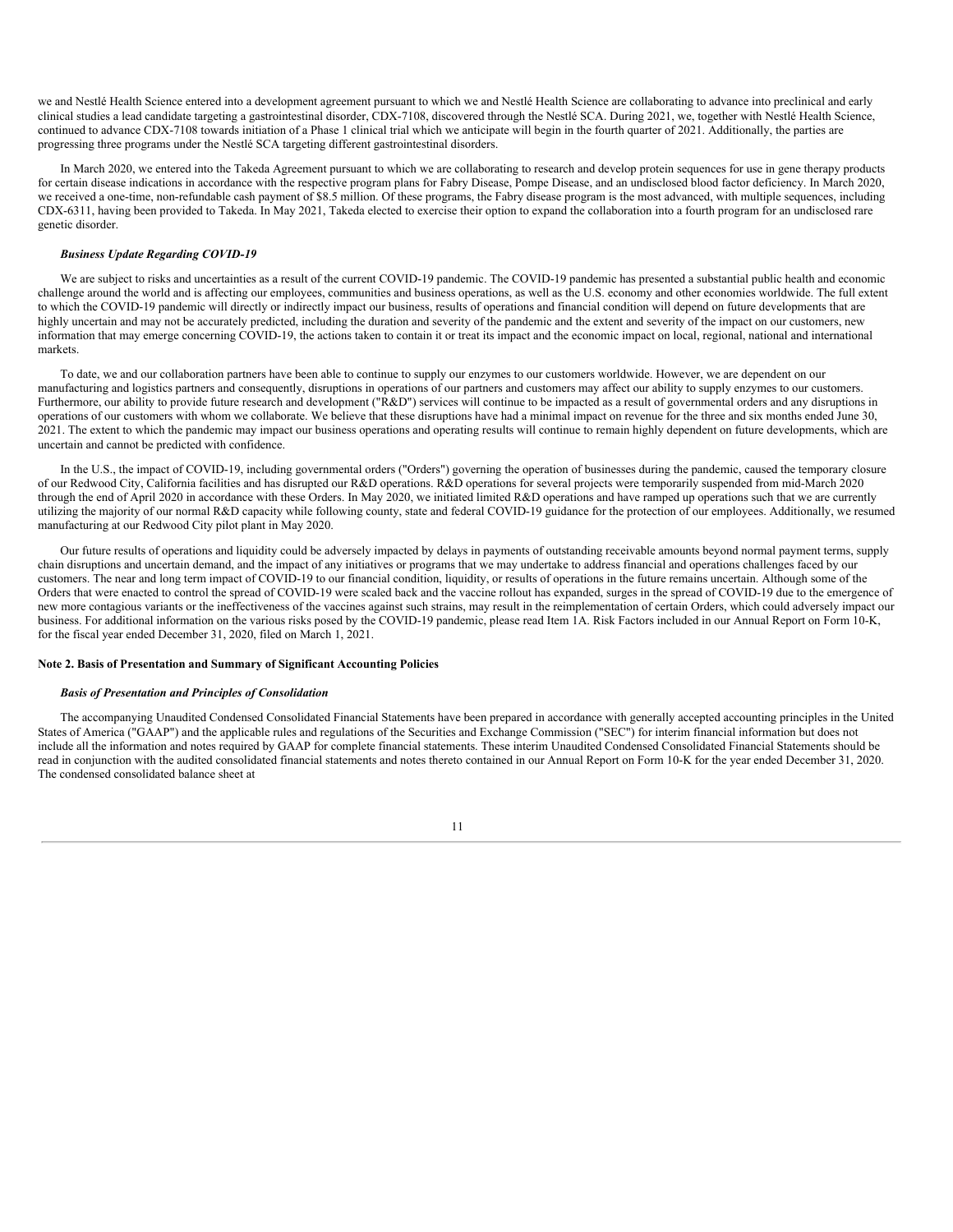December 31, 2020 has been derived from the audited consolidated financial statements at that date, but does not include all disclosures, including notes, required by GAAP for complete financial statements. The significant accounting policies used in preparation of the Unaudited Condensed Consolidated Financial Statements for the three and six months ended June 30, 2021 and 2020, are consistent with those discussed in Note 2 to the audited consolidated financial statements in the Company's 2020 Annual Report on Form 10-K and are updated below as necessary. There have been no significant changes in our significant accounting policies or critical accounting estimates since December 31, 2020.

Certain prior year amounts have been reclassified in the Unaudited Condensed Statements of Cash Flows to conform to the 2021 presentation, however these reclassifications had no effect on the reported results of of operations.

The Unaudited Condensed Consolidated Financial Statements have been prepared on the same basis as the audited consolidated financial statements and, in the opinion of management, reflect all adjustments of a normal recurring nature considered necessary to present fairly our financial position as of June 30, 2021, results of our operations for the three and six months ended June 30, 2021 and 2020, changes in stockholders' equity for the three and six months ended June 30, 2021 and 2020, and cash flows for the six months ended June 30, 2021 and 2020. The interim results are not necessarily indicative of the results for any future interim period or for the entire year.

The Unaudited Condensed Consolidated Financial Statements include the accounts of Codexis, Inc. and its wholly owned subsidiaries. All intercompany balances and transactions have been eliminated in consolidation.

## *Use of Estimates*

The preparation of our unaudited condensed consolidated financial statements in conformity with GAAP requires us to make estimates, judgments and assumptions that may affect the reported amounts of assets, liabilities, equity, revenues and expenses and related disclosure of contingent assets and liabilities. We regularly assess these estimates which primarily affect revenue recognition, inventories, goodwill arising out of business acquisitions, accrued liabilities, stock awards, and the valuation allowances associated with deferred tax assets. Actual results could differ from those estimates and such differences may be material to the consolidated financial statements. The full extent to which the COVID-19 pandemic will directly or indirectly impact our business, results of operations and financial condition, including sales, expenses, reserves and allowances, manufacturing, research and development costs and employee-related amounts, will depend on future developments that are highly uncertain, and may not be accurately predicted, including as a result of new information that may emerge concerning COVID-19 and the actions taken to contain or treat COVID-19, as well as the economic impact on local, regional, national and international customers, markets and economies.

# *Financial Statement Exclusion*

The net loss in the Unaudited Condensed Consolidated Statements of Operations for the three and six months ended June 30, 2021 and 2020, is not different from the Unaudited Condensed Consolidated Statements of Comprehensive Loss for the same periods. Accordingly, the Unaudited Condensed Consolidated Financial Statements exclude the Unaudited Condensed Consolidated Statements of Comprehensive Loss for the three and six months ended June 30, 2021 and 2020.

#### *Accounting Pronouncements*

#### *Recently adopted accounting pronouncements*

In December 2019, the Financial Accounting Standards Board ("FASB") issued ASU No. 2019-12,*Income Taxes*(Topic 740): *Simplifying the Accounting for Income Taxes* which is intended to simplify various aspects related to accounting for income taxes. We adopted the standard on January 1, 2021, on a modified retrospective basis. The adoption of this standard had no impact on our Unaudited Condensed Consolidated Financial Statements.

In October 2020, the FASB issued ASU No. 2020-10,*Codification Improvement*s. ASU 2020-10 provides amendments to a wide variety of topics in the FASB's Accounting Standards Codification, which applies to all reporting entities within the scope of the affected accounting guidance. We adopted the standard on January 1, 2021 on a retrospective basis. The adoption of this standard had no impact on our Unaudited Condensed Consolidated Financial Statements.

#### *Recently issued accounting pronouncements not yet adopted*

From time to time, new accounting pronouncements are issued by the FASB or other standards setting bodies that are adopted by us as of the specified effective date. Unless otherwise discussed, we believe that the recently issued standards that are not yet effective will not have a material impact on our Unaudited Condensed Consolidated Financial Statements upon adoption.

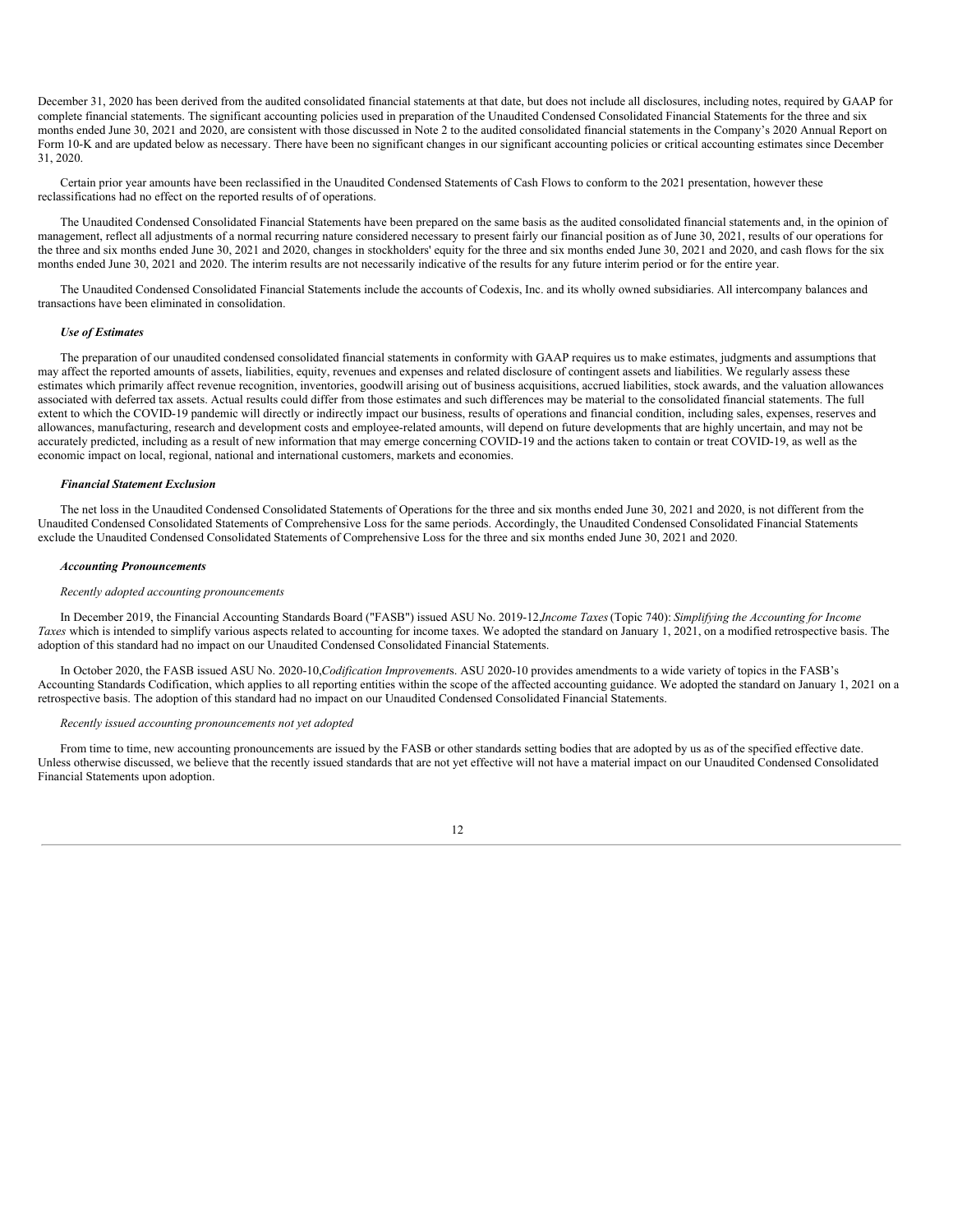In May 2021, FASB issued ASU No. 2021-04, Earnings Per Share (Topic 260), Debt-Modifications and Extinguishments (Subtopic 470-50), Compensation-Stock Compensation (Topic 718), and Derivatives and Hedging-Contracts in Entity's Own Equity (Subtopic 815-40), Issuer's Accounting for Certain Modifications or Exchanges of Freestanding Equity-Classified Written Call Options, a consensus of the Emerging Issues Task Force. The standard establishes a principles-based framework in accounting for modifications of freestanding equity-classified written call options on the basis of the economic substance of the underlying transaction. The standard also requires incremental financial statement disclosures. The standard affects entities that present earnings per share in accordance with the guidance in Topic 260, Earnings Per Share. The standard is effective for fiscal years beginning after December 15, 2021, including interim periods within those fiscal years with early adoption is permitted by applying the standard as of the beginning of the fiscal year that includes that interim period. The standard may be adopted prospectively for modifications or exchanges occurring on or after the effective date. We will evaluate modifications of equity-classified written call options to determine applicability of the standard on occurrence; however, we believe that the adoption of ASU 2021-04 will have no impact on our Unaudited Condensed Consolidated Financial Statements and related disclosures.

In August 2020, FASB issued ASU No. 2020-06Debt—Debt with Conversion and Other Options (Subtopic 470-20) and Derivatives and Hedging—Contracts in Entity's Own Equity (Subtopic 815-40) No. 2020-06 August 2020 Accounting for Convertible Instruments and Contracts in an Entity's Own Equity, to reduce the complexity and to simplify the accounting for convertible debt instruments and convertible preferred stock, and the derivatives scope exception for contracts in an entity's own equity. In addition, the guidance on calculating diluted earnings per share has been simplified and made more internally consistent. The standard is effective for fiscal years beginning after December 15, 2021, including interim periods within those fiscal years with early adoption permitted for fiscal years beginning December 15, 2020. The standard may be adopted on a modified retrospective or fully retrospective method of transition and on adoption, entities may irrevocably elect the fair value option in accordance with Subtopic 825-10, *Financial Instruments—Overall,* for any financial instrument that is a convertible security. We believe that the adoption of ASU 2020-06 will have no impact on our Unaudited Condensed Consolidated Financial Statements and related disclosures.

In March 2020, the FASB issued ASU No. 2020-04, Reference Rate Reform (Topic 848): Facilitation of the Effects of Reference Rate Reform on Financial Reporting. The standard provides optional expedients and exceptions for applying GAAP to contracts, hedging relationships, and other transactions in which the reference LIBOR or another reference rate are expected to be discontinued as a result of the Reference Rate Reform. The standard is effective for all entities and can be adopted no later than December 1, 2022, with early adoption permitted. The standard may be adopted on a prospective basis. We will evaluate transactions or contract modifications occurring as a result of reference rate reform and determine whether to elect optional expedients for contract modification; however, we believe that the adoption of ASU 2020-04 will have no impact on our Unaudited Condensed Consolidated Financial Statements and related disclosures.

There have been no other recent accounting pronouncements or changes in accounting pronouncements during the three and six months ended June 30, 2021, as compared to the recent accounting pronouncements described in herein, that are of significance or potential significance to us.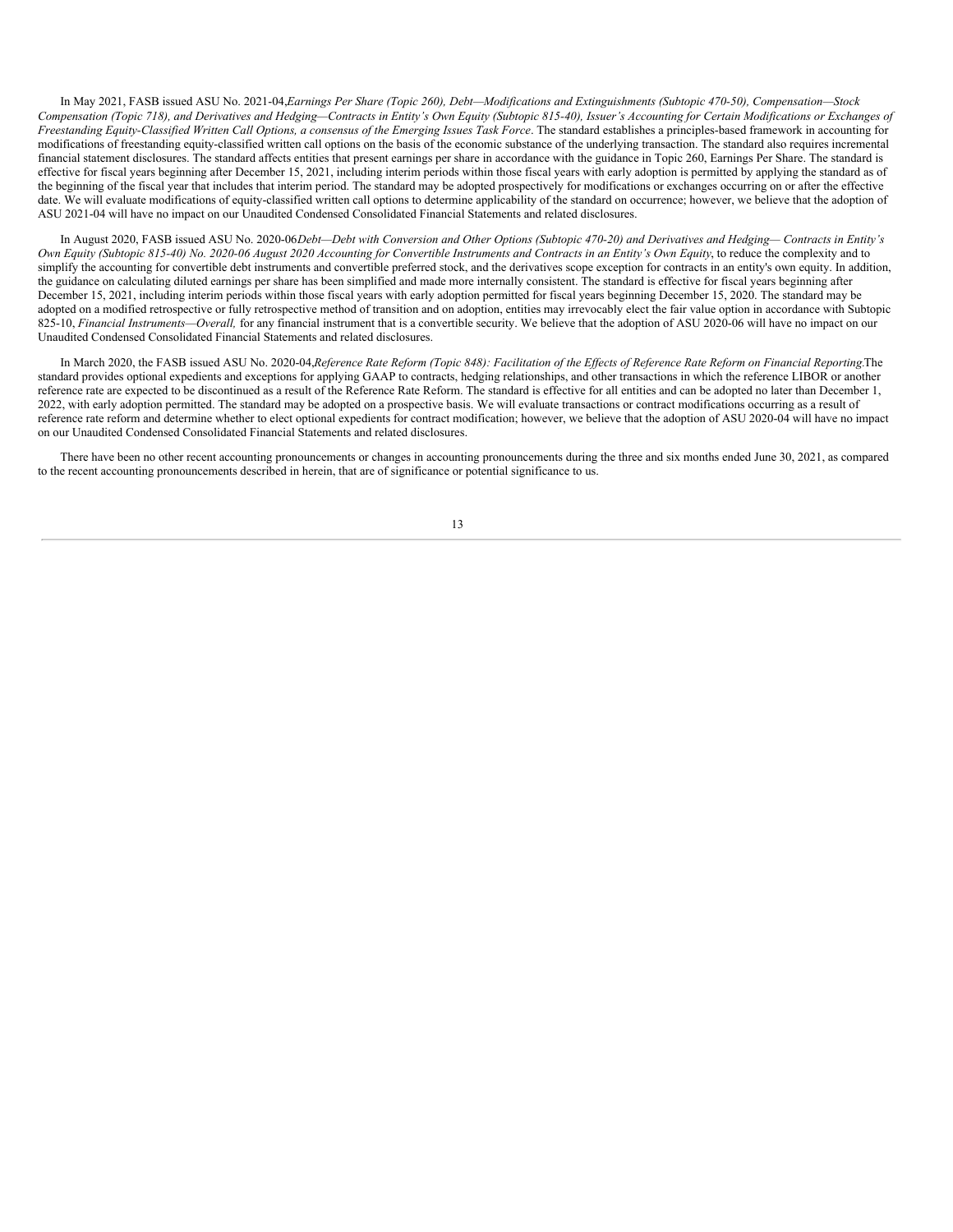# **Note 3. Revenue Recognition**

## *Disaggregation of Revenue*

The following table provides information about disaggregated revenue from contracts with customers into the nature of the products and services, and geographic regions, and includes a reconciliation of the disaggregated revenue with reportable segments. The geographic regions that are tracked are the Americas (United States, Canada, and Latin America), EMEA (Europe, Middle East, and Africa), and APAC (Australia, New Zealand, Southeast Asia, and China).

Segment information is as follows (in thousands):

|                                     | Three months ended June 30, 2021 |                               |   |                                        |   | Three months ended June 30, 2020 |             |                               |    |                                        |              |        |
|-------------------------------------|----------------------------------|-------------------------------|---|----------------------------------------|---|----------------------------------|-------------|-------------------------------|----|----------------------------------------|--------------|--------|
|                                     |                                  | Performance<br><b>Enzymes</b> |   | <b>Novel</b><br><b>Biotherapeutics</b> |   | Total                            |             | Performance<br><b>Enzymes</b> |    | <b>Novel</b><br><b>Biotherapeutics</b> |              | Total  |
| Major products and service:         |                                  |                               |   |                                        |   |                                  |             |                               |    |                                        |              |        |
| <b>Product Revenue</b>              | ъ                                | 14,717                        | S |                                        | S | 14,717                           | \$          | 4,504                         | \$ |                                        | S            | 4,504  |
| Research and development<br>revenue |                                  | 6,868                         |   | 3,868                                  |   | 10,736                           |             | 3,002                         |    | 7,461                                  |              | 10,463 |
| Total revenues                      |                                  | 21,585                        |   | 3,868                                  |   | 25,453                           |             | 7,506                         |    | 7,461                                  |              | 14,967 |
|                                     |                                  |                               |   |                                        |   |                                  |             |                               |    |                                        |              |        |
| Primary geographical markets:       |                                  |                               |   |                                        |   |                                  |             |                               |    |                                        |              |        |
| Americas                            |                                  | 3,703                         |   | 2.141                                  | S | 5,844                            | $\mathbf S$ | 1,173                         | \$ | 5,733                                  | $\mathbb{S}$ | 6,906  |
| <b>EMEA</b>                         |                                  | 4,442                         |   | 1,727                                  |   | 6,169                            |             | 1,586                         |    | 1,728                                  |              | 3,314  |
| <b>APAC</b>                         |                                  | 13,440                        |   | $\hspace{0.1mm}-\hspace{0.1mm}$        |   | 13,440                           |             | 4,747                         |    | $-$                                    |              | 4,747  |
| Total revenues                      |                                  | 21,585                        |   | 3,868                                  |   | 25,453                           | S           | 7,506                         |    | 7,461                                  |              | 14,967 |

|                                  |    |                               |          | Six months ended June 30, 2021 |   |        | Six months ended June 30, 2020 |                               |      |                              |               |        |
|----------------------------------|----|-------------------------------|----------|--------------------------------|---|--------|--------------------------------|-------------------------------|------|------------------------------|---------------|--------|
|                                  |    | Performance<br><b>Enzymes</b> |          | <b>Novel Biotherapeutics</b>   |   | Total  |                                | Performance<br><b>Enzymes</b> |      | <b>Novel Biotherapeutics</b> |               | Total  |
| Major products and service:      |    |                               |          |                                |   |        |                                |                               |      |                              |               |        |
| <b>Product Revenue</b>           | S  | 24.943                        | S        |                                | S | 24,943 | S                              | 9,604                         | - \$ | $\overline{\phantom{m}}$     | <sup>\$</sup> | 9,604  |
| Research and development revenue |    | 10,872                        |          | 7,670                          |   | 18,542 |                                | 8,775                         |      | 11,258                       |               | 20,033 |
| Total revenues                   |    | 35,815                        | <b>S</b> | 7,670                          |   | 43,485 |                                | 18,379                        |      | 11,258                       |               | 29,637 |
|                                  |    |                               |          |                                |   |        |                                |                               |      |                              |               |        |
| Primary geographical markets:    |    |                               |          |                                |   |        |                                |                               |      |                              |               |        |
| Americas                         | \$ | $6,574$ \$                    |          | $4,199$ \$                     |   | 10,773 | <sup>S</sup>                   | $4,171$ \$                    |      | 7,960                        | -S            | 12,131 |
| <b>EMEA</b>                      |    | 8,979                         |          | 3,471                          |   | 12,450 |                                | 5,987                         |      | 3,298                        |               | 9,285  |
| <b>APAC</b>                      |    | 20,262                        |          | _                              |   | 20,262 |                                | 8,221                         |      |                              |               | 8,221  |
| Total revenues                   |    | 35,815                        |          | 7,670                          |   | 43,485 |                                | 18,379                        |      | 11,258                       |               | 29,637 |

# *Contract Balances*

The following table presents balances of contract assets, unbilled receivables, contract costs, and contract liabilities (in thousands):

|                                        | June 30, 2021 | <b>December 31, 2020</b> |  |
|----------------------------------------|---------------|--------------------------|--|
| Contract assets                        | 4.528         | 4,526                    |  |
| Unbilled receivables                   | 12.417        | 10,942                   |  |
| Contract costs                         | 86            | 90                       |  |
| Contract liabilities: deferred revenue | 5.479         | 4,791                    |  |

We had no asset impairment charges related to financial assets in the three and six months ended June 30, 2021 and 2020.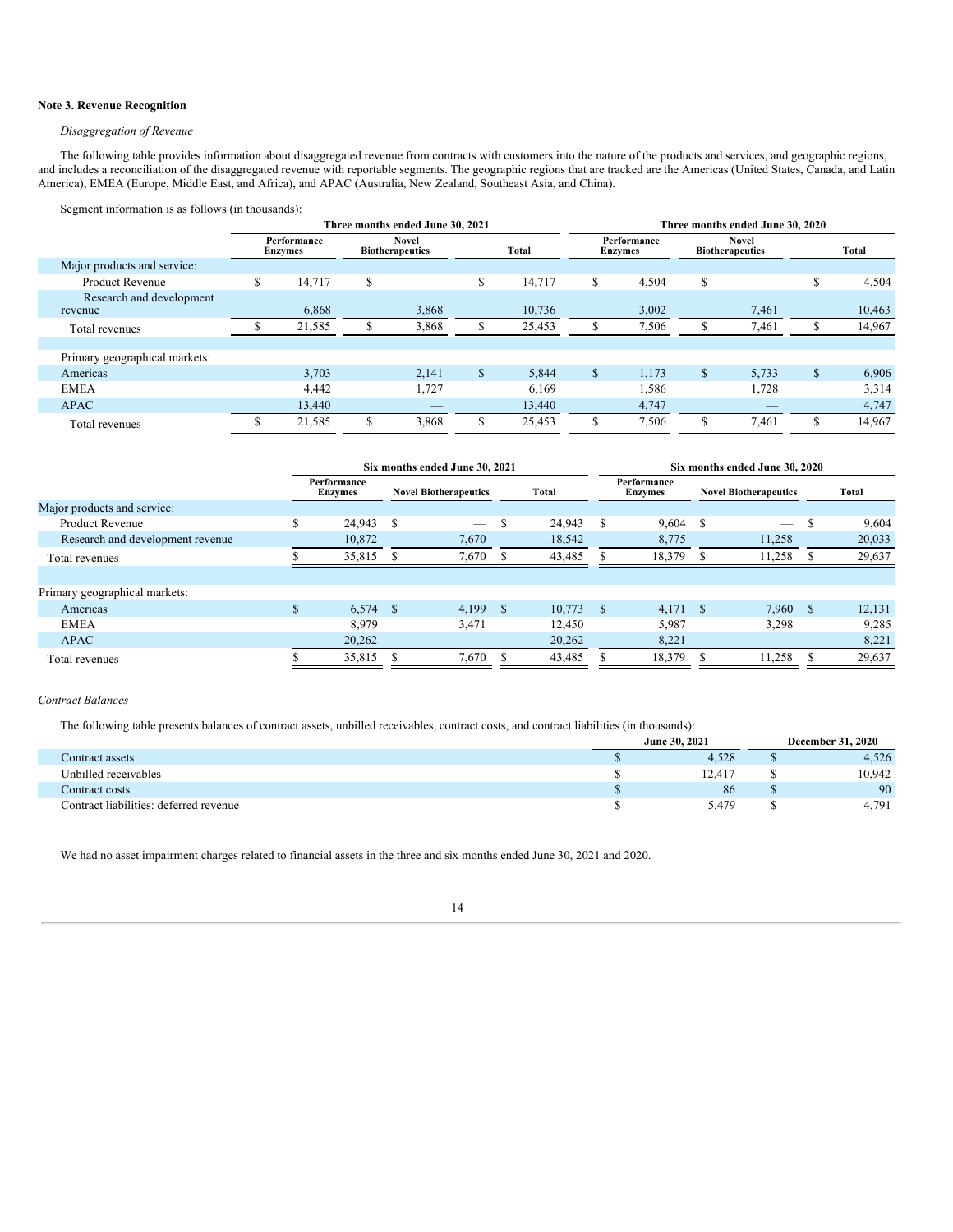Contract assets remained unchanged as of June 30, 2021 and December 31, 2020. The increase in unbilled receivables was primarily due to the timing of billings.The increase in deferred revenue was primarily due to cash advances received in excess of revenue recognized.

We recognized the following revenues (in thousands):

|                                                                                                               | Three months ended June 30, |        |      |          |      | Six months ended June 30, |  |        |  |
|---------------------------------------------------------------------------------------------------------------|-----------------------------|--------|------|----------|------|---------------------------|--|--------|--|
| Revenue recognized in the period for:                                                                         | 2021                        |        | 2020 |          | 2021 |                           |  | 2020   |  |
| Amounts included in contract liabilities at the beginning of the<br>period:                                   |                             |        |      |          |      |                           |  |        |  |
| Performance obligations satisfied                                                                             |                             | 1.239S |      | 4.272 \$ |      | 1,391 \$                  |  |        |  |
| Changes in the period:                                                                                        |                             |        |      |          |      |                           |  |        |  |
| Changes in the estimated transaction price allocated to<br>performance obligations satisfied in prior periods |                             | 4.306  |      | 1.357    |      | 4.336                     |  | 637    |  |
| Performance obligations satisfied from new activities in the<br>period - contract revenue                     |                             | 19.908 |      | 9,338    |      | 37,758                    |  | 28,943 |  |
| Total revenues                                                                                                |                             | 25.453 |      | 14.967   |      | 43,485                    |  | 29,637 |  |

### *Performance Obligations*

The following table includes estimated revenue expected to be recognized in the future related to performance obligations that are unsatisfied or partially unsatisfied at the end of the reporting periods. The estimated revenue does not include contracts with original durations of one year or less, amounts of variable consideration attributable to royalties, or contract renewals that are unexercised as of June 30, 2021.

The balances in the table below are partially based on judgments involved in estimating future orders from customers subject to the exercise of material rights pursuant to respective contracts as of June 30, 2021 (in thousands):

|                          | <b>Remainder of 2021</b> | 2022  | 2023 | 2024 and Thereafter | Total |
|--------------------------|--------------------------|-------|------|---------------------|-------|
| Product revenue          | $-$                      |       |      | 1,843               | 1,977 |
| Research and development |                          |       |      |                     |       |
| revenue                  | .568                     | .388  | 546  |                     | 3,502 |
| Total revenues           | .568                     | 1.455 | 613  | 1.843               | 5,479 |

# **Note 4. Net Loss per Share**

Basic net loss per share is computed by dividing the net loss by the weighted-average number of shares of common stock outstanding, less restricted stock awards ("RSAs") subject to forfeiture. Diluted net loss per share is computed by dividing net loss by the weighted-average number of shares of common stock shares outstanding, less RSAs subject to forfeiture, plus all additional common shares that would have been outstanding, assuming dilutive potential common stock shares had been issued for other dilutive securities.

# *Anti-Dilutive Securities*

In periods of net loss, the weighted average number of shares outstanding, prior to the application of the treasury stock method, excludes potentially dilutive securities from the computation of diluted net loss per common share because including such shares would have an anti-dilutive effect.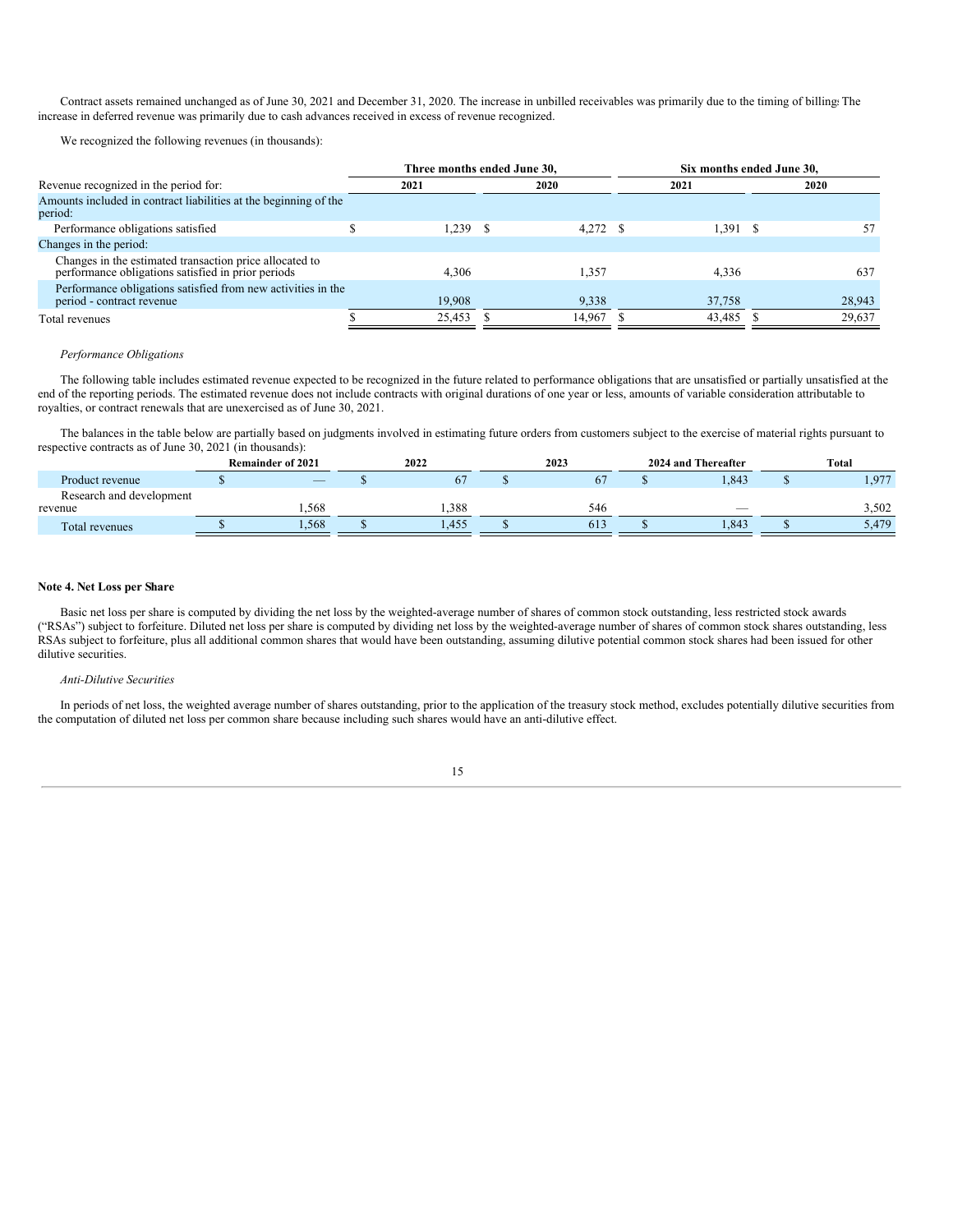The following shares were not considered in the computation of diluted net loss per share because their effect was anti-dilutive (in thousands):

|                                                                | months | June 30.<br>ended | months<br>יי | <b>June 30.</b><br>ended |
|----------------------------------------------------------------|--------|-------------------|--------------|--------------------------|
|                                                                | 202    | 2020              | 2021         | 2020                     |
| Plan<br>s issuable under the !<br>Incentive<br>Equity<br>share | 5.366  | 20                | 5.300        | ാറെ<br>2.284             |

#### **Note 5. Investments in Non-Marketable Securities**

### *Non-Marketable Debt Securities*

We classify non-marketable debt securities, which are accounted for as available-for-sale, within Level 3 in the fair value hierarchy because we estimate the fair value based on a qualitative analysis using the most recent observable transaction price and other significant unobservable inputs including volatility, rights, and obligations of the securities we hold.

We determine gains or losses on the sale or extinguishment of non-marketable debt securities using a specific identification method. Unrealized gains and losses from bifurcated embedded derivatives, which represent share-settled redemption features, are recorded as other expense, net, in the unaudited condensed consolidated statements of operations. Unrealized gains and losses on non-marketable debt securities are recorded as a component of other comprehensive loss until realized. Realized gains or losses are recorded as a component of other income (expense), net.

In the three and six months ended June 30, 2021, we recognized \$0.2 million and \$0.3 million, respectively, in interest income from amortization of debt discount and interest earned on our investment in non-marketable debt security, and \$57.5 thousand in other income and \$10.5 thousand in other expense, respectively, in other income (expense), net, on the change in the fair value of an embedded bifurcated derivative. We recognized no unrealized or realized gains or losses during the three and six months ended June 30, 2021. We recognized no interest income, other expenses, and unrealized or realized gains or losses during the three and six months ended June 30, 2020.

The following table presents balances of the adjusted cost and carrying value and fair value of non-marketable debt security by contractual maturity (in thousands):

|                                                    | Value | <b>Adjusted Cost and Carrying</b> |                          | <b>Fair Value</b> |
|----------------------------------------------------|-------|-----------------------------------|--------------------------|-------------------|
| Non-marketable debt security due in 1 year or less |       | 1.289                             |                          | 1.289             |
|                                                    |       |                                   | <b>December 31, 2020</b> |                   |
|                                                    | Value | <b>Adjusted Cost and Carrying</b> |                          | <b>Fair Value</b> |
| Non-marketable debt security due in 1 year or less |       | 1.000                             |                          | 1.000             |
|                                                    |       |                                   |                          |                   |

## *Non-Marketable Equity Securities*

Non-marketable equity securities are investments in privately held companies without readily determinable market value. We measure investments in non-marketable equity securities without a readily determinable fair value using a measurement alternative that measures these securities at the cost method minus impairment, if any, plus or minus changes resulting from observable price changes on a non-recurring basis. The fair value of non-marketable equity securities that have been remeasured due to impairment are classified within Level 3. We adjust the carrying value of non-marketable equity securities which have been remeasured during the period and recognize resulting gains or losses as a component of other income (expense), net. We recognized no unrealized or realized gain or losses during the three and six months ended June 30, 2021 and 2020.

The following table presents balances of the carrying value of non-marketable equity securities (in thousands):

|                                  | - |  | June 30, 202 <sup>-1</sup> | . 2020<br>December |
|----------------------------------|---|--|----------------------------|--------------------|
| Non-marketable equity securities |   |  | 5.430                      | .450               |
|                                  |   |  |                            |                    |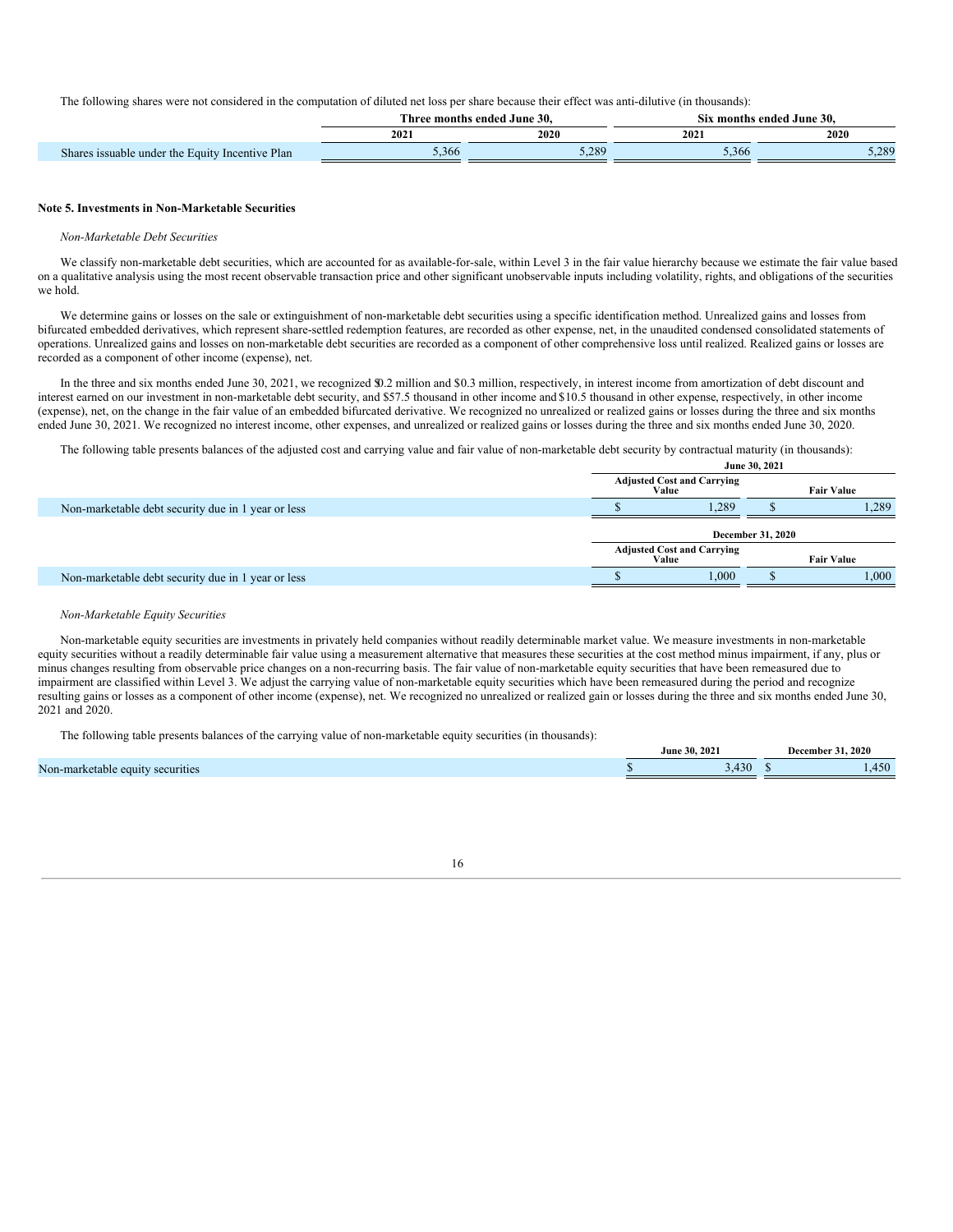### **Note 6. Fair Value Measurements**

The following tables present the financial instruments that were measured at fair value on a recurring basis within the fair value hierarchy (in thousands):

|                              |            |   | June 30, 2021            |                          |         |
|------------------------------|------------|---|--------------------------|--------------------------|---------|
|                              | Level 1    |   | Level 2                  | Level 3                  | Total   |
| Money market funds           | 111,083    | Ф | $\overline{\phantom{a}}$ | $\overline{\phantom{a}}$ | 111,083 |
| Non-marketable debt security | $-$        |   | _                        | 1,289                    | 1,289   |
| Total                        | 111.083    |   |                          | 1,289                    | 112,372 |
|                              |            |   | <b>December 31, 2020</b> |                          |         |
|                              |            |   |                          |                          |         |
|                              | Level 1    |   | <b>Level 2</b>           | Level 3                  | Total   |
| Money market funds           | 127,567 \$ |   | $\overline{\phantom{a}}$ | $\overline{\phantom{m}}$ | 127,567 |
| Non-marketable debt security |            |   | $-$                      | 1,000                    | 1,000   |
| Total                        | 127,567    |   | $\overline{\phantom{m}}$ | 1,000                    | 128,567 |

The fair value of non-marketable securities remeasured due to impairment would be classified within Level 3. During the three and six months ended June 30, 2021 and 2020, we did not recognize any significant credit losses nor other-than-temporary impairment losses on non-marketable securities. The carrying value of our non-marketable securities approximated fair value.

# **Note 7. Balance Sheets Details**

#### *Cash Equivalents*

Cash equivalents as of June 30, 2021 and December 31, 2020, consisted of the following (in thousands):

|                          | June 30, 2021        |  |                                  | 2020<br>December |                      |  |                      |  |
|--------------------------|----------------------|--|----------------------------------|------------------|----------------------|--|----------------------|--|
|                          | <b>Adiusted Cost</b> |  | .<br><b>Estimated Fair Value</b> |                  | <b>Adiusted Cost</b> |  | Estimated Fair Value |  |
| Money market funds $(1)$ | 11.083               |  | 111.083                          |                  | 127.567              |  | 127,567              |  |

 $<sup>(1)</sup>$  Money market funds are classified in cash and cash equivalents on our consolidated balance sheets. Average Contractual Maturities (in days) is not applicable.</sup>

As of June 30, 2021, the total cash and cash equivalents balance of \$129.5 million was comprised of money market funds of \$111.1 million and cash of \$18.4 million held with major financial institutions. As of December 31, 2020, the total cash and cash equivalents balance of \$149.1 million was comprised of money market funds of \$127.6 million and cash of \$21.5 million held with major financial institutions.

### *Inventories*

Inventories consisted of the following (in thousands):

|                 | June 30, 2021 | <b>December 31, 2020</b> |
|-----------------|---------------|--------------------------|
| Raw materials   | 49            | $\overline{a}$           |
| Work-in-process | 98            | 82                       |
| Finished goods  | 931           | 805                      |
| Inventories     | 1.078         | 964                      |

Inventories includes reserves of \$1.5 million as of June 30, 2021 and December 31, 2020.

# *Property and Equipment, net*

Property and equipment, net consisted of the following (in thousands):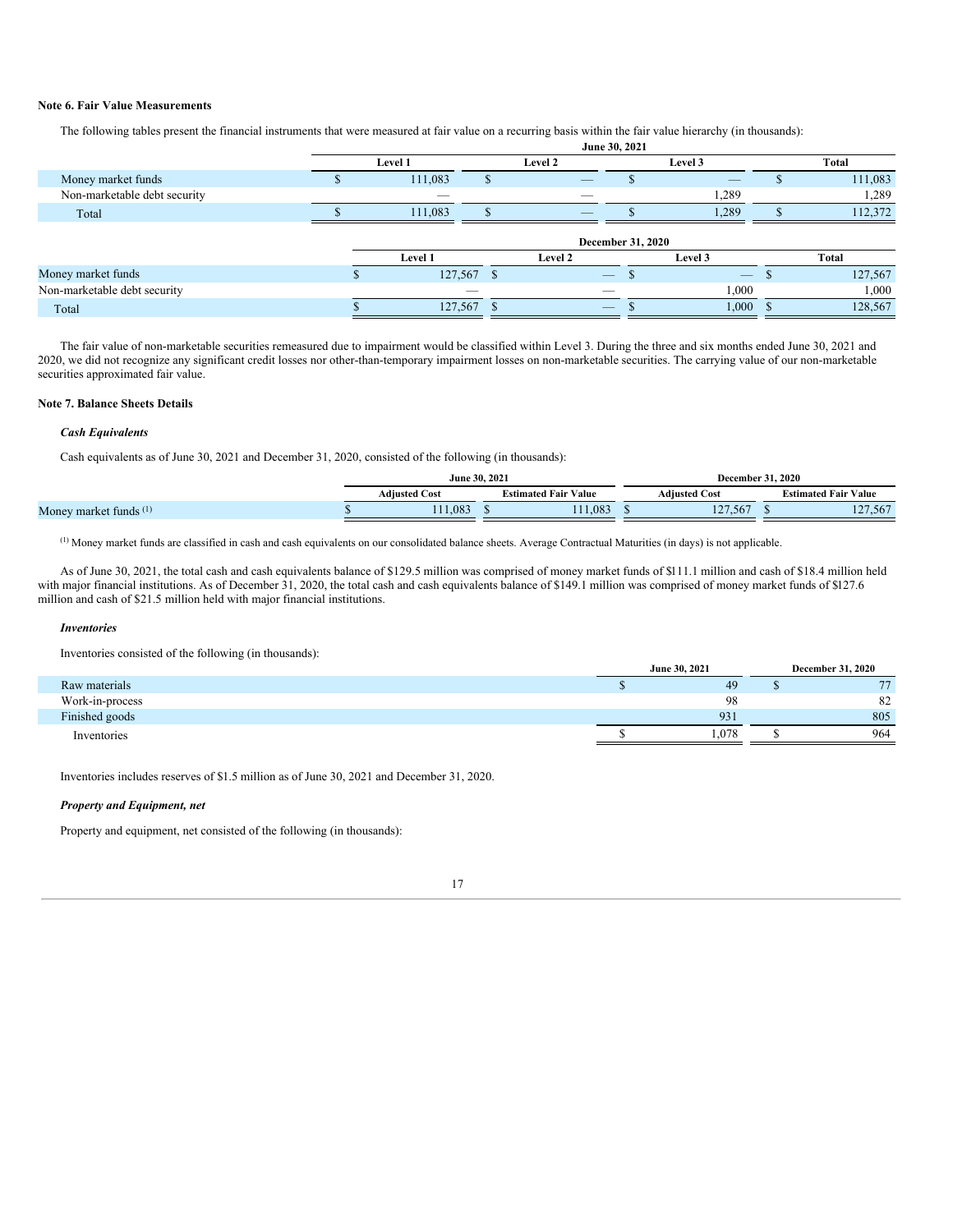|                                                 | June 30, 2021 | <b>December 31, 2020</b> |
|-------------------------------------------------|---------------|--------------------------|
| Laboratory equipment                            | $28,623$ \$   | 25,468                   |
| Leasehold improvements                          | 10.785        | 10,785                   |
| Computer equipment and software                 | 3,283         | 3,192                    |
| Office equipment and furniture                  | 1,246         | 1,246                    |
| Construction in progress                        | 1.736         | 2,357                    |
| Property and equipment                          | 45,673        | 43,048                   |
| Less: accumulated depreciation and amortization | (34, 441)     | (33,373)                 |
| Property and equipment, net                     | $11,232$ \$   | 9,675                    |

Depreciation expense included in the Unaudited Condensed Consolidated Statements of Operations was follows (in thousands):

|                   | <b>CONT</b><br>e months . | June 30.<br>≅ended ≀ |                 | c months ended June 30.<br>JЦ |                 |  |      |  |
|-------------------|---------------------------|----------------------|-----------------|-------------------------------|-----------------|--|------|--|
|                   | 202                       |                      | 2020            |                               | 202             |  | 2020 |  |
| Expense<br>iation | $-1$                      |                      | 46 <sub>4</sub> |                               | $\sim$ $-$<br>. |  | 900  |  |

## *Goodwill*

Goodwill had a carrying value of \$3.2 million as of June 30, 2021 and December 31, 2020.

## *Other Accrued Liabilities*

Other accrued liabilities consisted of the following (in thousands):

|                                               | June 30, 2021 | <b>December 31, 2020</b> |        |  |
|-----------------------------------------------|---------------|--------------------------|--------|--|
| Accrued purchases                             | 5.107         |                          | 7,170  |  |
| Accrued professional and outside service fees | 3,899         |                          | 2,589  |  |
| Other                                         | 76            |                          | 513    |  |
| Total                                         | 9.082         |                          | 10,272 |  |
|                                               |               |                          |        |  |

# **Note 8. Stock-based Compensation**

### *Equity Incentive Plans*

In 2019, our board of directors (the "Board") and stockholders approved the 2019 Incentive Award Plan (the "2019 Plan"). The 2019 Plan superseded and replaced in its entirety our 2010 Equity Incentive Plan (the "2010 Plan") which was effective in March 2010, and no further awards will be granted under the 2010 Plan; however, the terms and conditions of the 2010 Plan will continue to govern any outstanding awards thereunder.

The 2019 Plan provides for the grant of stock options, including incentive stock options and non-qualified stock options, stock appreciation rights, restricted stock awards ("RSAs"), restricted stock units ("RSUs"), performance-contingent restricted stock units ("PSUs"), performance based options ("PBOs"), other stock or cash based awards and dividend equivalents to eligible employees and consultants of the Company or any parent or subsidiary, as well as members of the Board.

The number of shares of our common stock available for issuance under the 2019 Plan is equal to the sum of  $(i)$ 7,897,144 shares, and  $(ii)$  any shares subject to awards granted under the 2010 Plan that were outstanding as of April 22, 2019 and thereafter terminate, expire, lapse or are forfeited; provided that no more than 14,000,000 shares may be issued upon the exercise of incentive stock options ("ISOs"). In June 2019, 8.1 million shares authorized for issuance under the 2019 Plan were registered under the Securities Act of 1933, as amended (the "Securities Act").

The 2010 Plan provided for the grant of incentive stock options, non-statutory stock options, RSUs, RSAs, PSUs, PBOs, stock appreciation rights, and stock purchase rights to our employees, non-employee directors and consultants.

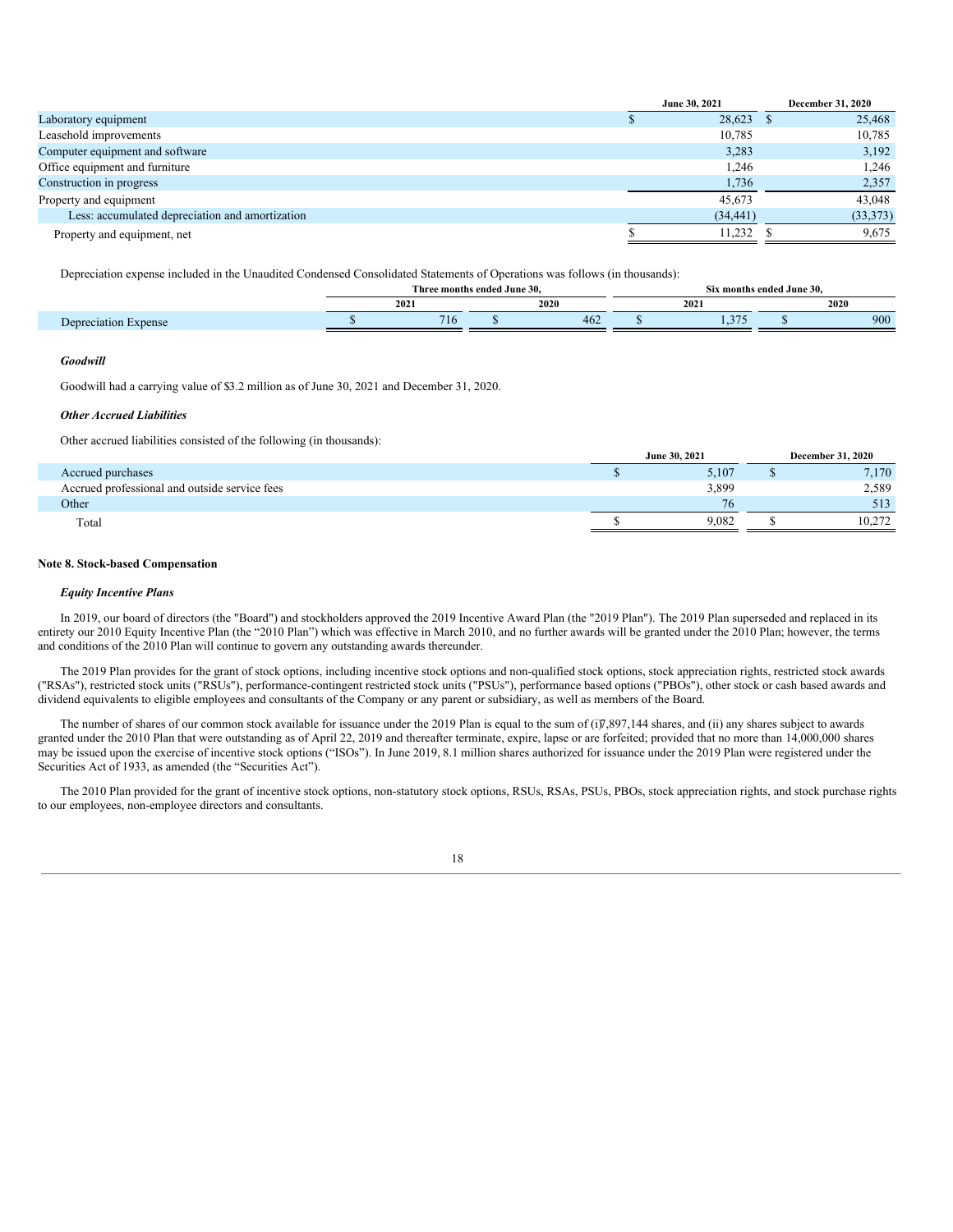### *Stock Options*

The option exercise price for incentive stock options must be at least100% of the fair value of our common stock on the date of grant and the option exercise price for nonstatutory stock options is at least 85% of the fair value of our common stock on the date of grant, as determined by the Board. If, at the time of a grant, the optionee directly or by attribution owns stock possessing more than 10% of the total combined voting power of all of our outstanding capital stock, the exercise price for these options must be at least 110% of the fair value of the underlying common stock. Stock options granted to employees generally have a maximum term often years and vest over four years from the date of grant, of which 25% vest at the end of one year, and 75% vest monthly over the remaining three years. We may grant options with different vesting terms from time to time. Unless an employee's termination of service is due to disability or death, upon termination of service, any unexercised vested options will be forfeited at the end of three months or the expiration of the option, whichever is earlier.

## *Restricted Stock Units ("RSUs")*

We also grant employees RSUs, which generally vest over either a three year period with 33% of the shares subject to the RSUs vesting on each yearly anniversary of the vesting commencement date or over a four year period with 25% of the shares subject to the RSU vesting on each yearly anniversary of the vesting commencement date, in each case contingent upon such employee's continued service on such vesting date. RSUs are generally subject to forfeiture if employment terminates prior to the release of vesting restrictions. We may grant RSUs with different vesting terms from time to time.

# *Performance-contingent Restricted Stock Units ("PSUs") and Performance Based Options ("PBOs")*

The compensation committee of the Board approved, solely in respect of non-executive employees, delegated to our Chief Executive Officer the authority to approve grants of PSUs. The compensation committee of the Board also approved grants of PBOs and PSUs to our executives. The PSUs and PBOs vest based upon both the successful achievement of certain corporate operating milestones in specified timelines and continued employment through the applicable vesting date. When the performance goals are deemed to be probable of achievement for these types of awards, recognition of stock-based compensation expense commences. Once the number of shares eligible to vest is determined, those shares vest in two equal installments with 50% vesting upon achievement and the remaining 50% vesting on the first anniversary of achievement, in each case, subject to the recipient's continued service through the applicable vesting date. If the performance goals are achieved at the threshold level, the number of shares eligible to vest in respect of the PSUs and PBOs would be equal to half the number of PSUs granted and one-quarter the number of shares underlying the PBOs granted. If the performance goals are achieved at the target level, the number of shares eligible to vest in respect of the PSUs and PBOs would be equal to the number of PSUs granted and half of the shares underlying the PBOs granted. If the performance goals are achieved at the superior level, the number of shares eligible to vest in respect of the PSUs would be equal to two times the number of PSUs granted and equal to the number of PBOs granted. The number of shares issuable upon achievement of the performance goals at the levels between the threshold and target levels for the PSUs and PBOs or between the target level and superior levels for the PSUs would be determined using linear interpolation. Achievement below the threshold level would result in no shares being eligible to vest in respect of the PSUs and PBOs.

In the first quarter of 2021, we awarded PSUs ("2021 PSUs") and PBOs ("2021 PBOs"), each of which commence vesting based upon the achievement of various weighted performance goals, including corporate revenue, performance enzyme segment gross margin, major new biotherapeutics publicity events, strategic performance enzyme and biotherapeutics deliverables, safety, and technology and strategic plan development. As of June 30, 2021, we estimated that the 2021 PSUs and 2021 PBOs performance goals would be achieved at 136% and 68% of the target level, respectively, and recognized expenses accordingly.

In 2020, we awarded PSUs ("2020 PSUs") and PBOs ("2020 PBOs"), each of which commenced vesting based upon the achievement of various weighted performance goals, including corporate revenue, performance enzyme segment gross margin, major new biotherapeutics publicity events, strategic performance enzyme and biotherapeutics deliverables, and strategic plan development. In the first quarter of 2021, we determined that the 2020 PSUs and 2020 PBOs performance goals had been achieved at 88% of the target level, and recognized expenses accordingly. Accordingly, 50% of the shares underlying the 2020 PSUs and PBOs vested in the first quarter of 2021 and50% of the shares underlying the 2020 PSUs and PBOs will vest in the first quarter of 2022, in each case, subject to the recipient's continued service on each vesting date.

In 2019, we awarded PSUs ("2019 PSUs") and PBOs ("2019 PBOs"), each of which commenced vesting based upon the achievement of various weighted performance goals, including sustained revenue and performance enzyme growth, strategic advancement of biotherapeutics, cash balance and strategic plan development. In the first quarter of 2020, we determined that the 2019 PSUs and 2019 PBOs performance goals had been achieved at 84% of the target level, and recognized expenses accordingly. Accordingly, 50% of the shares underlying the 2019 PSUs and PBOs vested in the first quarter of 2020 and50%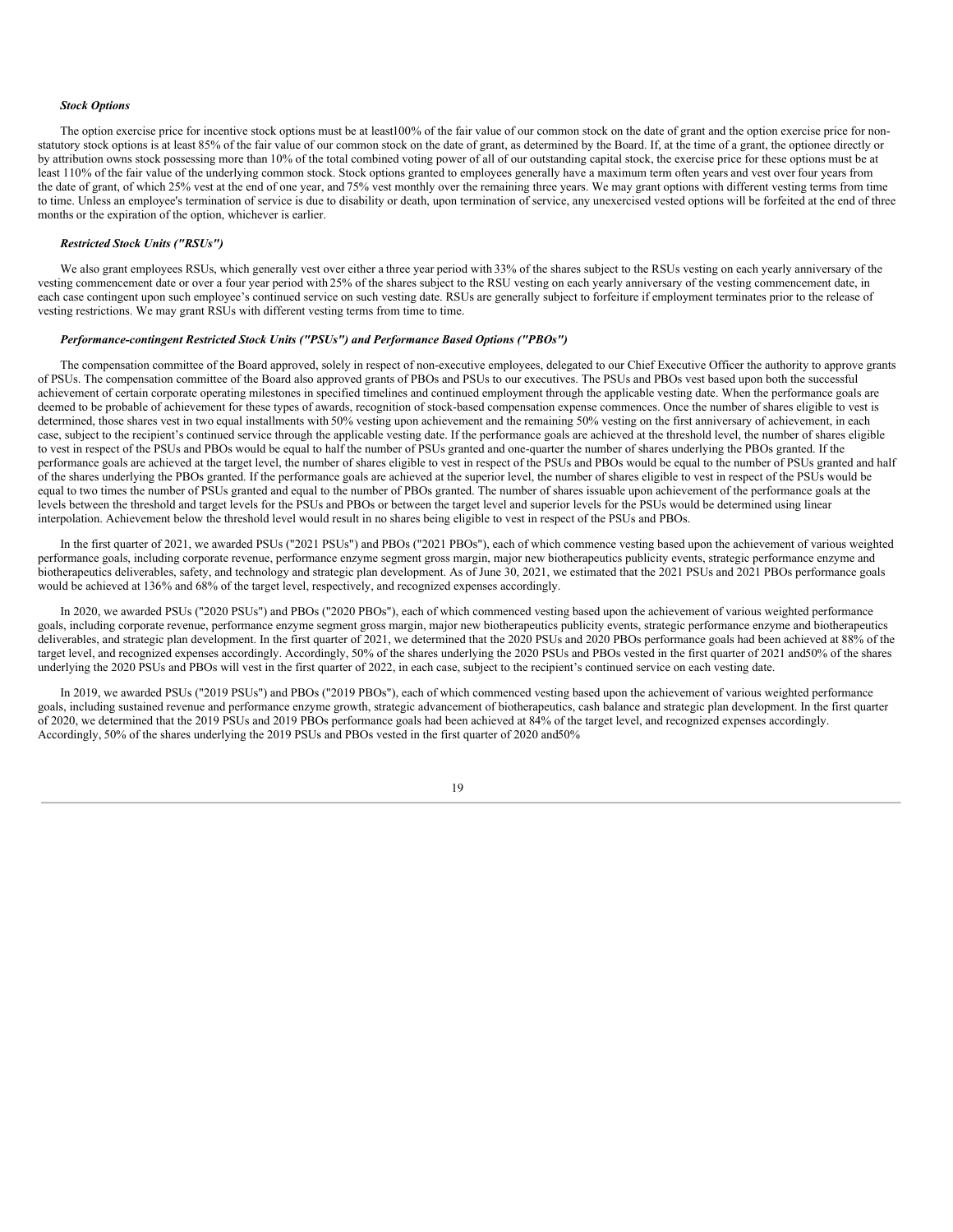of the shares underlying the 2019 PSUs and PBOs vested in the first quarter of 2021, in each case, subject to the recipient's continued service on each vesting date.

# *Stock-Based Compensation Expense*

Stock-based compensation expense is included in the unaudited condensed consolidated statements of operations as follows (in thousands):

|                                     | Three Months Ended June 30, |  | Six Months Ended June 30. |  |       |  |       |
|-------------------------------------|-----------------------------|--|---------------------------|--|-------|--|-------|
|                                     | 2021                        |  | 2020                      |  | 2021  |  | 2020  |
| Research and development            | 597                         |  | 471                       |  | 1,074 |  | 894   |
| Selling, general and administrative | 2,247                       |  | .468                      |  | 4.457 |  | 3,214 |
| Total                               | 2.844                       |  | 1,939                     |  | 5,531 |  | 4.108 |

The following table presents total stock-based compensation expense by security type included in the unaudited condensed consolidated statements of operations (in thousands):

|               | Three Months Ended June 30, |       |  |       |  | Six Months Ended June 30, |      |       |  |  |
|---------------|-----------------------------|-------|--|-------|--|---------------------------|------|-------|--|--|
|               |                             | 2021  |  | 2020  |  | 2021                      | 2020 |       |  |  |
| Stock options |                             | 682   |  | 575   |  | 1,347                     |      | 1,116 |  |  |
| RSUs and RSAs |                             | 690   |  | 610   |  | 1,232                     |      | ,210  |  |  |
| <b>PSUs</b>   |                             | 573   |  | 296   |  | 1,043                     |      | 627   |  |  |
| <b>PBOs</b>   |                             | 899   |  | 458   |  | 1.909                     |      | 1,155 |  |  |
| Total         |                             | 2,844 |  | 1.939 |  | 5,531                     |      | 4,108 |  |  |

As of June 30, 2021, unrecognized stock-based compensation expense, net of expected forfeitures, was \$4.8 million related to unvested stock options, \$4.7 million related to unvested RSUs and RSAs, \$1.9 million related to unvested PSUs, and \$3.3 million related to unvested PBOs based on current estimates of the level of achievement. Stock-based compensation expense for these awards will be recognized through the year of 2025.

# **Note 9. Capital Stock**

# *Exercise of Options*

For the six months ended June 30, 2021 and June 30, 2020, we issued212,631 and 32,749 shares, respectively, upon option exercises at a weighted-average exercise price of \$8.03 and \$6.03 per share, respectively, with net cash proceeds of \$1.7 million and \$0.2 million, respectively.

### *Equity Distribution Agreement*

We filed a Registration Statement on Form S-3 with the SEC, under which we may sell common stock, preferred stock, debt securities, warrants, purchase contracts, and units from time to time in one or more offerings. The registration statement became effective on May 7, 2021. In May 2021, we entered into an Equity Distribution Agreement ("EDA") with Piper Sandler & Co ("PSC"), under which PSC, as our exclusive agent, at our discretion and at such times that we may determine from time to time, may sell over a three-year period from the execution of the EDA up to a maximum of \$50.0 million of shares of our common stock. Under the terms of the EDA, PSC may sell the shares at market prices by any method that is deemed to be an "at the market offering" as defined in Rule 415 under the Securities Act of 1933, as amended.

We are not required to sell any shares at any time during the term of the EDA. The EDA will terminate upon the earlier of: (i) the issuance and sale of all shares through PSC on the terms and conditions of the EDA, or (ii) the termination of the EDA in accordance with its terms. Either party may terminate the EDA at any time upon written notification to the other party in accordance with the EDA, and upon such notification, the offering will terminate. Under no circumstances shall any shares be sold pursuant to the EDA after the date which is three years after the registration statement is first declared effective by the SEC. We agreed to pay PSC a commission of 3% of the gross sales price of any shares sold pursuant to the EDA. With the exception of certain expenses, we will pay PSC up to 8% of the gross sales price of the shares sold pursuant to the EDA for a combined amount of commission and reimbursement of PSC's expenses and fees.

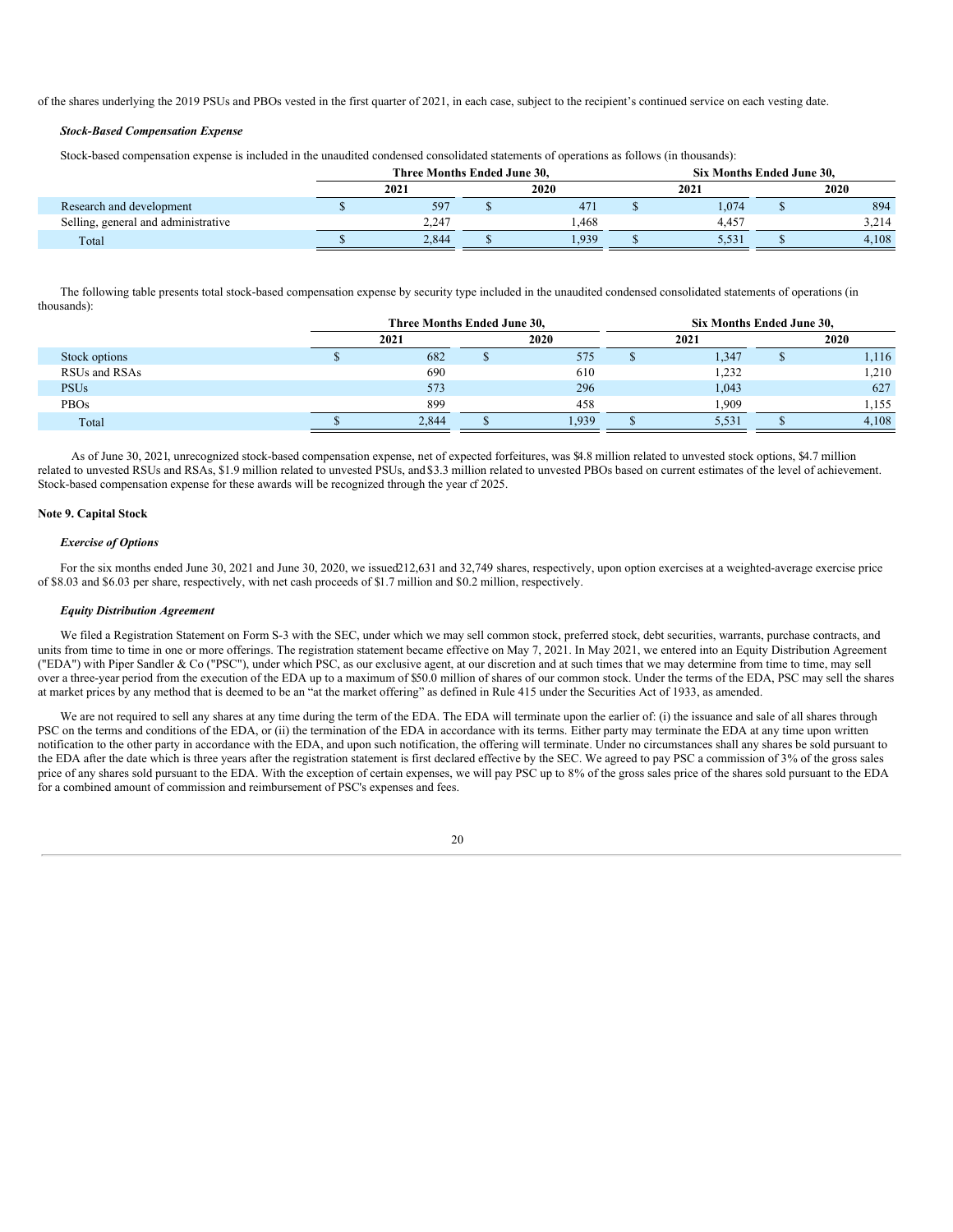During the three and six months ended June 30, 2021,no shares of our common stock were issued pursuant to the EDA. As of June 30, 2021, \$50.0 million of shares remained available under the EDA.

# **Note 10. Commitments and Contingencies**

### *Operating Leases*

Our headquarters are located in Redwood City, California, where we occupy approximately77,300 square feet of office and laboratory space in multiple buildings within the same business park of Metropolitan Life Insurance Company ("MetLife"). Our lease agreement with MetLife ("RWC Lease") includes approximately 28,200 square feet of space located at 200 and 220 Penobscot Drive, Redwood City, California (the "200/220 Penobscot Space") and approximately 37,900 square feet of space located at 400 Penobscot Drive, Redwood City, California (the "400 Penobscot Space") (the 200/220 Penobscot Space and the 400 Penobscot Space are collectively referred to as the "Penobscot Space"), and approximately 11,200 square feet of space located at 501 Chesapeake Drive, Redwood City, California (the "501 Chesapeake Space").

Until the end of January 2020, we also leased approximately29,900 square feet of space located at 101 Saginaw Drive, Redwood City, California (the "Saginaw Space"). During January 2020, we subleased approximately 26,500 square feet of the Saginaw Space to Minerva Surgical, Inc. The lease and sublease for the Saginaw Space both expired at the end of January 2020. During the period from February 1, 2020 through April 30, 2020, we subleased approximately 3,400 square feet at 101 Saginaw Drive from Minerva Surgical, Inc. The sublease expired at the end of April 2020.

We entered into the initial lease with MetLife for our facilities in Redwood City in 2004 and the RWC Lease has been amended multiple times since then to adjust the leased space and terms of the Lease. In February 2019, we entered into an Eighth Amendment to the Lease (the "Eighth Amendment") with MetLife with respect to the Penobscot Space and the 501 Chesapeake Space to extend the term of the Lease for additional periods. Pursuant to the Eighth Amendment, the term of the lease of the Penobscot Space has been extended through May 2027. The lease term for the 501 Chesapeake Space has been extended to May 2029. We have one (1) option to extend the term of the lease for the Penobscot Space for five (5) years, and one (1) separate option to extend the term of the lease for the 501 Chesapeake Space for five (5) years.

We are required to restore certain areas of the Redwood City facilities that we are renting to their original form. We are expensing the asset retirement obligation over the terms of the respective leases. We review the estimated obligation each reporting period and make adjustments if our estimates change. We recorded asset retirement obligations of \$0.2 million as of June 30, 2021 and December 31, 2020, which are included in other long-term liabilities in the unaudited condensed consolidated balance sheets. Accretion expense related to our asset retirement obligations was nominal in the three and six months ended June 30, 2021 and 2020.

Pursuant to the terms of the RWC Lease, we exercised our right to deliver a letter of credit in lieu of a security deposit. The letter of credit is collateralized by deposit balances held by the bank in the amount of \$1.1 million as of June 30, 2021 and December 31, 2020, and are recorded as non-current restricted cash on the unaudited condensed consolidated balance sheets.

We entered into a short-term office lease in San Carlos, California during the second quarter of 2021 and this lease will expire in April 2022. Our remaining future commitment pursuant to this lease is \$0.1 million as of June 30, 2021.

### *Finance Leases*

In December 2016, we entered into athree-year financing lease agreement with a third party supplier for the purchase of laboratory equipment that was partially financed through a finance lease of \$0.4 million. The lease became effective upon delivery of the equipment in February 2017, and the term of thethree-year lease was from February 2017 and expired in February 2020. This financing agreement was accounted for as a finance lease due to bargain purchase options at the end of the lease. In April 2017, we entered into a three-year financing lease agreement with a third-party supplier for the purchase of information technology equipment for \$0.3 million. The effective term of the three-year lease was from May 2017 and expired in April 2020.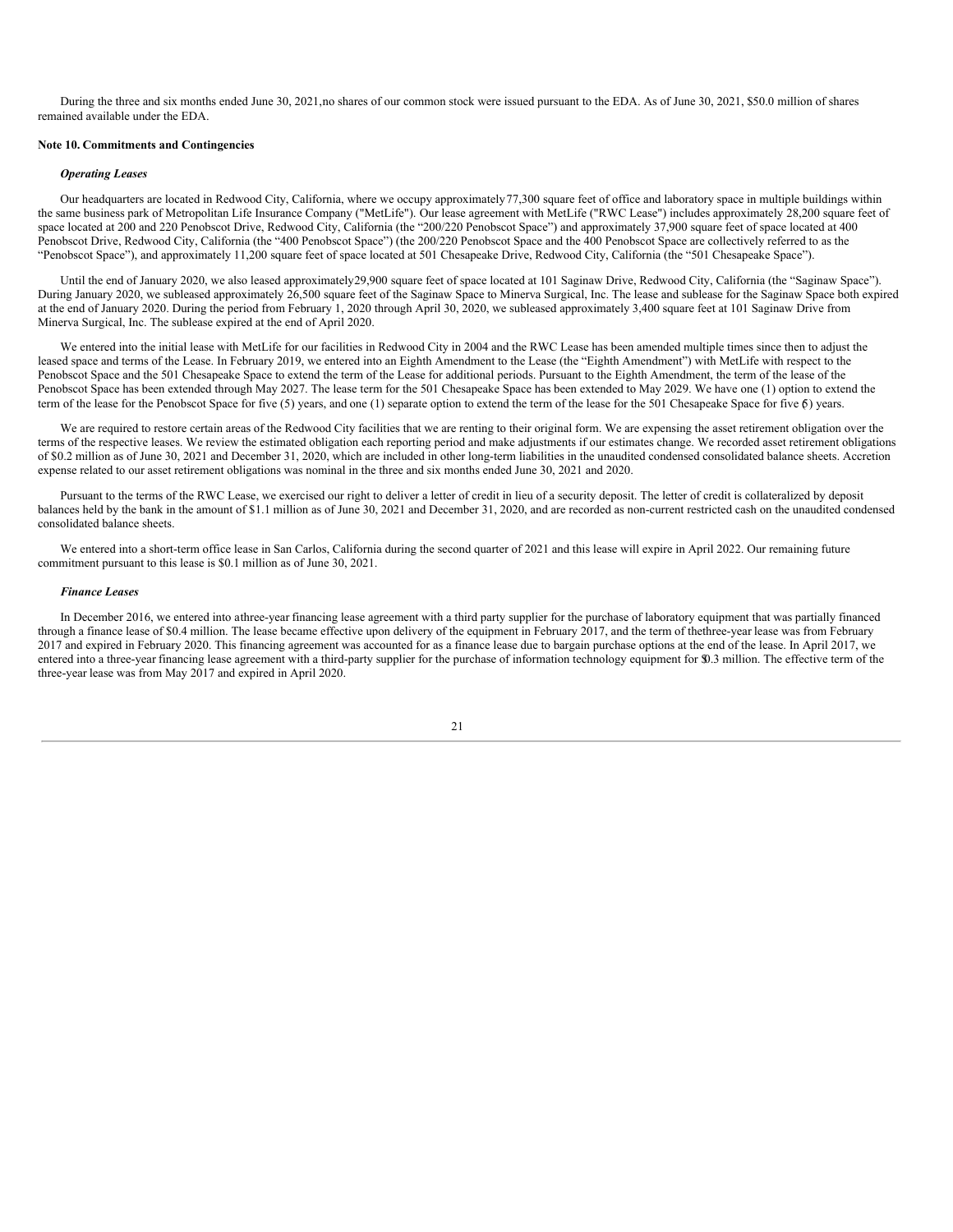### *Lease and other information*

Lease costs, amounts included in measurement of lease obligations and other information related to non-cancellable operating leases and finance leases were as follows (in thousands):

|                                     | Three months ended June 30, |  | Six months ended June 30, |  |                          |      |       |  |
|-------------------------------------|-----------------------------|--|---------------------------|--|--------------------------|------|-------|--|
|                                     | 2021                        |  | 2020                      |  | 2021                     | 2020 |       |  |
| Finance lease costs:                |                             |  |                           |  |                          |      |       |  |
| Amortization of right-of-use assets | 27                          |  | 45                        |  | 53                       |      | 99    |  |
| Interest on lease obligations       | _                           |  |                           |  |                          |      |       |  |
| Finance lease costs                 | 27                          |  | 46                        |  |                          |      | 100   |  |
| Operating lease cost                | 1,033                       |  | 1,032                     |  | 2,065                    |      | 2,100 |  |
| Short-term lease costs $(1)$        | 10                          |  | 16                        |  | 10                       |      | 47    |  |
| Sublease income                     | _                           |  | $-$                       |  | $\overline{\phantom{a}}$ |      | (55)  |  |
| Total lease $cost^{(2)}$            | .070                        |  | 1.094                     |  | 2.128                    |      | 2.192 |  |

 $(1)$  Short-term lease costs on leases with terms of over one month and less than one year.

(2) The Company had no variable lease costs.

| Other information:                               | <b>Operating Leases</b> |
|--------------------------------------------------|-------------------------|
| Weighted-average remaining lease term (in years) | 6.2 years               |
| Weighted-average discount rate                   | 6.6 $%$                 |

|                                            | Six months ended June 30. |      |
|--------------------------------------------|---------------------------|------|
| Cash paid:                                 | 2021                      | 2020 |
| Operating cash flows from operating leases | 2.093                     | 774  |
| Financing cash flows from finance leases   | $\overline{\phantom{a}}$  | 60   |

As of June 30, 2021, our maturity analysis of annual undiscounted cash flows of the non-cancellable operating leases are as follows (in thousands):

| <b>Years ending December 31,</b><br><b>Operating Leases</b> |        |
|-------------------------------------------------------------|--------|
| 2021 (remaining 6 months)                                   | 2,104  |
| 2022                                                        | 4,285  |
| 2023                                                        | 4,589  |
| 2024                                                        | 4,726  |
| 2025                                                        | 4,868  |
| Thereafter                                                  | 8,626  |
| Total minimum lease payments                                | 29,198 |
| Less: imputed interest                                      | 5,534  |
| Lease obligations                                           | 23,664 |

### *Future Lease Commitment*

In the first quarter of 2021, we entered into a lease agreement with ARE-San Francisco No. 63, LLC ("ARE") to lease a portion of a facility comprising approximately 36,593 rentable square feet in San Carlos, California to serve as additional office and research and development laboratory space (the "San Carlos Space"). We expect to commence occupancy of the San Carlos Space in November 2021 once tenant improvements are substantially completed by ARE in accordance with the construction plan. The budget provides a net tenant improvement allowance of \$6.3 million and an additional allowance of up to \$2.7 million, which we expect to use. ARE will have an enforceable right to payment by us in the form of equal monthly additional rent payments at a certain interest rate through the lease term for the additional allowance. The terms include an initial annualized base rent of \$2.5 million, subject to scheduled 3% annual rent increases, an annualized additional allowance

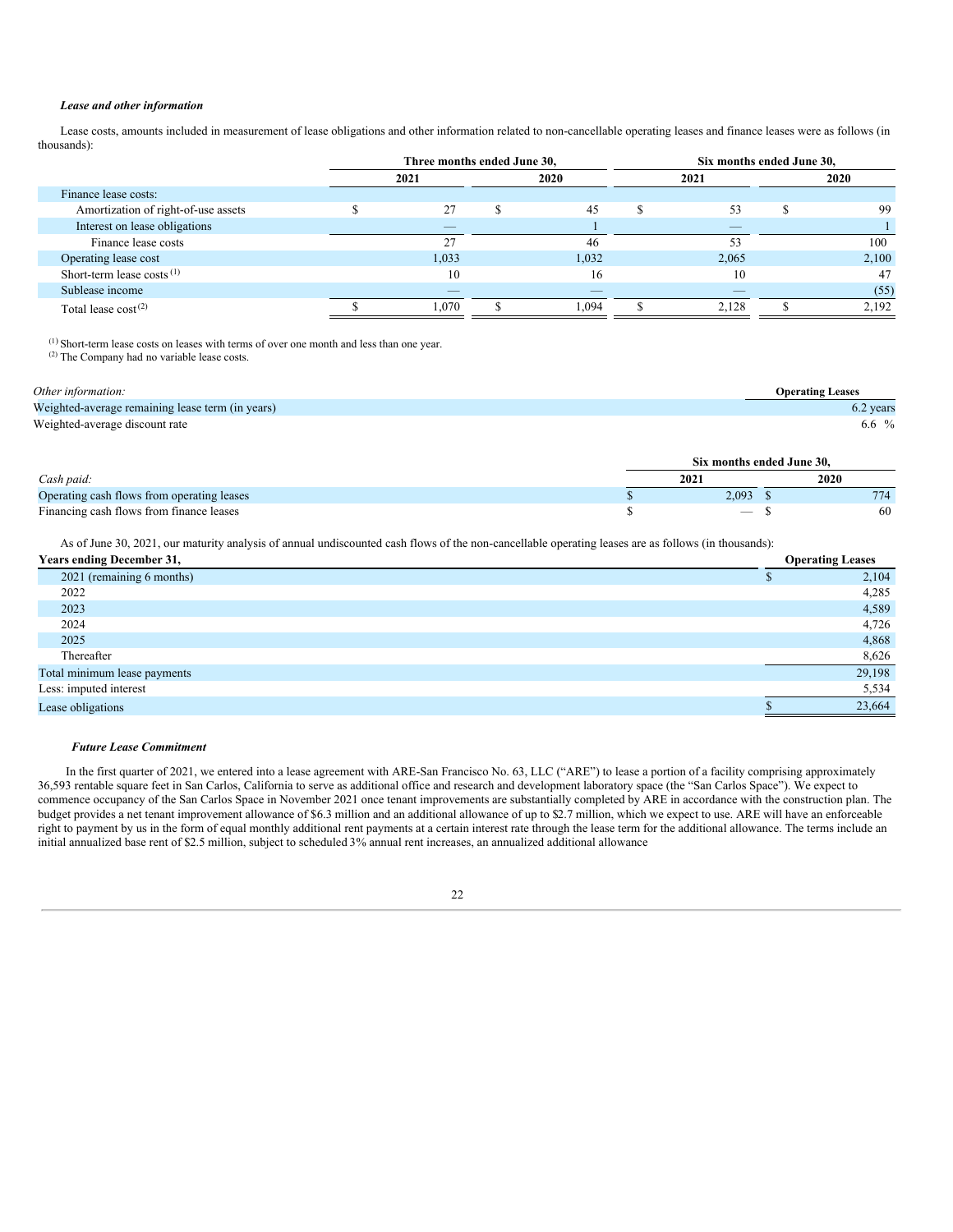payment of \$0.4 million, plus certain operating expenses. The lease has a10-year term from the lease commencement date withone option to extend the term for an additional period of 5 years. We have provided ARE with a \$0.5 million security deposit in the form of a letter of credit. We have the right to sublease the facility, subject to landlord consent. We determined that the lease commencement date is in November 2021 at which point we will record a right of use asset and a corresponding lease liability.

An estimated maturity analysis of the annual undiscounted cash flows of the lease is as follows (in thousands):

| <b>Years ending December 31,</b> |  |        |  |
|----------------------------------|--|--------|--|
| 2021 (remaining 6 months)        |  |        |  |
| 2022                             |  | 2,463  |  |
| 2023                             |  | 2,988  |  |
| 2024                             |  | 3,066  |  |
| 2025                             |  | 3,145  |  |
| 2026 and thereafter              |  | 20,061 |  |
| Total minimum lease payments     |  | 31,723 |  |

### *Other Commitments*

We enter into supply and service arrangements in the normal course of business. Supply arrangements are primarily for fixed-price manufacture and supply. Service agreements are primarily for the development of manufacturing processes and certain studies. Commitments under service agreements are subject to cancellation at our discretion which may require payment of certain cancellation fees. The timing of completion of service arrangements is subject to variability in estimates of the time required to complete the work.

The following table provides quantitative data regarding our other commitments. Future minimum payments reflect amounts that we expect to pay including potential obligations under services agreements subject to risk of cancellation by us (in thousands):

| <b>Other Commitment Agreement Type</b>                                              | <b>Agreement Date</b> | <b>Future Minimum</b><br>Payment |
|-------------------------------------------------------------------------------------|-----------------------|----------------------------------|
| Manufacture and supply agreement with expected future payment date of December 2022 | April 2016            | 162                              |
| Development and manufacturing services agreements                                   | September 2019        | .852                             |
| Total other commitments                                                             |                       | 2.014                            |

### *Credit Facility*

In June 30, 2017, we entered into a credit facility (the "Credit Facility") with Western Alliance Bank consisting of term loans ("Term Debt") up to 1\$0.0 million, and advances ("Advances") under a revolving line of credit ("Revolving Line of Credit") up to \$5.0 million with an accounts receivable borrowing base of80% of eligible accounts receivable. As of June 30, 2021 and December 31, 2020, we have not drawn from the Credit Facility. We may draw on the Term Debt and the Revolving Line of Credit at any time prior to October 1, 2021 and October 1, 2024, respectively. On October 1, 2024 loans drawn under the Term Debt mature and the Revolving Line of Credit terminate. Loans made under the Term Debt bear interest through maturity equal to the greater of (i) 3.75% or (ii) the sum of (A) Index Rate (prime rate published in the Money Rates section of the Western Edition of The Wall Street Journal plus (B) 0.50%. Advances made under the Revolving Line of Credit bear interest at a variable annual rate equal to the equal to the greater of (i)  $4.25\%$  or (ii) the sum of (A) the prime rate plus (B)1.00%.

Our obligations under the Credit Facility are secured by a lien on substantially all of our personal property other than our intellectual property. The Credit Facility includes a number of customary covenants and restrictive financial covenants including meeting minimum product revenue levels and maintaining certain minimum cash levels with the lender. The Credit Facility's financial covenants restrict the ability of the Company to transfer collateral, incur additional indebtedness, engage in mergers or acquisitions, pay dividends or make other distributions, make investments, create liens, sell assets, or sell certain assets held at foreign subsidiaries. A failure to comply with these covenants could permit the lender to exercise remedies against us and the collateral securing the Credit Facility, including foreclosure of our properties securing the Credit Facilities and our cash. As of June 30, 2021, we were in compliance with the covenants for the Credit Facility.

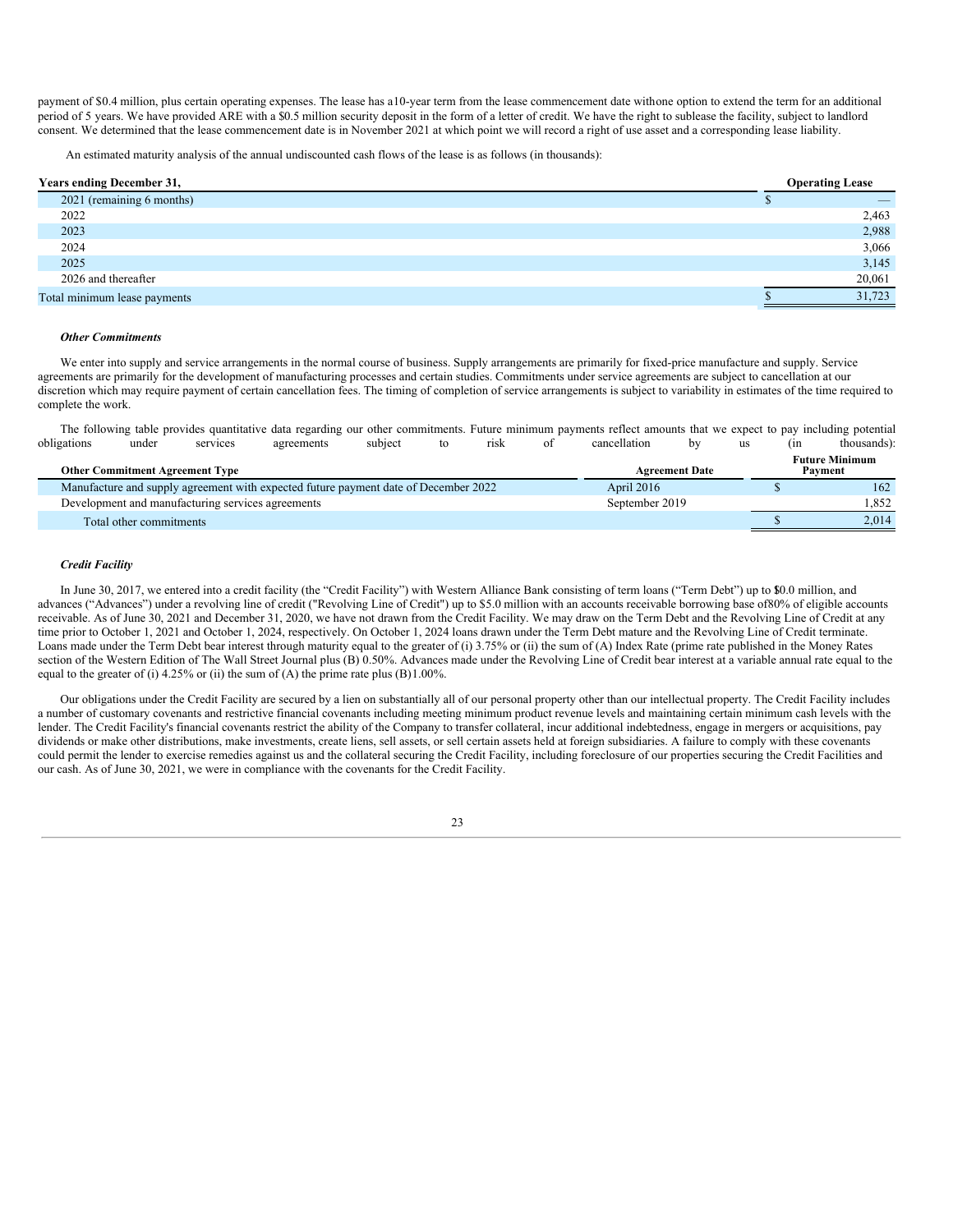The Credit Facility allows for interest-only payments on the Term Debt through November 1, 2022. Monthly payments of principal and interest on the Term Debt are required following the applicable amortization date. We may elect to prepay in full the Term Debt and Advances under the Revolving Line of Credit at any time.

#### *Legal Proceedings*

We are not currently a party to any material pending litigation or other material legal proceedings.

#### *Indemnifications*

We are required to recognize a liability for the fair value of any obligations we assume upon the issuance of a guarantee. We have certain agreements with licensors, licensees and collaborators that contain indemnification provisions. In such provisions, we typically agree to indemnify the licensor, licensee and collaborator against certain types of third party claims. The maximum amount of the indemnifications is not limited. We accrue for known indemnification issues when a loss is probable and can be reasonably estimated. There were no accruals for expenses related to indemnification issues for any periods presented.

#### **Note 11. Related Party Transactions**

## *Molecular Assemblies, Inc.*

In June 2020, we entered into a Stock Purchase Agreement with MAI pursuant to which we purchased1,587,050 shares of MAI's Series A preferred stock for \$1.0 million. In connection with the transaction, John Nicols, our President and Chief Executive Officer, also joined MAI's board of directors. Concurrently with our initial equity investment, we entered into the MAI Agreement with MAI, pursuant to which we are performing services utilizing our CodeEvolver® protein engineering platform technology to improve DNA polymerase enzymes in exchange for compensation in the form of additional shares of MAI's Series A preferred stock. In April 2021, we purchased an additional 1,000,000 shares of MAI's Series A preferred stock for \$0.6 million.

We recognized \$0.3 million and \$0.5 million in research and development revenue from transactions with MAI in the three and six months ended June 30, 2021, respectively, and we recognized no revenue from research and development service transactions with MAI in the three and six months ended June 30, 2020.We received 714,171 and 1,428,342 shares of MAI's Series A preferred stock from research and development services we provided to MAI in thethree and six months ended June 30, 2021, respectively, and no shares of MAI's Series A preferred stock from research and development services in the three and six months ended June 30, 2020. As of June 30, 2021, we have 5,443,734 shares of MAI's Series A preferred stock since executing the Stock Purchase Agreement with MAI. The carrying value of our investment in MAI Series A preferred stock was \$3.4 million and \$1.5 million at June 30, 2021 and December 31, 2020, respectively.We had \$0.4 million and nil in deferred revenue as of June 30, 2021 and December 31, 2020, respectively, and nil and \$0.5 million in contract asset due from MAI for services rendered as of June 30, 2021 and December 31, 2020, respectively. Payment for the services rendered was received in the form of additional MAI Series A preferred stock.

#### *AstraZeneca PLC*

Pam P. Cheng, who served as a member of our board of directors until June 2020, joined AstraZeneca PLC as Executive Vice President, Operations and Information Technology in June 2015. We sold biocatalyst products to AstraZeneca PLC and its controlled purchasing agents and contract manufacturers. We recognized \$20 thousand and \$0.1 million of revenue from transactions with AstraZeneca and its controlled purchasing agents and contract manufacturers for the three and six months ended June 30, 2020, respectively, and through the date of Ms. Cheng's departure from our board of directors. As of June 30, 2021 and December 31, 2020, we had no receivables from AstraZeneca PLC and its controlled purchasing agents and contract manufacturers from related party transactions, respectively.

### **Note 12. Segment, Geographical and Other Revenue Information**

#### *Segment Information*

We manage our business astwo business segments: Performance Enzymes and Novel Biotherapeutics. Our chief operating decision maker ("CODM") is our Chief Executive Officer. Our business segments are primarily based on our organizational structure and our operating results as used by our CODM in assessing performance and allocating resources for the Company.

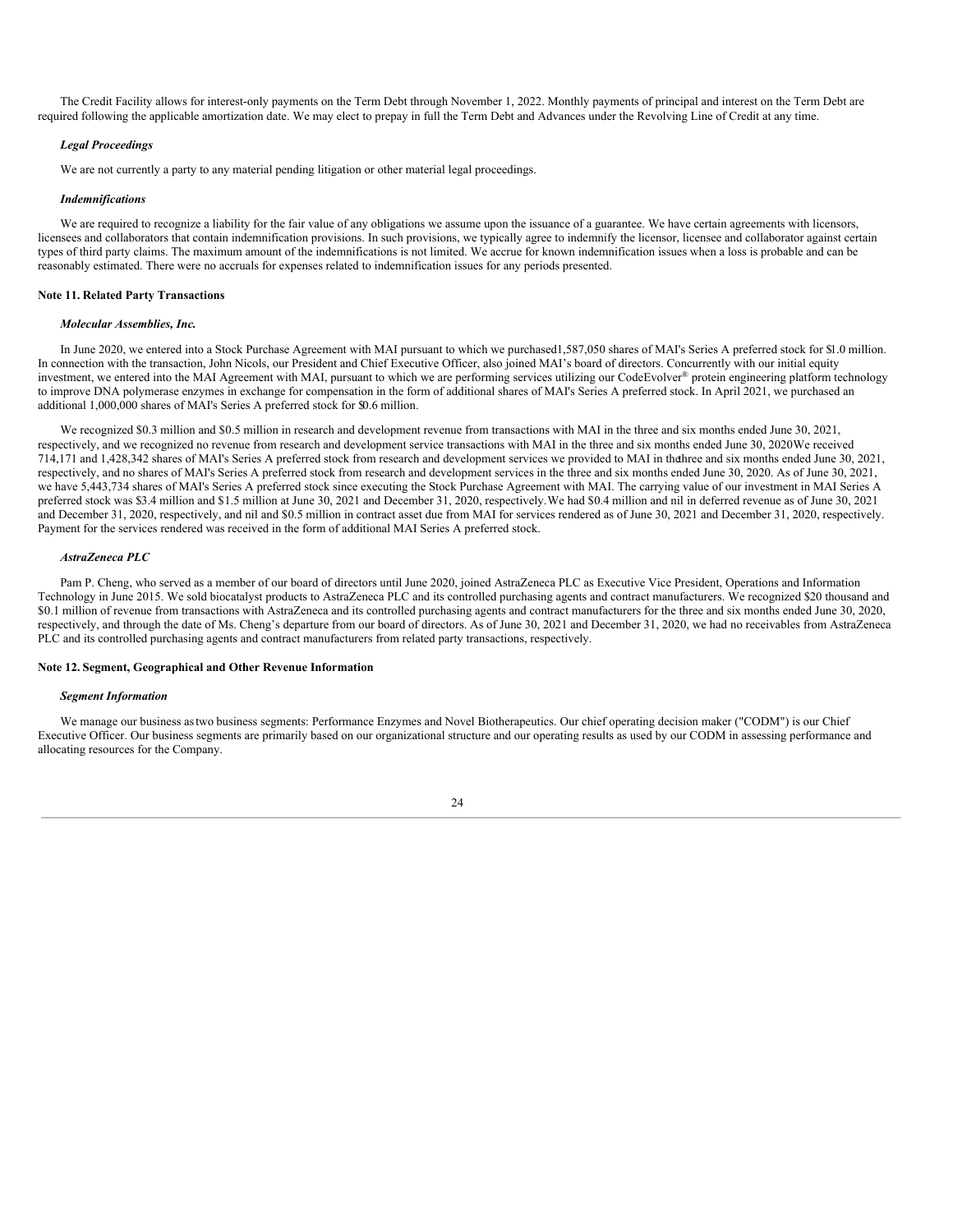We report corporate-related expenses such as legal, accounting, information technology, and other costs that are not otherwise included in our reportable business segments as "Corporate costs." All items not included in income (loss) from operations are excluded from the business segments.

We manage our assets on a total company basis, not by business segment, as the majority of our operating assets are shared or commingled. Our CODM does not review asset information by business segment in assessing performance or allocating resources, and accordingly, we do not report asset information by business segment.

### *Performance Enzymes*

We initially commercialized our CodeEvolver® protein engineering technology platform and products in the pharmaceuticals market, and to date this continues to be our largest market served. Our customers, which include many large global pharmaceutical companies, use our technology, products and services in their manufacturing processes and process development. We have also used the technology to develop customized enzymes for use in other industrial markets. These markets consist of several large industrial verticals, including food and food ingredients, animal feed, flavors, fragrances, and agricultural chemicals. We also use our technology to develop enzymes for customers using NGS and PCR/qPCR for in vitro molecular diagnostic and molecular biology research applications.

### *Novel Biotherapeutics*

We are also targeting new opportunities in the pharmaceutical industry to discover, improve, and/or develop biotherapeutic drug candidates. We believe that our CodeEvolver® protein engineering platform technology can be used to discover novel biotherapeutic drug candidates that will target human diseases that are in need of improved therapeutic interventions. Similarly, we believe that we can deploy our platform technology to improve specific characteristics of a customer's pre-existing biotherapeutic drug candidate, such as its activity, stability or immunogenicity. Most notable is our lead program for the potential treatment of PKU in humans. PKU is an inherited metabolic disorder in which the enzyme that converts the essential amino acid phenylalanine into tyrosine is deficient.

We have also developed a pipeline of other biotherapeutic drug candidates, which are in preclinical development, and in which we expect to continue to make additional investments with the aim of advancing additional product candidates targeting other therapeutic areas. In March 2020, we entered into the Takeda Agreement with Takeda under which we will research and develop protein sequences for use in gene therapy products for certain diseases.

Factors considered in determining the two reportable segments of the Company include the nature of business activities, the management structure directly accountable to our CODM for operating and administrative activities, availability of discrete financial information and information presented to the Board of Directors. Our CODM regularly reviews our segments and the approach provided by management for performance evaluation and resource allocation.

Operating expenses that directly support the segment activity are allocated based on segment headcount, revenue contribution or activity of the business units within the segments, based on the corporate activity type provided to the segment. The expense allocation excludes certain corporate costs that are separately managed from the segments. This provides the CODM with more meaningful segment profitability reporting to support operating decisions and allocate resources.

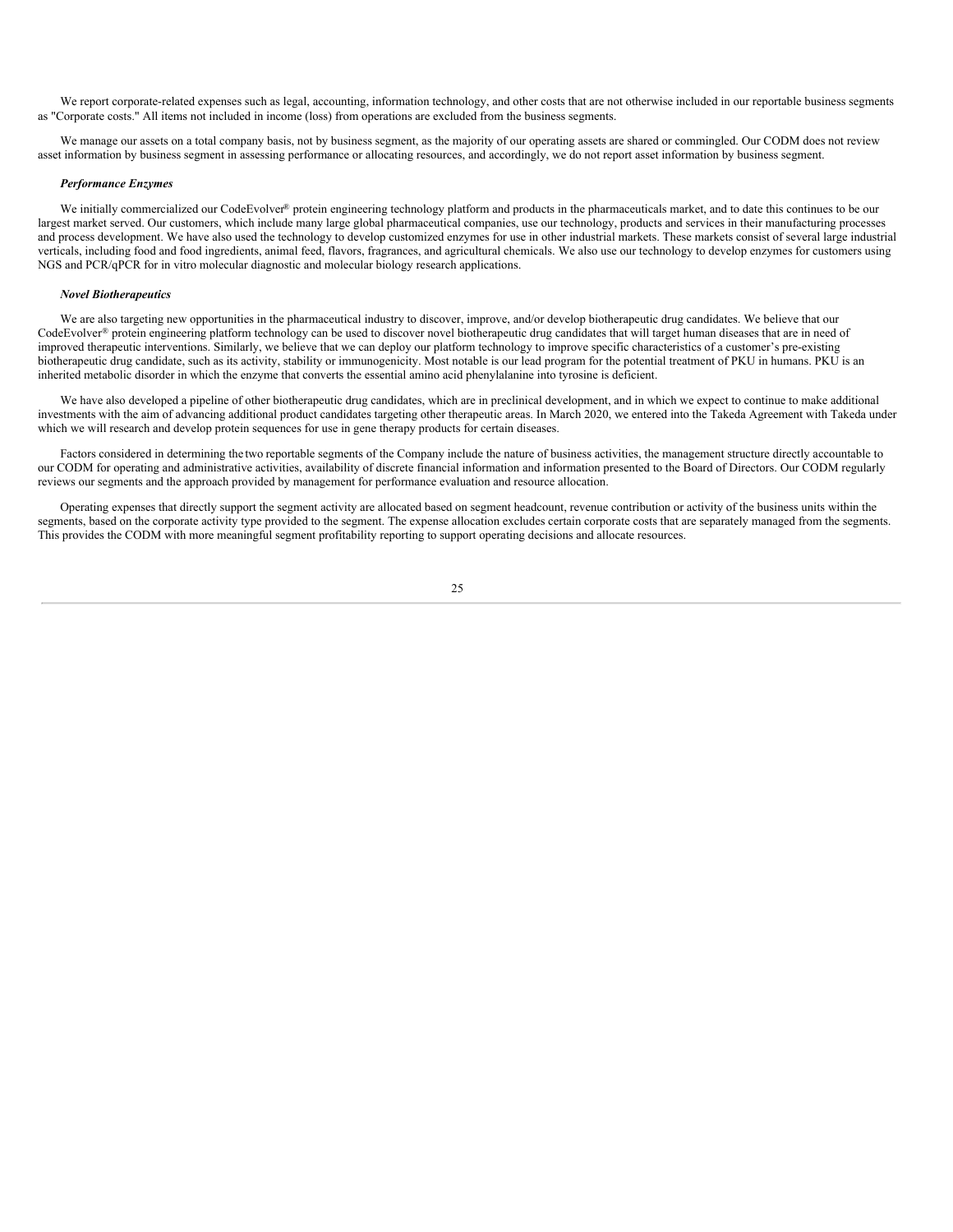The following table provides financial information by our reportable business segments along with a reconciliation to consolidated income (loss) before income taxes (in thousands):

|                                            |                        | Three months ended June 30, 2021 |                              |                          |       |           |                               | Three months ended June 30, 2020 |                                |  |         |  |  |
|--------------------------------------------|------------------------|----------------------------------|------------------------------|--------------------------|-------|-----------|-------------------------------|----------------------------------|--------------------------------|--|---------|--|--|
|                                            | Performance<br>Enzymes |                                  | <b>Novel Biotherapeutics</b> |                          | Total |           | Performance<br><b>Enzymes</b> |                                  | <b>Novel Biotherapeutics</b>   |  | Total   |  |  |
| <b>Revenues:</b>                           |                        |                                  |                              |                          |       |           |                               |                                  |                                |  |         |  |  |
| Product revenue                            | S.                     | 14,717                           | S                            | $\overline{\phantom{0}}$ |       | 14,717 \$ |                               | 4,504                            | -S<br>$\overline{\phantom{m}}$ |  | 4,504   |  |  |
| Research and development revenue           |                        | 6,868                            |                              | 3,868                    |       | 10,736    |                               | 3,002                            | 7,461                          |  | 10,463  |  |  |
| Total revenues                             |                        | 21,585                           |                              | 3,868                    |       | 25,453    |                               | 7,506                            | 7,461                          |  | 14,967  |  |  |
| Costs and operating expenses:              |                        |                                  |                              |                          |       |           |                               |                                  |                                |  |         |  |  |
| Cost of product revenue                    |                        | 4,318                            |                              |                          |       | 4,318     |                               | 1,699                            |                                |  | 1,699   |  |  |
| Research and development $(1)$             |                        | 5,057                            |                              | 7.194                    |       | 12,251    |                               | 4,997                            | 5,490                          |  | 10,487  |  |  |
| Selling, general and administrative $(1)$  |                        | 3,170                            |                              | 620                      |       | 3,790     |                               | 2,375                            | 621                            |  | 2,996   |  |  |
| Total segment costs and operating expenses |                        | 12,545                           |                              | 7,814                    |       | 20,359    |                               | 9,071                            | 6,111                          |  | 15,182  |  |  |
| Income (loss) from operations              |                        | 9,040                            |                              | (3,946)                  |       | 5,094     |                               | (1, 565)                         | 1,350                          |  | (215)   |  |  |
| Corporate costs $(2)$                      |                        |                                  |                              |                          |       | (8,610)   |                               |                                  |                                |  | (5,316) |  |  |
| Unallocated depreciation and amortization  |                        |                                  |                              |                          |       | (741)     |                               |                                  |                                |  | (506)   |  |  |
| Loss before income taxes                   |                        |                                  |                              |                          |       | (4,257)   |                               |                                  |                                |  | (6,037) |  |  |

|                                            |                               |               | Six months ended June 30, 2021 |   |           |               |                               |   | Six months ended June 30, 2020 |          |           |
|--------------------------------------------|-------------------------------|---------------|--------------------------------|---|-----------|---------------|-------------------------------|---|--------------------------------|----------|-----------|
|                                            | Performance<br><b>Enzymes</b> |               | <b>Novel Biotherapeutics</b>   |   | Total     |               | Performance<br><b>Enzymes</b> |   | <b>Novel Biotherapeutics</b>   |          | Total     |
| <b>Revenues:</b>                           |                               |               |                                |   |           |               |                               |   |                                |          |           |
| Product revenue                            | \$<br>24,943                  | <sup>\$</sup> |                                | S | 24,943    | <sup>\$</sup> | 9,604                         | S | $\overline{\phantom{a}}$       | <b>S</b> | 9,604     |
| Research and development revenue           | 10,872                        |               | 7,670                          |   | 18,542    |               | 8,775                         |   | 11,258                         |          | 20,033    |
| Total revenues                             | 35,815                        |               | 7,670                          |   | 43,485    |               | 18,379                        |   | 11,258                         |          | 29,637    |
| <b>Costs and operating expenses:</b>       |                               |               |                                |   |           |               |                               |   |                                |          |           |
| Cost of product revenue                    | 8,536                         |               |                                |   | 8,536     |               | 4,240                         |   |                                |          | 4,240     |
| Research and development $(1)$             | 11,502                        |               | 11,799                         |   | 23,301    |               | 10,693                        |   | 10,415                         |          | 21,108    |
| Selling, general and administrative $(1)$  | 5,988                         |               | 1,221                          |   | 7,209     |               | 4,720                         |   | 1,213                          |          | 5,933     |
| Total segment costs and operating expenses | 26,026                        |               | 13,020                         |   | 39,046    |               | 19,653                        |   | 11,628                         |          | 31,281    |
| Income (loss) from operations              | 9,789                         |               | (5,350)                        |   | 4,439     |               | (1,274)                       |   | (370)                          |          | (1,644)   |
| Corporate costs $(2)$                      |                               |               |                                |   | (16, 335) |               |                               |   |                                |          | (11,042)  |
| Unallocated depreciation and amortization  |                               |               |                                |   | (1,426)   |               |                               |   |                                |          | (998)     |
| Loss before income taxes                   |                               |               |                                |   | (13, 322) |               |                               |   |                                |          | (13, 684) |

Research and development expenses and selling, general and administrative expenses exclude depreciation and amortization of finance leases. (1)

Corporate costs include unallocated selling, general and administrative expenses, interest income, and other income (expense), net. (2)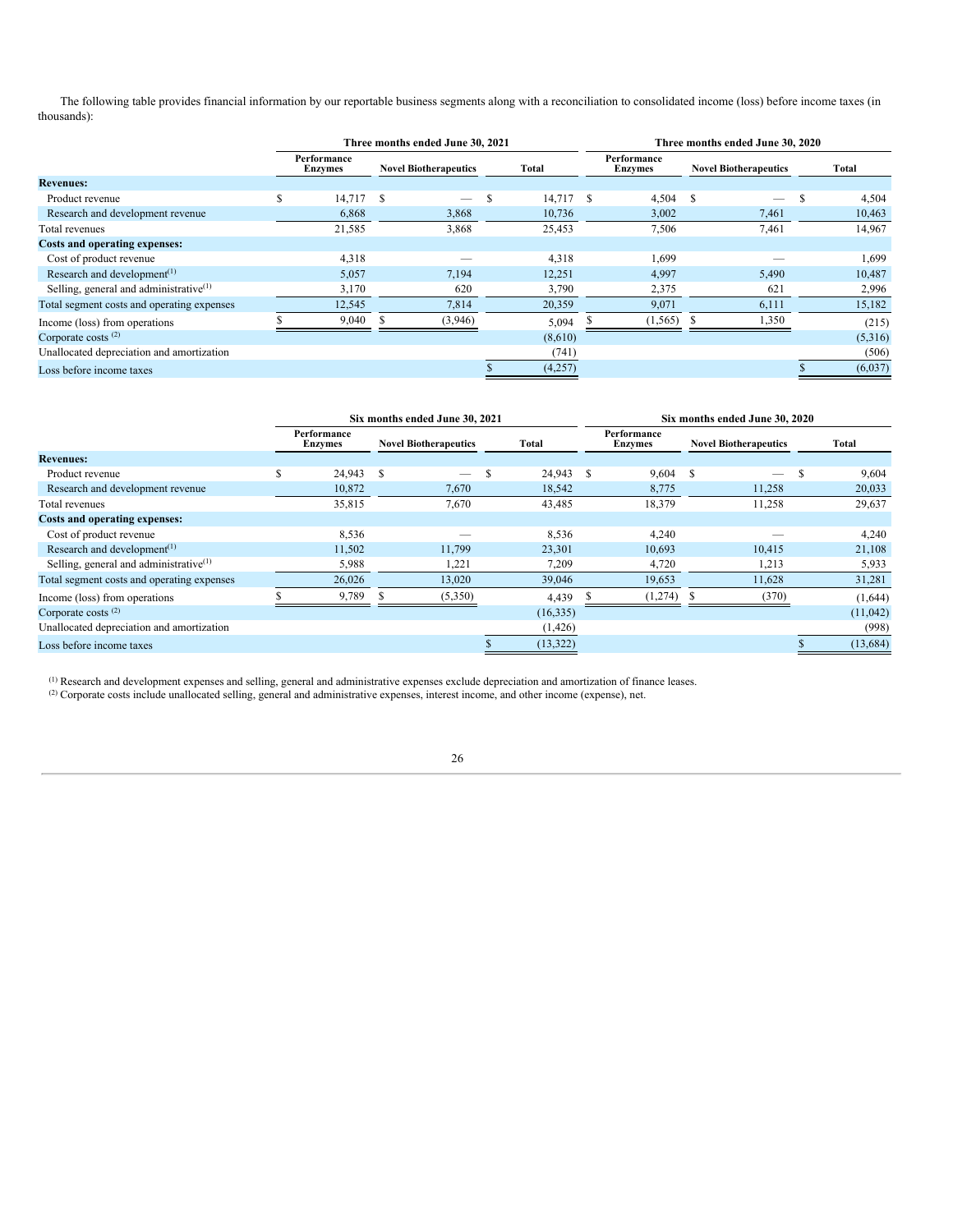The following table provides stock-based compensation expense included in income (loss) from operations (in thousands):

|                          | Three months ended June 30,                                                     |                               |  |                                                |  |       |  |                               |      |                               |                              |                |  |                |  |       |
|--------------------------|---------------------------------------------------------------------------------|-------------------------------|--|------------------------------------------------|--|-------|--|-------------------------------|------|-------------------------------|------------------------------|----------------|--|----------------|--|-------|
|                          |                                                                                 |                               |  | 2021                                           |  |       |  |                               | 2020 |                               |                              |                |  |                |  |       |
|                          |                                                                                 | Performance<br><b>Enzymes</b> |  | <b>Novel Biotherapeutics</b><br>Corporate cost |  |       |  | Total                         |      | Performance<br><b>Enzymes</b> | <b>Novel Biotherapeutics</b> |                |  | Corporate cost |  | Total |
| Stock-based compensation |                                                                                 | 1,115                         |  | 257                                            |  | l.472 |  | 2.844                         |      | 741                           |                              | 252            |  | 946            |  | 1,939 |
|                          | Six months ended June 30,                                                       |                               |  |                                                |  |       |  |                               |      |                               |                              |                |  |                |  |       |
|                          |                                                                                 |                               |  | 2021                                           |  |       |  |                               |      |                               |                              | 2020           |  |                |  |       |
|                          | Performance<br><b>Novel Biotherapeutics</b><br><b>Enzymes</b><br>Corporate cost |                               |  |                                                |  | Total |  | Performance<br><b>Enzymes</b> |      | <b>Novel Biotherapeutics</b>  |                              | Corporate cost |  | Total          |  |       |
| Stock-based compensation |                                                                                 | 2.109                         |  | 495                                            |  | 2.927 |  | 5,531                         |      | 1,496                         |                              | 494            |  | 2.118          |  | 4,108 |

# *Significant Customers*

Customers that each accounted for 10% or more of our total revenues were as follows:

|            |                             | Percentage of Total Revenues for the |                           |      |  |  |  |  |  |  |  |  |
|------------|-----------------------------|--------------------------------------|---------------------------|------|--|--|--|--|--|--|--|--|
|            | Three months ended June 30, |                                      | Six months ended June 30, |      |  |  |  |  |  |  |  |  |
|            | 2021                        | 2020                                 | 2021                      | 2020 |  |  |  |  |  |  |  |  |
| Customer A | 15%                         |                                      | 10%                       |      |  |  |  |  |  |  |  |  |
| Customer B | 12%                         | $\ast$                               | *                         |      |  |  |  |  |  |  |  |  |
| Customer C | 12%                         | $\ast$                               | 13%                       |      |  |  |  |  |  |  |  |  |
| Customer D | $\ast$                      | 16%                                  | 17%                       | 20%  |  |  |  |  |  |  |  |  |
| Customer E | $*$                         | 38%                                  | 10%                       | 27%  |  |  |  |  |  |  |  |  |
| Customer F | *                           | 12%                                  | *                         | 11%  |  |  |  |  |  |  |  |  |
| Customer G |                             |                                      | $\ast$                    | 13%  |  |  |  |  |  |  |  |  |

\* Percentage was less than 10%

Customers that each accounted for 10% or more of accounts receivable balances as of the periods presented as follows:

|            |               | Percentage of Accounts Receivables as of |
|------------|---------------|------------------------------------------|
|            | June 30, 2021 | <b>December 31, 2020</b>                 |
| Customer A | 20%           |                                          |
| Customer H | 15%           | *                                        |
| Customer B | 15%           | *                                        |
| Customer D | 14%           | 32%                                      |
| Customer E | 10%           | $\ast$                                   |
| Customer G | $\ast$        | 25%                                      |
| Customer F | $\ast$        | 13%                                      |
|            |               |                                          |

\* Percentage was less than 10%

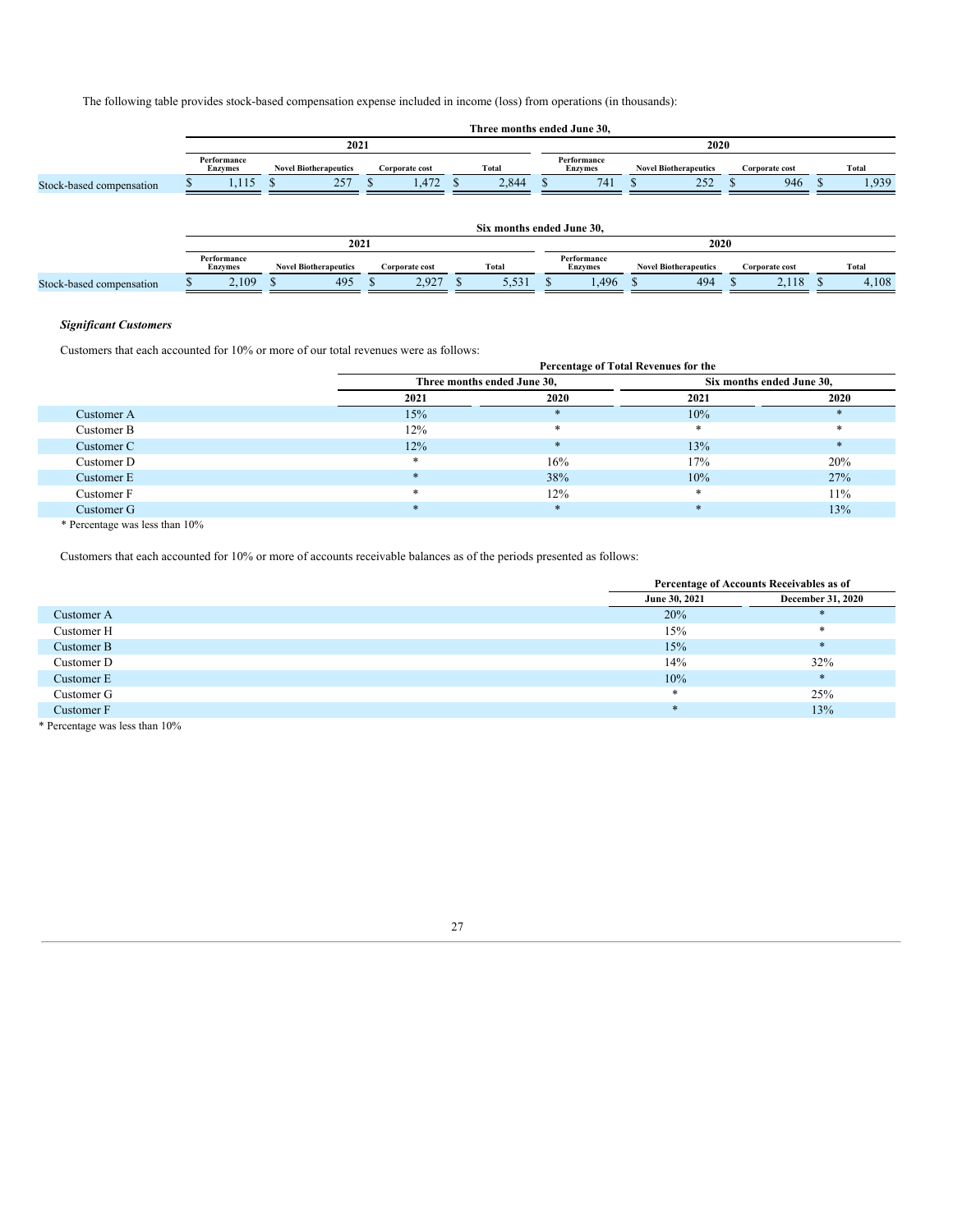# *Geographical Information*

Geographic revenues are identified by the location of the customer and consist of the following (in thousands):

|                | Three Months Ended June 30. |        | Six Months Ended June 30, |        |  |        |  |
|----------------|-----------------------------|--------|---------------------------|--------|--|--------|--|
|                | 2021                        | 2020   |                           | 2021   |  | 2020   |  |
| Revenues       |                             |        |                           |        |  |        |  |
| Americas       | 5,844                       | 6.906  |                           | 10,773 |  | 12,131 |  |
| <b>EMEA</b>    | 6,169                       | 3,314  |                           | 12,450 |  | 9,285  |  |
| <b>APAC</b>    | 13.440                      | 4.747  |                           | 20.262 |  | 8,221  |  |
| Total revenues | 25.453                      | 14.967 |                           | 43,485 |  | 29,637 |  |

Identifiable long-lived assets by location was as follows (in thousands):

|                      | June 30, 2021 | \$1, 2020<br>December |                        |  |
|----------------------|---------------|-----------------------|------------------------|--|
| <b>United States</b> | ---           |                       | $\sim$ $\sim$<br>$\mu$ |  |

Identifiable goodwill by reporting unit was as follows (in thousands):

|                |             |         | As of June 30, 2021 | <b>l</b> and December :      | r 31. 2020 |                |
|----------------|-------------|---------|---------------------|------------------------------|------------|----------------|
|                | Performance | Enzymes |                     | <b>Novel Biotherapeutics</b> |            | Total          |
| $-1$<br>ndwill |             | 2,463   |                     | 770<br>110                   |            | 2.0.11<br>3.Z4 |

# **Note 13. Allowance for Credit Losses**

The following table summarizes the financial assets allowance for credit losses (in thousands):

|                                    | June 30, 2021 | . 2020<br>December |
|------------------------------------|---------------|--------------------|
| t losses<br>llowance for<br>credit |               |                    |
|                                    |               |                    |

The following tables summarize accounts receivable by aging category (in thousands):

|                     | June 30, 2021 |                   |            |                   |                          |                  |                  |                      |                      |  |
|---------------------|---------------|-------------------|------------|-------------------|--------------------------|------------------|------------------|----------------------|----------------------|--|
|                     | Current       | <b>31-60 Days</b> |            | <b>61-90 Days</b> |                          | 91 Days and over |                  | <b>Total balance</b> |                      |  |
| Accounts receivable | 17.414        |                   | 83         |                   | 1.602                    |                  | 389              |                      | 19.488               |  |
|                     |               |                   |            |                   |                          |                  |                  |                      |                      |  |
|                     |               |                   |            |                   | <b>December 31, 2020</b> |                  |                  |                      |                      |  |
|                     | Current       |                   | 31-60 Days |                   | 61-90 Days               |                  | 91 Days and over |                      | <b>Total balance</b> |  |

<span id="page-27-0"></span>Accounts receivable <br>  $\text{S}$  13,398 \$ 489 \$ 7 \$  $\text{S}$  13,894

| I<br>w<br>۹ |
|-------------|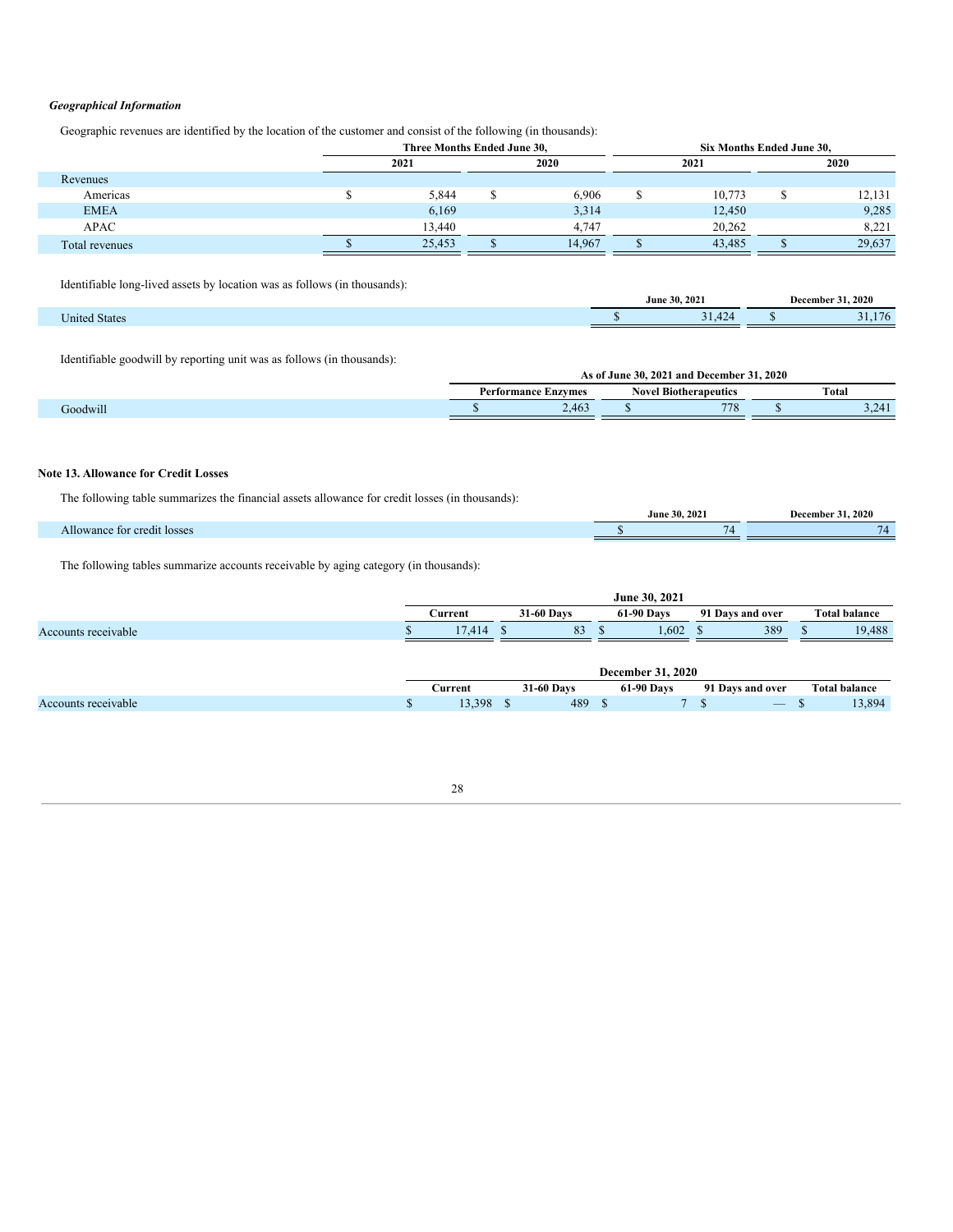# **ITEM 2. MANAGEMENT'S DISCUSSION AND ANALYSIS OF FINANCIAL CONDITION AND RESULTS OF OPERATIONS**

The following management's discussion and analysis of our financial condition and results of operations should be read in conjunction with the unaudited condensed consolidated financial statements and the related notes thereto included elsewhere in this Quarterly Report on Form 10-Q and the audited consolidated financial statements and notes thereto and management's discussion and analysis of financial condition and results of operations for the year ended December 31, 2020 included in our Annual Report on Form 10-K for the year ended December 31, 2020, as filed with the SEC on March 1, 2021 (the "Annual Report"). This Quarterly Report on Form 10-Q contains forwardlooking statements within the meaning of Section 21E of the Securities Exchange Act of 1934, as amended (the "Exchange Act"). These statements include, but are not limited to, expectations regarding our strategy, business plans, financial performance and developments relating to our industry. These statements are often identified by the use of words such as "may," "will," "expect," "believe," "anticipate," "intend," "could," "should," "estimate," or "continue," and similar expressions or variations. Such forward-looking statements are subject to risks, uncertainties and other factors that could cause actual results and the timing of certain events to differ materially from future results expressed or implied by such forward-looking statements. Factors that could cause or contribute to such differences include, but are not limited to, those discussed in Part II, Item 1A: "Risk Factors" of this Quarterly Report on Form 10-Q and Part I, Item 1A: "Risk Factors" of our Annual Report, as incorporated herein and referenced in Part II, Item 1A: "Risk Factors" of this Quarterly Report on Form 10-Q and elsewhere in this report. The forward-looking statements in this Quarterly Report on Form 10-Q represent our views as of the date of this Quarterly Report on Form 10-Q. We anticipate that subsequent events and developments will cause our views to change. However, while we may elect to update these forward-looking statements at some point in the future, we have no current intention of doing so except to the extent required by applicable law. You should, therefore, not rely on these forward-looking statements as representing our views as of any date subsequent to the date of this Quarterly Report on Form 10-Q.

# **Business Overview**

We discover, develop and sell enzymes and other proteins that deliver value to our clients in a growing set of industries. We view proteins as a vast, largely untapped source of value-creating products, and we are using our proven technologies, which we have been continuously improving since our inception in 2002, to commercialize an increasing number of novel enzymes, both as proprietary Codexis products and in partnership with our customers.

We are a pioneer in harnessing computational technologies to drive biology advancements. Since 2002, we have made substantial investments in the development of our CodeEvolver® protein engineering technology platform, the primary source of our competitive advantage. Our technology platform is powered by proprietary, artificial intelligence-based, computational algorithms that rapidly mine the structural and performance attributes of our large and continuously growing library of protein variants. These computational outputs enable increasingly reliable predictions for next generation protein variants to be engineered, enabling time- and cost-efficient delivery of the targeted performance enhancements. In addition to its computational prowess, our CodeEvolver® protein engineering technology platform integrates additional modular competencies, including robotic high-throughput screening and genomic sequencing, organic chemistry and bioprocess development which are all coordinated to rapidly innovate novel, fitfor-purpose products.

The core historical application of the technology has been in developing commercially viable biocatalytic manufacturing processes for more sustainable production of complex chemicals. This begins by conceptually designing the most cost-effective and practical process for a targeted product. We then develop optimized biocatalysts to enable the designed process, using our CodeEvolver® platform. Engineered biocatalyst candidates, numbering many thousands for each project, are then rapidly screened and validated using high throughput methods under process-relevant operating conditions. This approach results in an optimized biocatalyst that enables cost-efficient processes that are relatively simple to run in conventional manufacturing equipment. This also allows for efficient technical transfer of our processes to our manufacturing partners.

The successful embodiment of our CodeEvolver® protein engineering technology platform in commercial manufacturing processes requires well-integrated expertise in a number of technical disciplines. In addition to those competencies directly integrated in our CodeEvolver® protein engineering platform, such as molecular biology, enzymology, microbiology, cellular engineering, metabolic engineering, bioinformatics, biochemistry and high throughput analytical chemistry, our process development projects also involve integrated expertise in organic chemistry, chemical process development, chemical engineering, bioprocess development and fermentation engineering. Our integrated, multi-disciplinary approach to product and process development is a critical success factor for the Company.

We initially commercialized our CodeEvolver® protein engineering technology platform and products in the manufacture of small molecule pharmaceuticals, which remains a primary business focus. Our customers, which include many large, global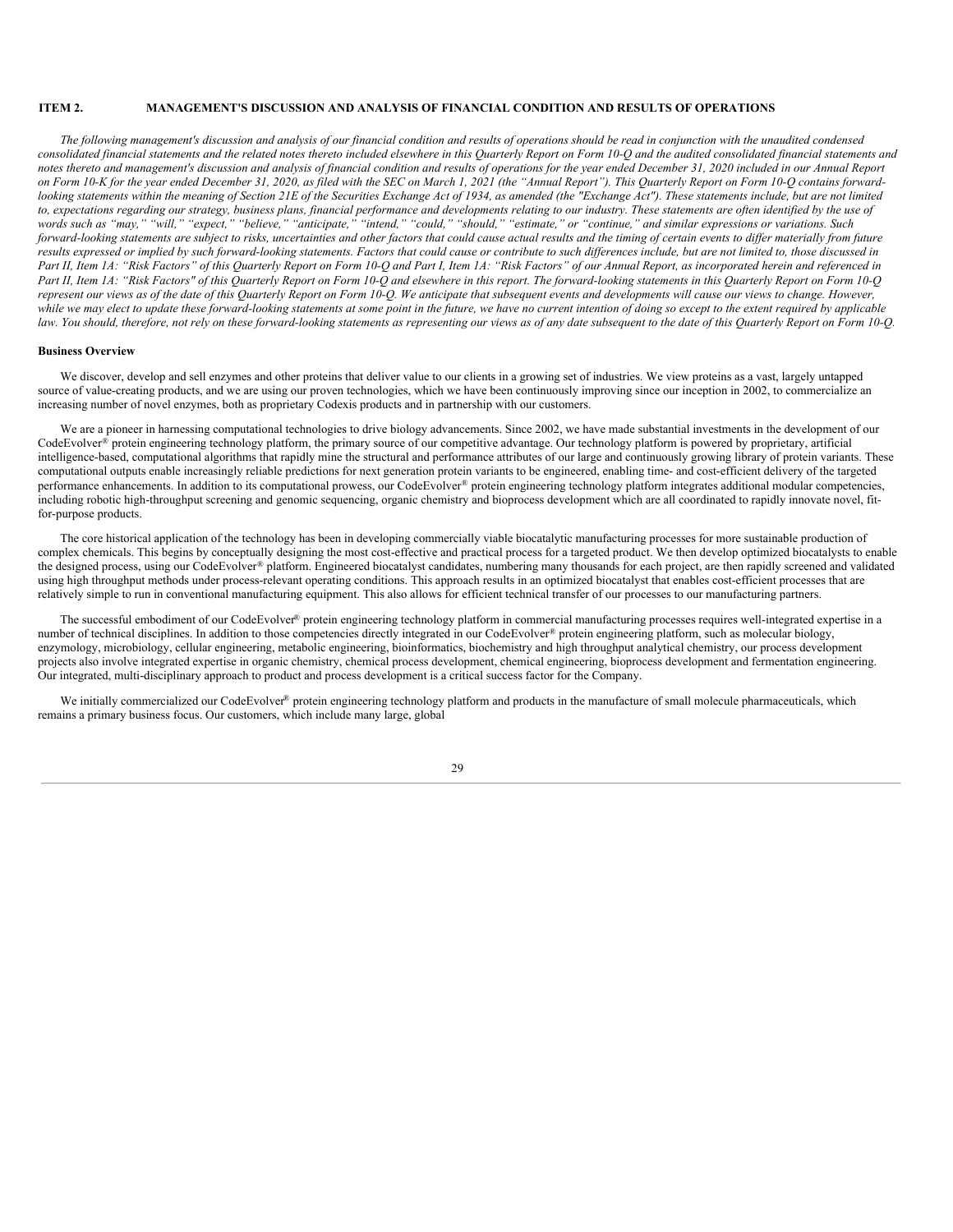pharmaceutical companies, use our technology, products and services in their process development and in manufacturing. Additionally, we have licensed our proprietary CodeEvolver<sup>®</sup> protein engineering technology platform to global pharmaceutical companies enabling them to use this technology, in house, to engineer enzymes for their own businesses. Most recently, in May 2019, we entered into the Novartis CodeEvolver® Agreement with Novartis. The Novartis CodeEvolver® Agreement (our third such agreement with large pharma companies) allows Novartis to use our proprietary CodeEvolver® protein engineering platform technology in the field of human healthcare.

As evidence of our strategy to extend our technology beyond pharmaceutical manufacturing, we have also used the technology to develop biocatalysts and enzyme products for use in a broader set of industrial markets, including several large verticals, such as food, feed, consumer care and fine chemicals. In addition, we are using our technology to develop enzymes for various life science related applications, such as next generation sequencing ("NGS") and polymerase chain reaction ("PCR/qPCR") for in vitro molecular diagnostic and genomic research applications. In December 2019, we entered into a license agreement to provide Roche Sequencing Solutions, Inc. with our first enzyme for this target market: the Company's EvoT4™ DNA ligase. In June 2020, we entered into a co-marketing and enzyme supply collaboration agreement with Alphazyme LLC for the production and co-marketing of enzymes for life science applications including, initially, high-fidelity DNA polymerase, T7 RNA polymerase and reverse transcriptase enzymes.

We have been using the CodeEvolver® protein engineering technology platform to develop early stage, novel biotherapeutic product candidates, both in partnership with customers and for our own proprietary Codexis drug candidates. Our first program was for the potential treatment of phenylketonuria ("PKU") in humans. PKU is an inherited metabolic disorder in which the enzyme that converts the essential amino acid phenylalanine into tyrosine is deficient. In October 2017, we entered into the Nestlé License Agreement with Nestlé Health Science to advance CDX-6114, our enzyme biotherapeutic product candidate for the potential treatment of PKU. In February 2019, Nestlé Health Science exercised its option to obtain an exclusive license to develop and commercialize CDX-6114. Also in October 2017, we entered into the Nestlé SCA pursuant to which we and Nestlé Health Science are collaborating to leverage the CodeEvolver® platform technology to develop other novel enzymes for Nestlé Health Science's established Consumer Care and Medical Nutrition business areas. In January 2020, we entered into a development agreement with Nestlé Health Science to advance a new lead candidate discovered under the Nestlé SCA, CDX-7108, into preclinical development and early clinical studies as a potential treatment for a gastrointestinal disorder. In parallel, the Nestlé SCA was extended through December 2021 to support the discovery of therapeutic candidates for additional disorders. In March 2020, we entered into Takeda Agreement with Shire Human Genetic Therapies, Inc., a wholly-owned subsidiary of Takeda, for the research and development of novel gene therapies for certain disease indications, including the treatment of lysosomal storage disorders and a blood factor deficiency.

In June 2020, we entered into the MAI Agreement with Molecular Assemblies, Inc. ("MAI") pursuant to which we are leveraging our CodeEvolver platform technology to improve the DNA polymerase enzymes that are critical for enzymatic DNA synthesis. Concurrently with the MAI Agreement, we entered into a Stock Purchase Agreement with MAI pursuant to which we purchased 1,587,050 shares of MAI's Series A preferred stock for \$1.0 million and, in connection with the transaction, John Nicols, our President and Chief Executive Officer, also joined MAI's board of directors. In April 2021, we purchased an additional 1,000,000 shares of MAI's Series A preferred stock for \$0.6 million. We anticipate completing an enzyme engineering project with MAI in the second half of 2021 that may enable MAI to begin commercialization efforts thereafter.

# **Business Segments**

We manage our business as two business segments: Performance Enzymes and Novel Biotherapeutics. See Note 12, "Segment, Geographical and Other Revenue Information" in the Notes to Unaudited Condensed Consolidated Financial Statements included in this Quarterly Report on Form 10-Q.

#### *Performance Enzymes*

We initially commercialized our CodeEvolver® protein engineering technology platform and products in the manufacture of small molecule pharmaceuticals and, to date, this continues to be our largest market served. Our customers, which include many large global pharmaceutical companies, use our technology, products and services in their manufacturing processes and process development. We have also used the technology to develop customized enzymes for use in other industrial markets. These markets consist of several large industrial verticals, including food, feed, consumer care, and fine chemicals. We also use our technology in the life sciences markets to develop enzymes for customers using NGS and PCR/qPCR for in vitro molecular diagnostic and molecular biology research applications, as well DNA/RNA synthesis and health monitoring applications.

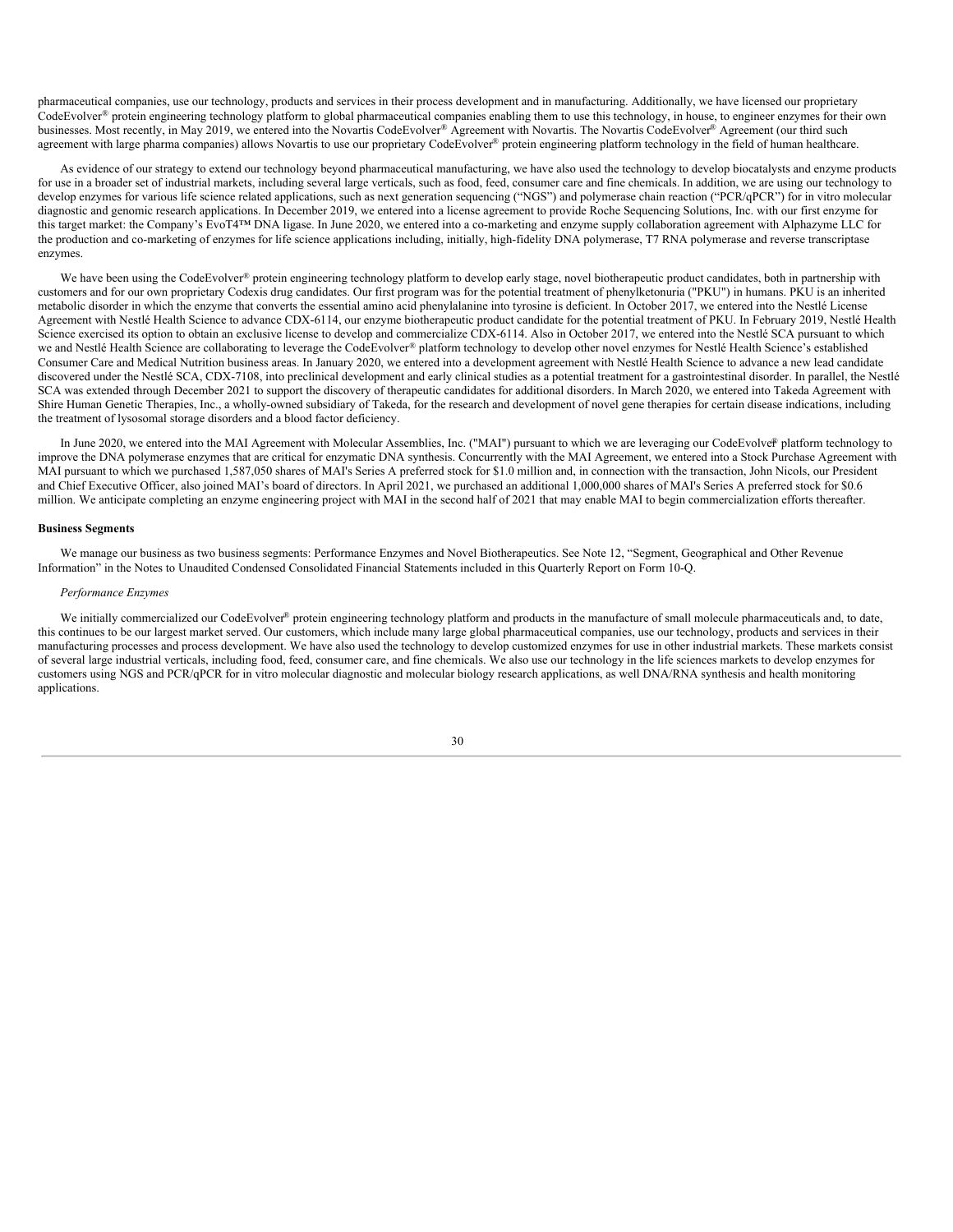# *Novel Biotherapeutics*

We are also targeting new opportunities in the pharmaceutical industry to discover, improve, and/or develop biotherapeutic drug candidates. We believe that our CodeEvolver® protein engineering platform technology can be used to discover novel biotherapeutic drug candidates that will target human diseases that are in need of improved therapeutic interventions. Similarly, we believe that we can deploy our platform technology to improve specific characteristics of a customer's pre-existing biotherapeutic drug candidate, such as its activity, stability or immunogenicity. Our first lead program was for the potential treatment of PKU in humans. PKU is an inherited metabolic disorder in which the enzyme that converts the essential amino acid phenylalanine into tyrosine is deficient. In October 2017, we announced a global development, option and license agreement with Nestlé Health Science to advance CDX-6114, our own novel orally administrable enzyme therapeutic candidate for the potential treatment of PKU. In February 2019, Nestlé Health Science exercised its option to obtain an exclusive, worldwide, royalty-bearing, sub-licensable license for the global development and commercialization of CDX-6114 for the management of PKU. As a result of the option exercise, we earned a milestone and recognized \$3.0 million in revenues in the first quarter of 2019. Upon exercising its option, Nestlé Health Science assumed all responsibilities for future clinical development and commercialization of CDX-6114. During 2020, Nestlé Health Science completed a safety, tolerability and PK/PD study of CDX-6114 in PKU patients that demonstrated CDX-6114 was well tolerated and safe at all doses tested. In addition, an increase in blood levels of cinnamic acid, a biomarker of enzyme activity, was observed which is consistent with the intended mode of action for CDX-6114.

In October 2017, we separately entered into the Nestlé SCA with Nestlé Health Science pursuant to which we and Nestlé Health Science are collaborating to leverage the CodeEvolver® platform technology to develop other novel enzymes for Nestlé Health Science's established Consumer Care and Medical Nutrition business areas. The Nestlé SCA was extended through December 2021. In January 2020, we and Nestlé Health Science entered into a development agreement pursuant to which we and Nestlé Health Science are collaborating to advance into preclinical and early clinical studies a lead candidate targeting a gastrointestinal disorder, CDX-7108, discovered through the Nestlé SCA. During 2021, we, together with Nestlé Health Science, continued to advance CDX-7108 towards initiation of a Phase 1 clinical trial which we anticipate will begin in the fourth quarter of 2021. Additionally, the parties are progressing three programs under the Nestlé SCA targeting different gastrointestinal disorders.

In March 2020, we entered into the Takeda Agreement pursuant to which we are collaborating to research and develop protein sequences for use in gene therapy products for certain disease indications in accordance with the respective program plans for Fabry Disease, Pompe Disease, and an undisclosed blood factor deficiency. In March 2020, we received a one-time, non-refundable cash payment of \$8.5 million. Of these programs, the Fabry disease program is the most advanced, with multiple sequences, including CDX-6311, having been provided to Takeda. In May 2021, Takeda elected to exercise their option to initiate an additional program for a certain undisclosed rare genetic disorder, as a result we are eligible to receive an option exercise fee.

For further description of our business segments, see Note 12, "Segment, Geographical and Other Revenue Information" in the Notes to Unaudited Condensed Consolidated Financial Statements included in this Quarterly Report on Form 10-Q.

### **Business Update Regarding COVID-19**

We are subject to risks and uncertainties as a result of the current COVID-19 pandemic. The COVID-19 pandemic has presented a substantial public health and economic challenge around the world and is affecting our employees, communities and business operations, as well as the U.S. economy and other economies worldwide. The full extent to which the COVID-19 pandemic will directly or indirectly impact our business, results of operations and financial condition will depend on future developments that are highly uncertain and may not be accurately predicted, including the duration and severity of the pandemic, the prevalence of more contagious and or virulent variants, and the extent and severity of the impact on our customers, new information that may emerge concerning COVID-19, the actions taken to contain it or treat its impact and the economic impact on local, regional, national and international markets.

To date, we and our collaboration partners have been able to continue to supply our enzymes to our customers worldwide. However, we are dependent on our manufacturing and logistics partners and consequently, disruptions in operations of our partners and customers may affect our ability to supply enzymes to our customers. Furthermore, our ability to provide future research and development ("R&D") services will continue to be impacted as a result of governmental orders and any disruptions in operations of our customers with whom we collaborate. We believe that these disruptions have had a minimal impact on revenue for the three and six months ended June 30, 2021. The extent to which the pandemic may impact our business operations and operating results will continue to remain highly dependent on future developments, which are uncertain and cannot be predicted with confidence.

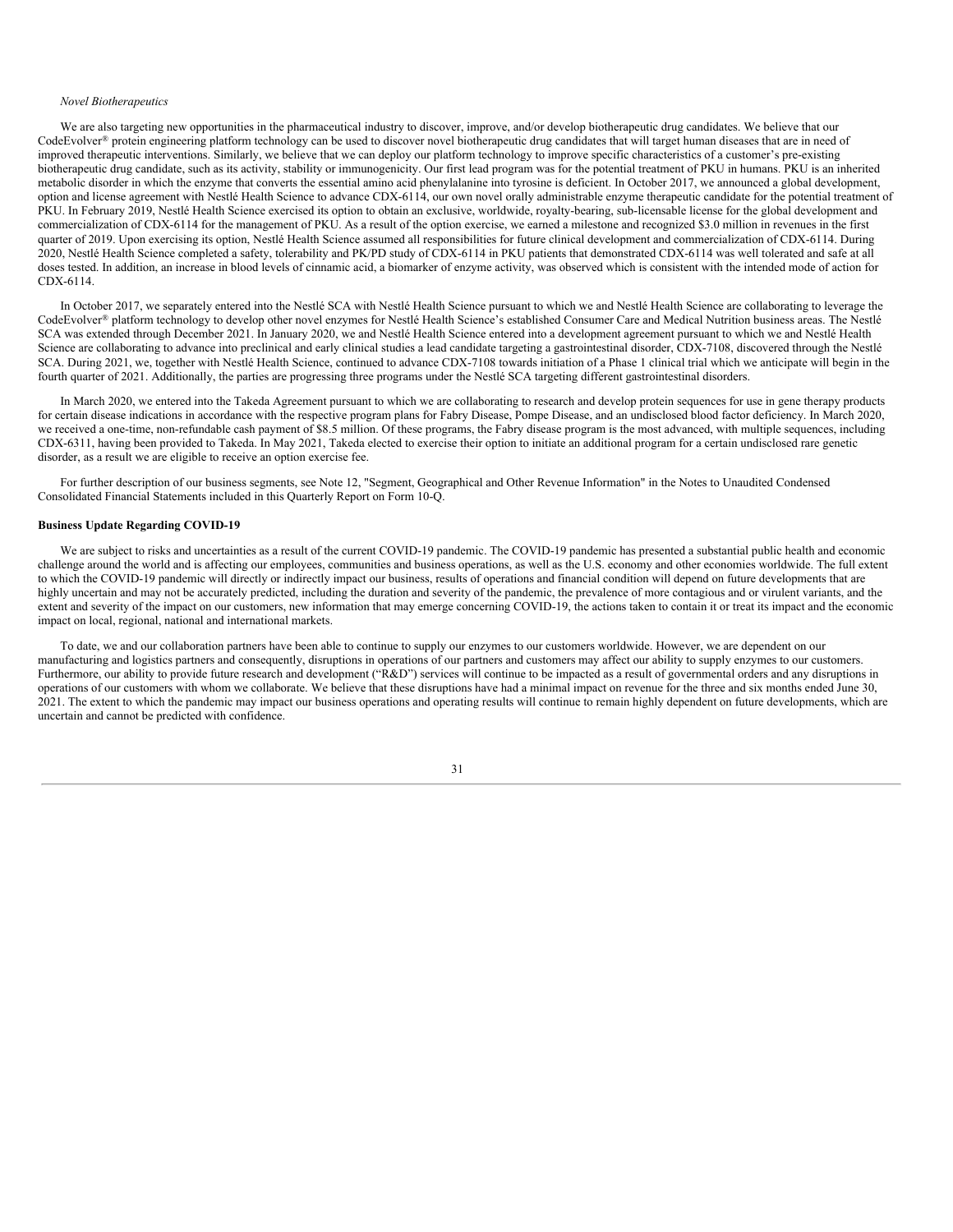In the United States, the impact of COVID-19, including governmental orders ("Orders") governing the operation of businesses during the pandemic, caused the temporary closure of our Redwood City, California facilities and has disrupted our R&D operations. R&D operations for several projects were temporarily suspended from mid-March 2020 through the end of April 2020 in accordance with these Orders. In May 2020, we re-initiated limited R&D operations and have ramped up operations such that we are currently utilizing the majority of our normal R&D capacity while following county, state and federal COVID-19 guidance for the protection of our employees. Additionally, we resumed manufacturing at our Redwood City pilot plant in May 2020.

Our future results of operations and liquidity could be adversely impacted by delays in payments of outstanding receivable amounts beyond normal payment terms, supply chain disruptions and uncertain demand, and the impact of any initiatives or programs that we may undertake to address financial and operations challenges faced by our customers. The near-and-long term impact of COVID-19 to our financial condition, liquidity, or results of operations in the future remains uncertain. Although some of the Orders that were enacted to control the spread of COVID-19 have begun to be scaled back and the vaccine rollout has expanded, surges in the spread of COVID-19 due to the emergence of new more contagious or virulent variants or the ineffectiveness of the vaccines against such strains, may result in the reimplementation of certain Orders, which could adversely impact our business. For additional information on the various risks posed by the COVID-19 pandemic, please read Item 1A. Risk Factors included in our Annual Report on Form 10-K, for the fiscal year ended December 31, 2020, filed on March 1, 2021.

#### *Results of Operations Overview*

Revenues were \$25.5 million in the second quarter of 2021, a 70% increase from \$15.0 million in the second quarter of 2020.

Product revenue, which consists primarily of sales of biocatalysts, pharmaceutical intermediates, and Codex<sup>®</sup> biocatalyst panels and kits, was \$14.7 million in the second quarter of 2021, an increase of 227% from \$4.5 million in the second quarter of 2020. The increase in product revenue was primarily due to an increase in customer demand for branded pharmaceutical products. We expect the demand for our products for the rest of the year to be higher than the comparative periods in the prior year mainly due to overall higher demand for enzymes used in the manufacture of branded pharmaceutical products and a large purchase order for \$13.9 million of a proprietary high enzyme product that we received in June 2021 from a pharmaceutical customer that will be recognized as revenue in subsequent periods.

Research and development revenues, which include license, technology access and exclusivity fees, research service fees, milestone payments, royalties, and optimization and screening fees, totaled \$10.7 million in the second quarter of 2021, a 3% increase compared with \$10.5 million in the second quarter of 2020. The increase in research and development revenue was primarily due to higher license fees from other existing collaboration agreement, but partially offset by higher license fees from Takeda under the Takeda Agreement being recognized in the same period in the prior year.

Our products' profitability is affected by many factors including the margin of profit on the products we sell. Our profit margins are affected by many factors including the costs of internal and third-party fixed and variable costs, including materials and supplies, labor, facilities and other overhead costs. Profit margin data is used as a management performance measure to provide additional information regarding our results of operations on a consolidated basis. Product gross margins increased to 71% in the second quarter of 2021, compared to 62% in the second quarter of 2020, due to improved product mix resulting from an increase in customer demand for branded products.

Research and development expenses were \$12.8 million in the second quarter of 2021, an increase of 18% from \$10.9 million in the second quarter of 2020. The increase was primarily due to increases in expenses associated with a higher headcount, an increase in outside services costs, higher depreciation expense and higher lab supplies costs, partially offset by a reduction in outside services related to Chemistry, Manufacturing and Controls ("CMC") and regulatory expenses and a decrease in allocable expenses. We expect research and development expenses for the rest of the year to be higher than the comparative periods in the prior year mainly due to increase in headcount and as we continue our efforts on advancing our internal and collaborative programs.

Selling, general and administrative expenses were \$12.8 million in the second quarter of 2021, an increase of 50%, compared to \$8.5 million in the second quarter of 2020. The increase was primarily due to increases in expenses associated with a higher headcount, legal expenses, and stock-based compensation partially offset by lower travel and allocable expenses. We expect selling, general and administrative expenses for the rest of the year to be higher than the comparative periods in prior year mainly due to increase in headcount and higher operating costs as we invest more in our business.

We recognized \$8 thousand in income tax expense in the second quarter of 2021 due to the accrual of interest and penalties on historical uncertain tax positions. We recognized a \$0.3 million provision for income taxes for the second quarter of 2020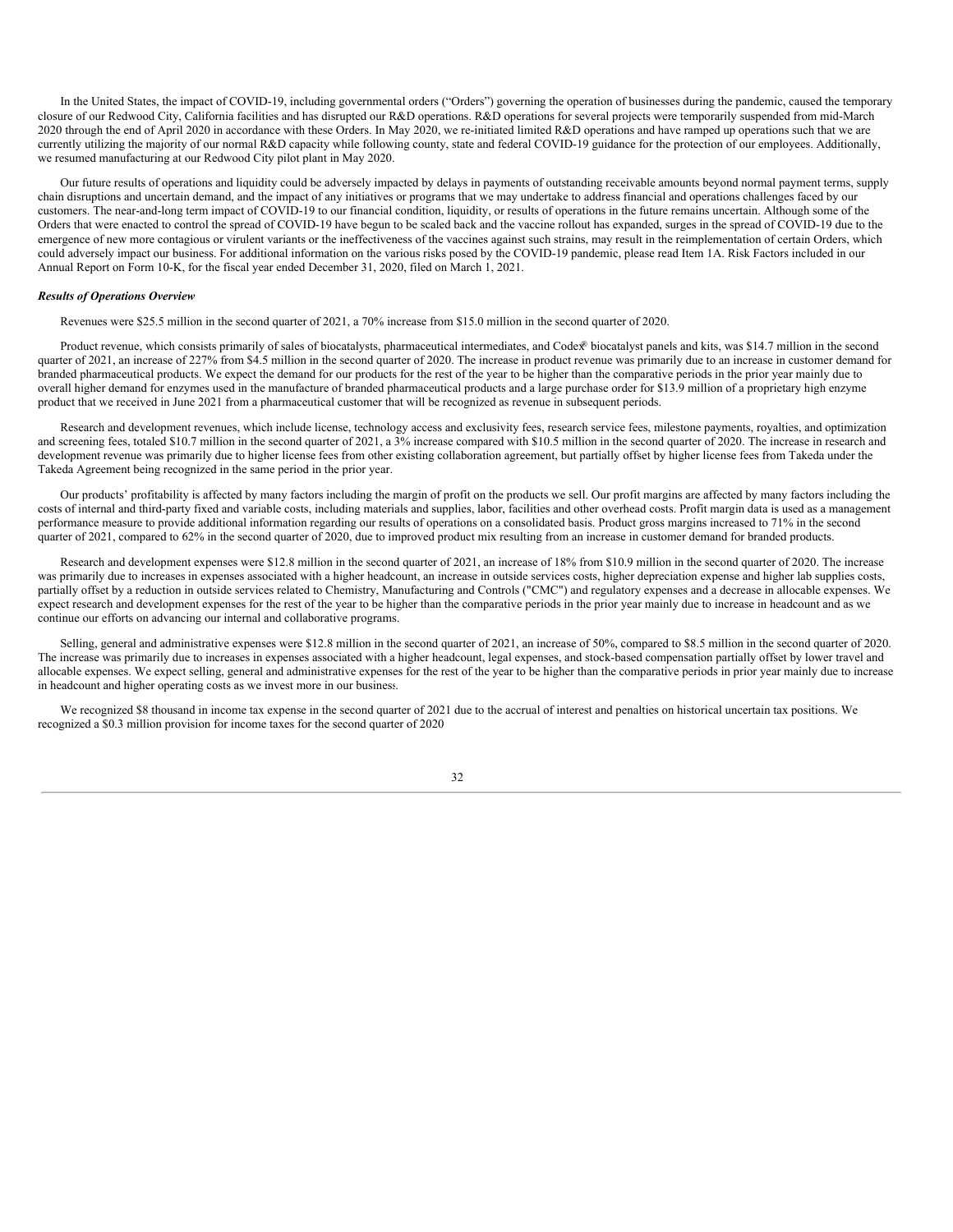due to income tax withholding imposed by foreign taxing authorities on income earned in certain countries outside of the United States and remitted to the United States.

Net loss was \$4.3 million, or a net loss of \$0.07 per basic and diluted share in the second quarter of 2021 compared to a net loss of \$6.3 million, or a net loss of \$0.11 per basic and diluted share for the second quarter of 2020. The decrease in net loss is primarily related to increase in product revenues and margins, which were partially offset by increases in operating expenses.

Cash and cash equivalents decreased to \$129.5 million of June 30, 2021 compared to \$149.1 million as of December 31, 2020. In addition, net cash used in operating activities was \$14.7 million in the six months ended June 30, 2021 compared to \$11.5 million in the six months ended June 30, 2020. We believe that based on our current level of operations, our existing cash and cash equivalents will provide adequate funds for ongoing operations, planned capital expenditures and working capital requirements for at least the next 12 months.

In June 2017, we entered into a loan and security agreement with Western Alliance Bank that allows us to borrow up to \$10.0 million under a term loan, and up to \$5.0 million under a revolving credit facility with 80% of certain eligible accounts receivable as a borrowing base (the "Credit Facility"). Obligations under the Credit Facility are secured by a lien on substantially all of our personal property other than our intellectual property. In September 2020, we entered into an Eighth Amendment to the Credit Facility whereby we may draw on the term debt and the Revolving Line of Credit at any time prior to October 1, 2021 and October 1, 2024, respectively. Draws on the term debt are subject to customary conditions for funding including, among others, that no event of default exists. As of June 30, 2021, no amounts were borrowed under the Credit Facility and we were in compliance with the covenants for the Credit Facility. See Note 10, "Commitments and Contingencies" in the Notes to Unaudited Condensed Consolidated Financial Statements included in this Quarterly Report on Form 10-Q.

Below is an overview of our results of operations by business segments:

### *Performance Enzymes*

Revenues increased by \$14.1 million, or 188%, to \$21.6 million in the second quarter of 2021, compared to \$7.5 million in the second quarter of 2020 primarily due to higher product revenue. The increase in product revenue of \$10.2 million, or 227%, to \$14.7 million in the second quarter of 2021, compared to \$4.5 million in the second quarter of 2020 was primarily due to higher customer demand for enzymes for the manufacture of branded pharmaceuticals products. We expect the demand for our products for the rest of the year to be higher than the comparative periods in the prior year mainly due to overall higher demand for enzymes used in the manufacture of branded pharmaceutical products and a large purchase order for \$13.9 million of a proprietary high enzyme product that we received in June 2021 from a pharmaceutical customer that will be recognized as revenue in subsequent periods.

The increase in research and development revenue of \$3.9 million, or 129%, to \$6.9 million in the second quarter of 2021, compared to \$3.0 million in second quarter of 2020 was primarily due to higher license fees from existing collaboration agreements but were partially offset by lower revenues from the Novartis CodeEvolver® Agreement as we approach completion of the technology transfer to Novartis.

Product gross margins were 71% in the second quarter of 2021, compared to 62% in the second quarter of 2020. The increase in product gross margins was primarily due to improved product mix due to higher demand for enzymes for the manufacture of branded pharmaceutical products.

Research and development expense increased nominally by \$60.0 thousand, or 1%, to \$5.1 million for the second quarter of 2021, compared to the second quarter of 2020. The increase was primarily due to an increase in costs associated with higher headcount, higher outside services expenses, and higher lab supplies, partially offset by lower allocable expenses.

Selling, general and administrative expense increased by \$0.8 million, or 33%, to \$3.2 million for the second quarter of 2021, compared to the second quarter of 2020. The increase was primarily due to an increase in costs associated with higher headcount and allocable expenses, partially offset by lower outside services expenses.

We expect both research and development expenses and selling, general and administrative expenses for the rest of the year to be higher than the comparative periods in the prior year mainly due to increase in headcount and as we invest more in our business.

## *Novel Biotherapeutics*

Research and development revenues decreased by \$3.6 million, to \$3.9 million in the second quarter of 2021, compared to \$7.5 million in the second quarter of 2020 The decrease in research and development revenue was primarily due to higher license and research and development fees from Takeda under the Takeda Agreement recognized in the prior year.

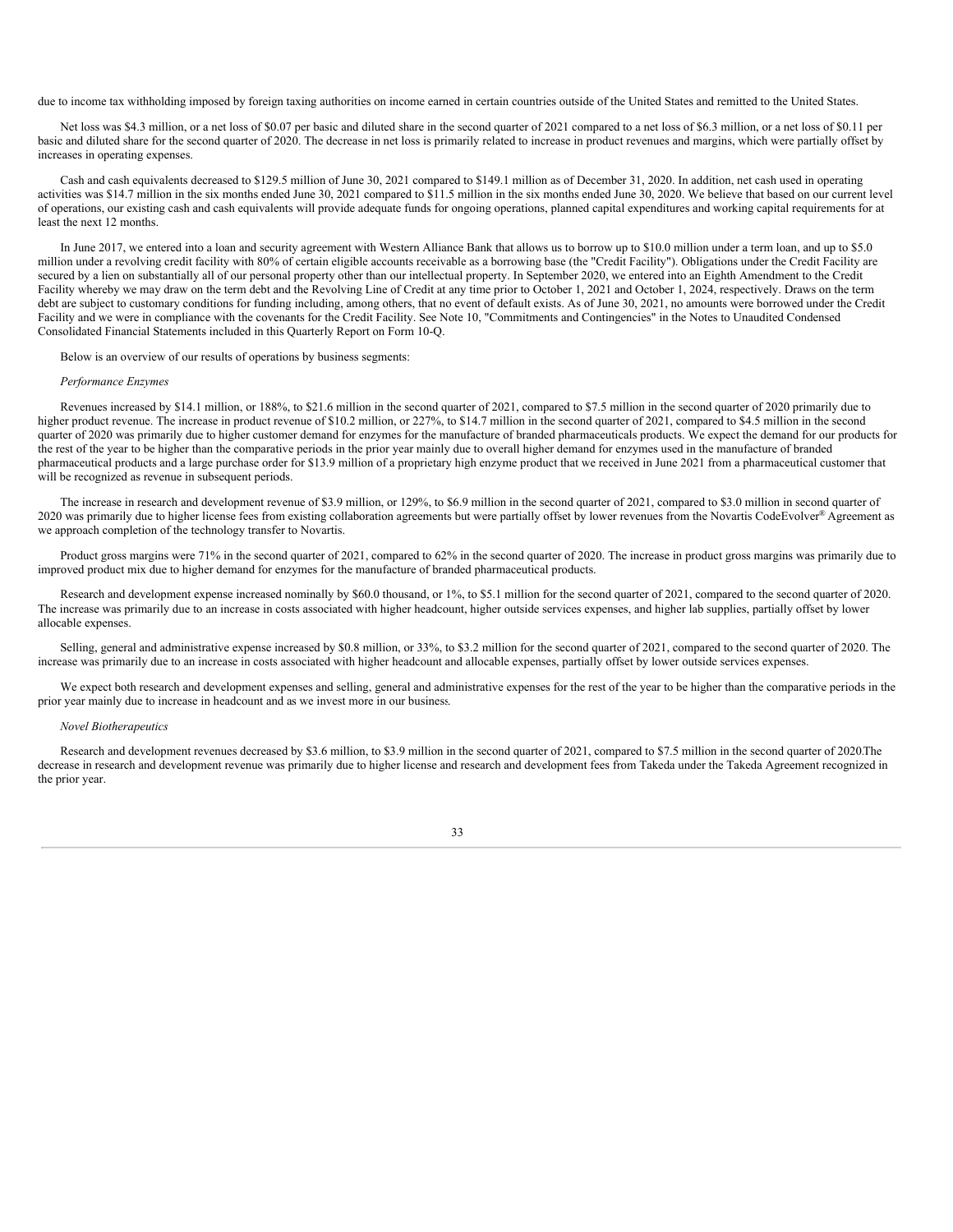Research and development expense increased by \$1.7 million, or 31%, to \$7.2 million for the second quarter of 2021, compared to \$5.5 million in the second quarter of 2020. The increase was primarily due to higher costs associated with higher headcount and allocable expenses. We expect research and development expenses for the rest of the year to be higher than the comparative periods in prior year mainly due to increase in headcount and as we continue our efforts on advancing our internal and collaborative programs.

Selling, general and administrative expense remain unchanged at \$0.6 million for the second quarter of 2021 and 2020. The increase in costs associated with headcount and higher allocable expenses were partially offset by lower outside services expenses.

## *Merck Sitagliptin Catalyst Supply Agreement*

In February 2012, we entered into a five-year Sitagliptin Catalyst Supply Agreement ("Sitagliptin Catalyst Supply Agreement") with Merck whereby Merck may obtain commercial scale enzyme for use in the manufacture of Januvia®, its product based on the active ingredient sitagliptin. In December 2015, Merck exercised its option under the terms of the Sitagliptin Catalyst Supply Agreement to extend the agreement for an additional five years through February 2022.

Effective as of January 2016, we and Merck amended the Sitagliptin Catalyst Supply Agreement to prospectively provide for variable pricing based on the cumulative volume of sitagliptin catalyst purchased by Merck and to allow Merck to purchase a percentage of its requirements for sitagliptin catalyst from a specified third-party supplier. Merck received a distinct, functional license to manufacture a portion of its demand beginning January 1, 2018, which we recognized as research and development revenue.

We have determined that the variable pricing, which provides a discount based on the cumulative volume of Sitagliptin catalyst purchased by Merck, provides Merck material rights and we are recognizing product revenues using the alternative method. Under the alternative approach, we estimate the total expected consideration and allocate it proportionately with the expected sales.

The Sitagliptin Catalyst Supply Agreement requires Merck to pay an annual fee for the rights to the sitagliptin technology each year for the term of the Sitagliptin Catalyst Supply Agreement. Amounts of annual license fees are based on contractually agreed prices and are on a declining scale over the term of the contract.

Pursuant to the terms of the Sitagliptin Catalyst Supply Agreement, Merck may purchase supply from us for a fee based on contractually stated prices. We recognized revenue of \$2.2 million and \$5.5 million for the three and six months ended June 30, 2021, respectively, compared to \$2.0 million and \$3.8 million for the three and six months ended June 30, 2020, respectively, in product revenue under this agreement. Revenues recognized by us under the Sitagliptin Catalyst Supply Agreement comprised 9% and 13% for the three and six months ended June 30, 2021, respectively, compared to 13% for the three and six months ended June 30, 2020 of our total revenues.

The Sitagliptin Catalyst Supply Agreement will expire in February 2022. We are in process of negotiating an extension at this time.

As of June 30, 2021, we recorded revenue of \$5.2 million from Sitagliptin products that were recognized over time based on the progress of the manufacturing process. These products will be shipped within the six month period following the end of the quarter. The contract asset balances were partially offset by contract liabilities as they are under the same contract.

### *Global Development, Option and License Agreement and Strategic Collaboration Agreement*

In October 2017, we entered into the Nestlé License Agreement with Nestlé Health Science and, solely for the purpose of the integration and the dispute resolution clauses of the Nestlé License Agreement, Nestlé Health Science S.A., to advance CDX-6114, our enzyme biotherapeutic product candidate for the potential treatment of PKU.

In January 2019, we received notice from the FDA that it had completed its review of our IND for CDX-6114 and concluded that we may proceed with the proposed Phase 1b multiple ascending dose study in healthy volunteers in the United States. In February 2019, Nestlé Health Science exercised its option to obtain an exclusive, worldwide, royalty-bearing, sub-licensable license for the global development and commercialization of CDX-6114 for the management of PKU. Upon exercising its option, Nestlé Health Science made an option payment and assumed all responsibilities for future clinical development and commercialization of CDX-6114. We are also eligible to receive payments from Nestlé Health Science under the Nestlé License Agreement that include (i) development and approval milestones of up to \$85.0 million, (ii) sales-based milestones of up to \$250.0 million in the aggregate, which aggregate amount is achievable if net sales exceed \$1.0 billion in a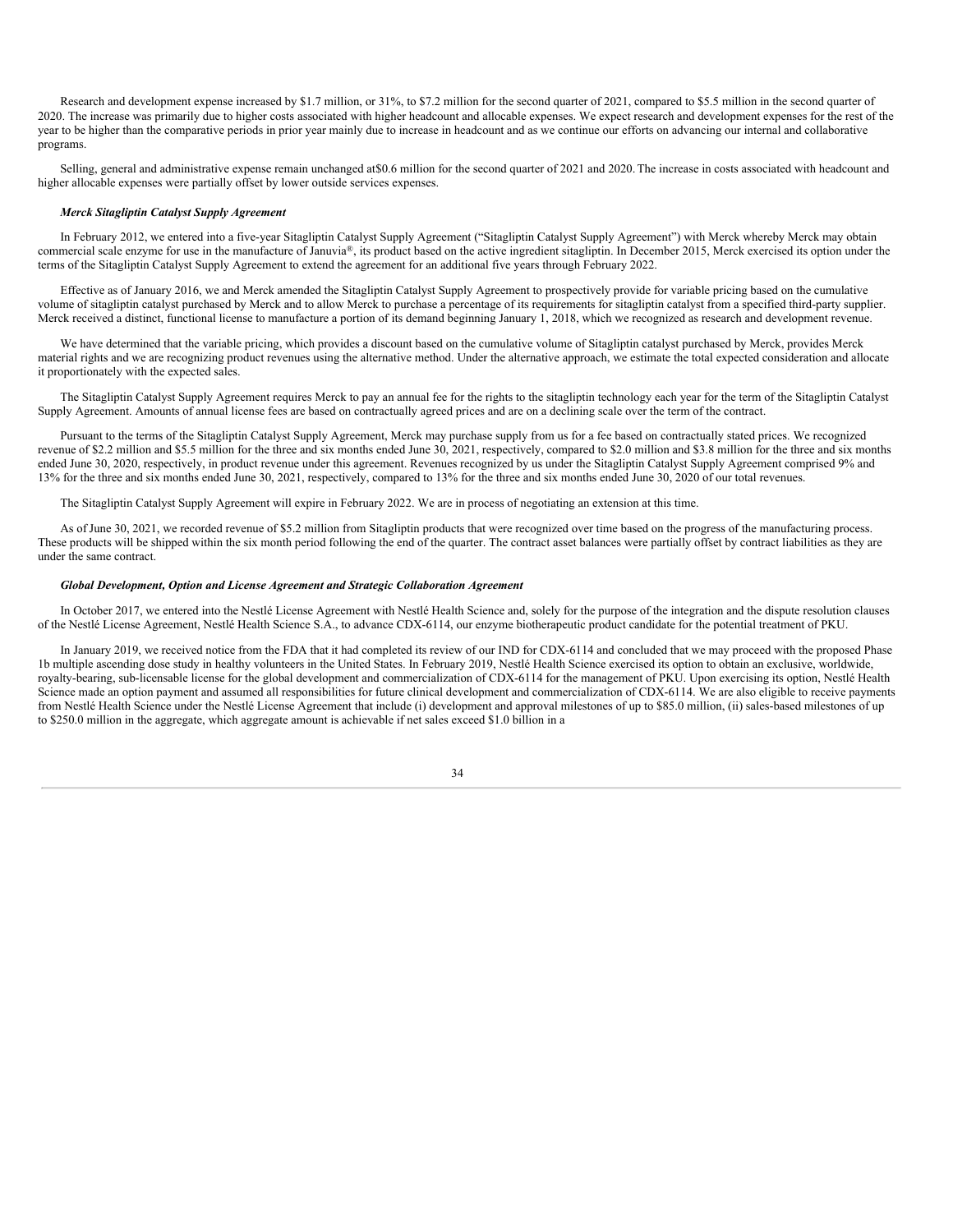single year, and (iii) tiered royalties, at percentages ranging from the mid-single digits to low double-digits, of net sales of product.

In October 2017, we entered into the Nestlé SCA pursuant to which we and Nestlé Health Science are collaborating to leverage the CodeEvolver protein engineering technology platform to develop novel enzymes for Nestlé Health Science's established Consumer Care and Medical Nutrition business areas.

In January 2020, we entered into a development agreement with Nestlé Health Science pursuant to which we and Nestlé Health Science are collaborating to advance a lead candidate, CDX-7108, targeting a gastrointestinal disorder discovered through our Nestlé SCA into preclinical and early clinical studies.

Under the Nestlé SCA and the development agreement, we recognized research and development fees of\$1.7 million and \$3.5 million for the three and six months ended June 30, 2021, respectively, compared to \$1.7 million and \$3.3 million for the three and six months ended June 30, 2020, respectively.

#### *Platform Technology Transfer and License Agreement*

In May 2019, we entered into the Novartis CodeEvolver® Agreement with Novartis. The Agreement allows Novartis to use our proprietary CodeEvolver® protein engineering platform technology in the field of human healthcare. Under the Novartis CodeEvolver® Agreement, we are transferring our proprietary CodeEvolver® protein engineering platform technology to Novartis over approximately 27 months, starting with the date on which we commenced the technology transfer (the "Technology Transfer Period"). As a part of this technology transfer, the Company provided to Novartis our proprietary enzymes, proprietary protein engineering protocols and methods, and proprietary software algorithms. In addition, teams of the Company and Novartis scientists participated in technology training sessions and collaborative research projects at our laboratories in Redwood City, California and at a designated Novartis laboratory in Basel, Switzerland. Upon completion of technology transfer, Novartis will have the CodeEvolver® protein engineering platform technology installed at its designated laboratory.

Pursuant to the agreement, we received an upfront payment of \$5.0 million shortly after the effective date of the Novartis CodeEvolver® Agreement. In the second quarter of 2020 we completed the second technology milestone transfer under the agreement and became eligible to receive a milestone payment of \$4.0 million, which we subsequently received in July 2020. We have also received \$3.4 million in March 2021 for partial completion of the third technology milestone. In addition to this payment, we are eligible for an additional payment of \$1.6 million for completion of the third technology milestone transfer, which would bring total cash payment for this milestone to \$5.0 million as specified in the Novartis CodeEvolver® Agreement. In consideration for the continued disclosure and license of improvements to the technology and materials during a multi-year period that begins on the conclusion of the Technology Transfer Period ("Improvements Term"), Novartis will pay Codexis annual payments which amount to an additional \$8.0 million in aggregate. The Company also has the potential to receive quantity-dependent, usage payments for each API that is manufactured by Novartis using one or more enzymes that have been developed or are in development using the CodeEvolver® protein engineering platform technology during the period that begins on the conclusion of the Technology Transfer Period and ends on the expiration date of the last to expire licensed patent. These product-related usage payments, if any, will be paid by Novartis to the Company for each quarter that Novartis manufactures API using a CodeEvolver®-developed enzyme. The usage payments will be based on the total volume of API produced using the CodeEvolver®-developed enzyme. These usage payments can begin in the clinical stage and will extend throughout the commercial life of each API. Revenue for the combined initial license and technology transfer performance obligation, which is expected to occur over 27 months, is being recognized using a single measure of progress that depicts our performance in transferring control of the services, which is based on the ratio of level of effort incurred to date compared to the total estimated level of effort required to complete the performance obligation relating to the combined initial license and technology transfer. Revenue allocated to future improvements will be recognized during the Improvement Term. We recognized \$0.3 million and \$1.1 million in research and development revenue for the three and six months ended June 30, 2021, respectively, compared to \$0.9 million and \$3.7 million for the three and six months ended June 30, 2020, respectively.

#### *Strategic Collaboration and License Agreement*

In March 2020, we entered into the Takeda Agreement with Shire Human Genetic Therapies, Inc., a wholly-owned subsidiary of Takeda Pharmaceutical Co. Ltd. ("Takeda"), under which we are collaborating to research and develop protein sequences for use in gene therapy products for certain diseases. On execution of the Takeda Agreement, we received an upfront non-refundable cash payment of \$8.5 million. Revenue relating to the functional licenses provided to Takeda was recognized at a point in time when the control of the license transferred to the customer. In May 2021, Takeda elected to exercise their option to initiate an additional program for a certain undisclosed rare genetic disorder; as a result we are eligible to receive an option exercise fee.

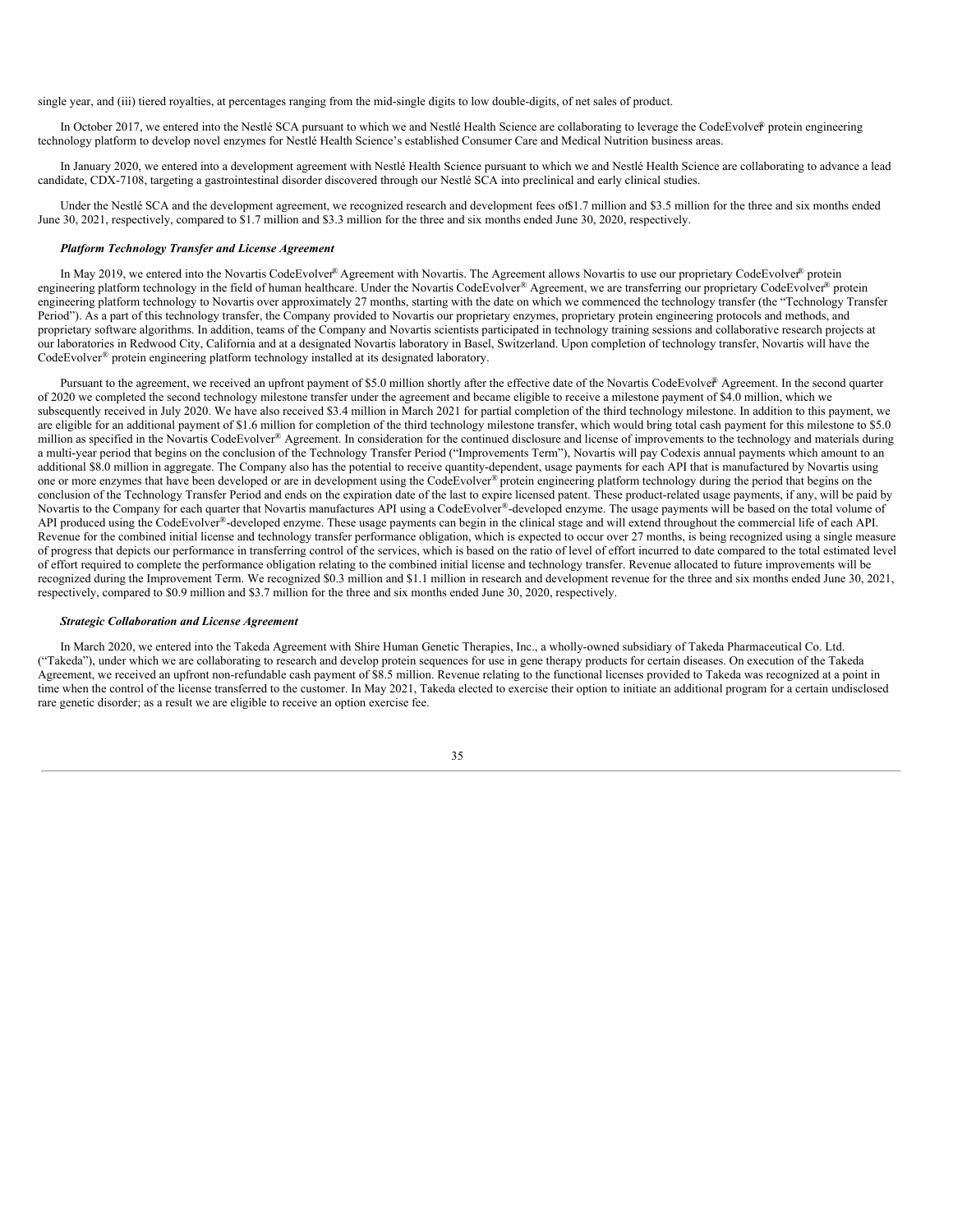Other potential payments from Takeda include (i) reimbursement of research and development fees and preclinical development milestones for the three initial programs of \$15.4 million, in aggregate (ii) clinical development and commercialization-based milestones, per target gene, of up to \$100.0 million, and (iii) tiered royalties based on net sales of applicable products at percentages ranging from the middle-single digits to low single-digits. We recognized research and development revenue related to the Takeda Agreement of \$2.1 million and \$4.2 million for the three and six months ended June 30, 2021, respectively, compared to \$5.7 million and \$8.0 million for the three and six months ended June 30, 2020, respectively.

# **Results of Operations**

The following table shows the amounts from our unaudited condensed consolidated statements of operations for the periods presented (in thousands, except percentages):

|       |                                         | Three months ended June 30, |          |   |          |   | Change |               |   | Six months ended June 30, |                | Change |          |          |  |
|-------|-----------------------------------------|-----------------------------|----------|---|----------|---|--------|---------------|---|---------------------------|----------------|--------|----------|----------|--|
|       |                                         |                             | 2021     |   | 2020     |   | s      | $\frac{0}{0}$ |   | 2021                      | 2020           |        | s        | $\%$     |  |
|       | <b>Revenues:</b>                        |                             |          |   |          |   |        |               |   |                           |                |        |          |          |  |
|       | Product revenue                         | S                           | 14,717   | S | 4,504    | S | 10,213 | 227%          | S | 24,943                    | \$<br>9,604    | S      | 15,339   | 160%     |  |
|       | Research and<br>development revenue     |                             | 10,736   |   | 10,463   |   | 273    | 3%            |   | 18,542                    | 20,033         |        | (1, 491) | $(7)\%$  |  |
|       | Total revenues                          |                             | 25,453   |   | 14,967   |   | 10,486 | 70%           |   | 43,485                    | 29,637         |        | 13,848   | 47%      |  |
|       | <b>Costs and operating</b><br>expenses: |                             |          |   |          |   |        |               |   |                           |                |        |          |          |  |
|       | Cost of product<br>revenue              |                             | 4,318    |   | 1,699    |   | 2,619  | 154%          |   | 8.536                     | 4,240          |        | 4,296    | 101%     |  |
|       | Research and<br>development             |                             | 12,826   |   | 10,853   |   | 1,973  | 18%           |   | 24,397                    | 21,820         |        | 2,577    | 12%      |  |
|       | Selling, general and<br>administrative  |                             | 12,795   |   | 8,522    |   | 4,273  | 50%           |   | 24,193                    | 17,512         |        | 6,681    | 38%      |  |
|       | Total costs and operating<br>expenses   |                             | 29,939   |   | 21,074   |   | 8,865  | 42%           |   | 57,126                    | 43,572         |        | 13,554   | 31%      |  |
|       | Loss from operations                    |                             | (4, 486) |   | (6,107)  |   | 1,621  | 27%           |   | (13, 641)                 | (13,935)       |        | 294      | $2\%$    |  |
|       | Interest income                         |                             | 206      |   | 57       |   | 149    | 261%          |   | 382                       | 323            |        | 59       | 18%      |  |
| net   | Other income (expense),                 |                             | 23       |   | 13       |   | 10     | (77)%         |   | (63)                      | (72)           |        | 9        | 13%      |  |
|       | Loss before income taxes                |                             | (4,257)  |   | (6,037)  |   | 1,780  | 29%           |   | (13, 322)                 | (13, 684)      |        | 362      | 3%       |  |
| taxes | Provision for income                    |                             | 8        |   | 307      |   | (299)  | (97)%         |   | 11                        | 312            |        | (301)    | $(96)\%$ |  |
|       | Net loss                                |                             | (4,265)  | S | (6, 344) | S | 2,079  | 33%           |   | (13, 333)                 | \$<br>(13,996) | S      | 663      | $5\%$    |  |

#### *Revenues*

Our revenues comprise of product revenue and research and development revenue as follows:

- Product revenue consist of sales of biocatalysts, pharmaceutical intermediates, and Codex® biocatalyst panels and kits.
- Research and development revenue includes license, technology access and exclusivity fees, research services fees, milestone payments, royalties, optimization and screening fees.

# Revenues are as follows (in thousands, except percentages):

|                                     |      | Three months ended June 30, |        |  |        | Change        |      | Six months ended June 30. |      | Change |  |         |               |
|-------------------------------------|------|-----------------------------|--------|--|--------|---------------|------|---------------------------|------|--------|--|---------|---------------|
|                                     | 2021 |                             | 2020   |  |        | $\frac{0}{0}$ | 2021 |                           | 2020 |        |  |         | $\frac{0}{0}$ |
| Product revenue                     |      | 14.717                      | 4.504  |  | 10.213 | 227%          |      | 24.943                    |      | 9.604  |  | 15.339  | 160%          |
| Research and<br>development revenue |      | 10.736                      | 10.463 |  | 273    | $3\%$         |      | 18.542                    |      | 20.033 |  | (1,491) | (7)%          |
| Total revenues                      |      | 25.453                      | 14.967 |  | 10.486 | 70%           |      | 43,485                    |      | 29.637 |  | 13.848  | 47%           |

Revenues typically fluctuate on a quarterly basis due to the variability in our customers' manufacturing schedules and the timing of our customers' clinical trials. In addition, we have limited internal capacity to manufacture enzymes. As a result, we are dependent upon the performance and capacity of third-party manufacturers for the commercial scale manufacturing of the enzymes used in our pharmaceutical and fine chemicals business.

We accept purchase orders for deliveries covering periods from one day up to approximately 14 months from the date on which the order is placed. However, a majority of the purchase orders can be revised or cancelled by the customer without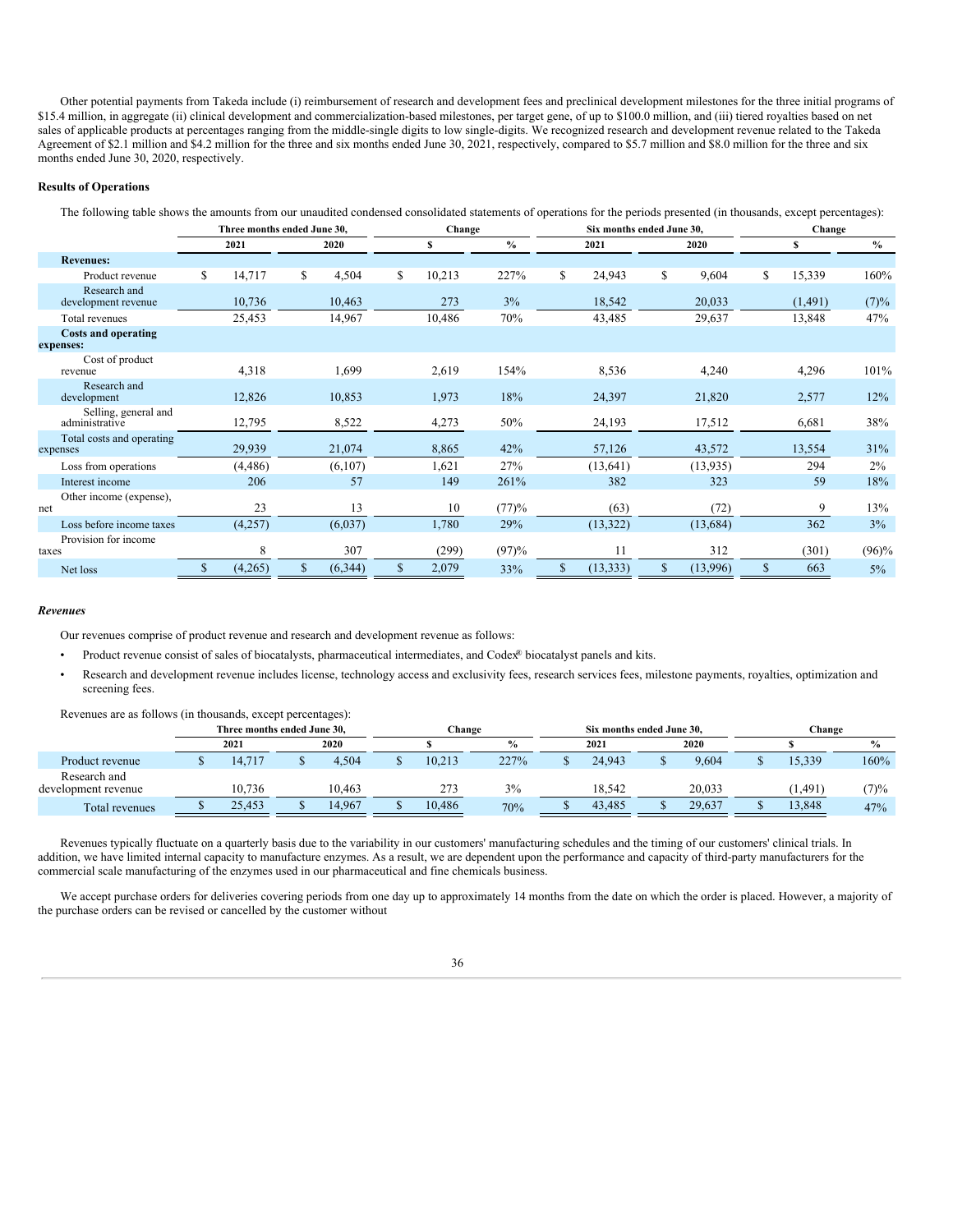penalty. Considering these industry practices and our experience, we do not believe the total of customer purchase orders outstanding (backlog) provides meaningful information that can be relied on to predict actual sales for future periods.

Total revenues increased by \$10.5 million and \$13.8 million in the three and six months ended June 30, 2021, respectively, compared to the same periods in 2020, primarily due to higher product revenue but partially offset by lower research and development revenue for the six month period.

Product revenue, increased by \$10.2 million and \$15.3 million in the three and six months ended June 30, 2021, respectively, compared to the same periods in 2020, primarily due to an increase in customer demand for branded pharmaceutical products. We expect the demand for our products for the rest of the year to be higher than the comparative periods in the prior year mainly due to overall higher demand for enzymes used in the manufacture of branded pharmaceutical products and a large purchase order for \$13.9 million of a proprietary high enzyme product that we received in June 2021 from a pharmaceutical customer that will be recognized as revenue in subsequent periods.

Research and development revenue increased by \$0.3 million to \$10.7 million in the three months ended June 30, 2021 compared to three months ended June 30, 2020, primarily due to higher license fees from existing collaboration agreements. Research and development revenue decreased by \$1.5 million to \$18.5 million in the six months ended June 30, 2021 compared to the six months ended June 30, 2020, primarily due to higher license and research and development fees from Takeda under the Takeda Agreement recognized in the prior year period, partially offset by higher license fees from other existing collaboration agreements.

# *Cost and Operating Expenses*

Our cost and operating expenses comprise cost of product revenue, research and development expense, and selling, general and administrative expense. The following table shows the amounts of our cost of product revenue, research and development expense, and selling, general and administrative expense from our unaudited condensed consolidated statements of operations for the periods presented (in thousands, except percentages):

|                                        |      | Three months ended June 30. |      |        |  |       | Change        |      | Six months ended June 30. |      | Change |  |        |               |
|----------------------------------------|------|-----------------------------|------|--------|--|-------|---------------|------|---------------------------|------|--------|--|--------|---------------|
|                                        | 2021 |                             | 2020 |        |  |       | $\frac{6}{9}$ | 2021 |                           | 2020 |        |  |        | $\frac{0}{0}$ |
| Cost of product<br>revenue             |      | 4,318                       |      | .699   |  | 2.619 | 154%          |      | 8.536                     |      | 4.240  |  | 4,296  | 101%          |
| Research and<br>development            |      | 12.826                      |      | 10.853 |  | 1,973 | 18%           |      | 24.397                    |      | 21.820 |  | 2.577  | 12%           |
| Selling, general and<br>administrative |      | 12,795                      |      | 8,522  |  | 4,273 | 50%           |      | 24,193                    |      | 17.512 |  | 6,681  | 38%           |
| Total costs and<br>operating expenses  |      | 29.939                      |      | 21.074 |  | 8,865 | 42%           |      | 57.126                    |      | 43.572 |  | 13,554 | 31%           |
|                                        |      |                             |      |        |  |       |               |      |                           |      |        |  |        |               |

# *Cost of Product Revenue and Product Gross Margin*

Our product revenues are derived entirely from our Performance Enzymes segment. Revenues from the Novel Biotherapeutics segment are from collaborative research and development activities and not from product revenue.

The following table shows the amounts of our product revenue, cost of product revenue, product gross profit and product gross margin from our unaudited condensed consolidated statements of operations for the periods presented (in thousands, except percentages):

|                                                  | Three months ended June 30, |        |    |       | Change |               |    |        | Six months ended June 30. |       |    | Change |               |
|--------------------------------------------------|-----------------------------|--------|----|-------|--------|---------------|----|--------|---------------------------|-------|----|--------|---------------|
|                                                  |                             | 2021   |    | 2020  |        | $\frac{6}{6}$ |    | 2021   |                           | 2020  |    |        | $\frac{0}{0}$ |
| Product<br>revenue                               |                             | 14.717 | D  | 4,504 | 10.213 | 227%          |    | 24,943 | S                         | 9,604 | D  | 15,339 | 160%          |
| Cost of<br>product revenue <sup>(1)</sup>        |                             | 4,318  |    | . 699 | 2,619  | 154%          |    | 8,536  |                           | 4,240 |    | 4,296  | 101%          |
| Product<br>gross profit                          |                             | 10,399 |    | 2,805 | 7,594  | 271%          |    | 16,407 |                           | 5,364 | .n | 11,043 | 206%          |
| Product<br>gross margin<br>$($ %) <sup>(2)</sup> |                             | $\%$   | 62 | $\%$  |        |               | 66 | $\%$   | 56                        | $\%$  |    |        |               |

 $(1)$  Cost of product revenue comprises both internal and third-party fixed and variable costs, including materials and supplies, labor, facilities and other overhead costs associated with our product revenue.

 $^{(2)}$  Product gross margin is used as a performance measure to provide additional information regarding our results of operations on a consolidated basis.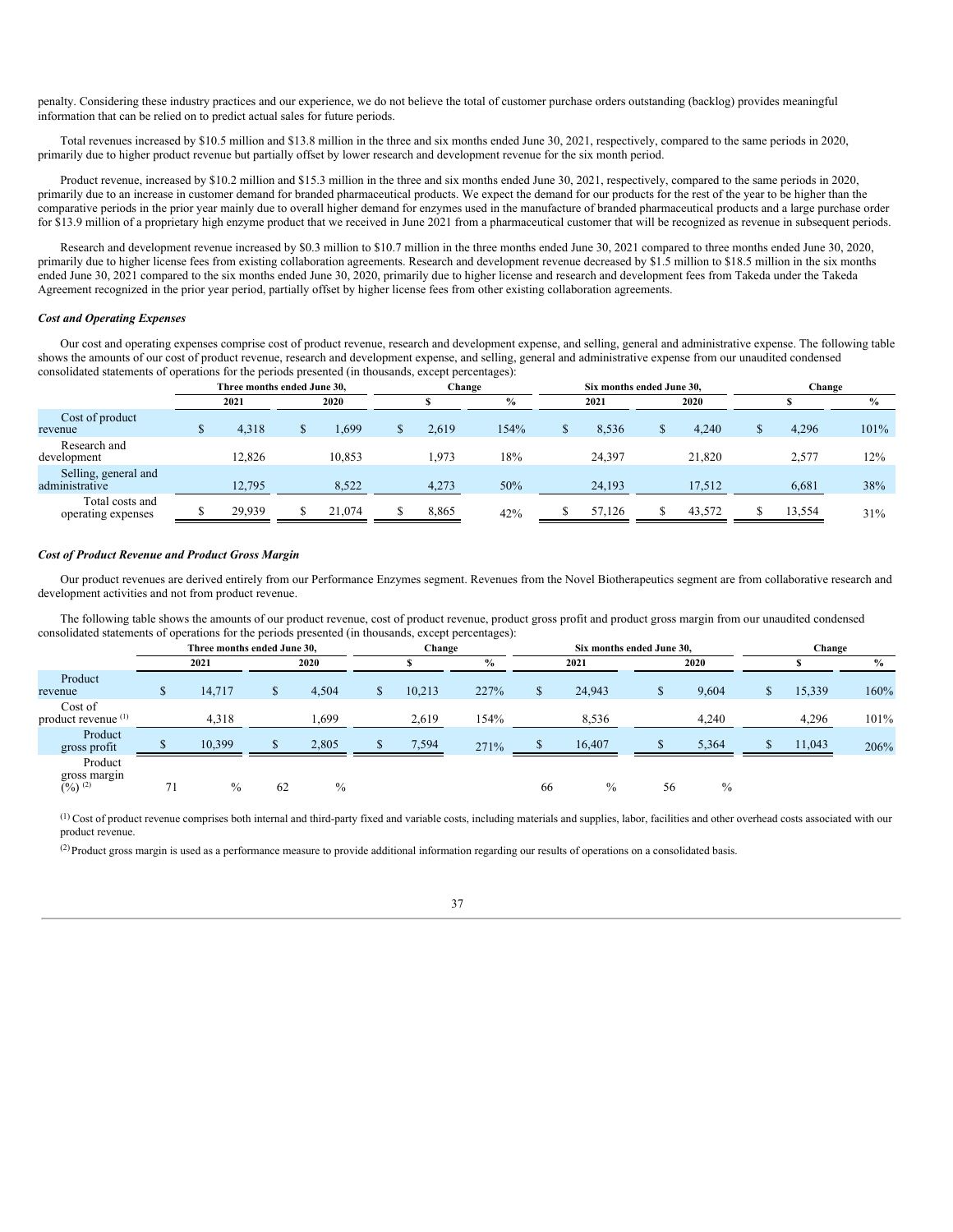Cost of product revenue increased by \$2.6 million in the three months ended June 30, 2021, compared to the three months ended June 30, 2020 and increased by \$4.3 million in the six months ended June 30, 2021, compared to the six months ended June 30, 2020. The increase was primarily due to a higher volume of product sales and variations in product mix. The product gross margin increased to 71% and 66% in the three and six months ended June 30, 2021, respectively, compared to 62% and 56% in the three and six months ended June 30, 2020, respectively, primarily due to the sale of higher margin branded products.

### *Research and Development Expenses*

Research and development expenses consist of costs incurred for internal projects as well as collaborative research and development activities. These costs primarily consist of (i) employee-related costs, which include salaries and other personnel-related expenses (including stock-based compensation), (ii) various allocable expenses, which include occupancy-related costs, supplies, depreciation of facilities and laboratory equipment, and (iii) external costs. Research and development expenses are expensed when incurred.

Research and development expenses increased by \$2.0 million, or 18%, during the three months ended June 30, 2021, and by \$2.6 million, or 12%, in the six months ended June 30, 2021, compared to the same periods in 2020. The increase in research and development expenses was primarily due to an increase in costs associated with higher headcount, higher lab supplies, depreciation and other outside services, partially offset by a decrease in costs associated with outside services relating to CMC and regulatory expenses. We expect research and development expenses for the rest of the year to be higher than the comparative periods in the prior year mainly due to increase in headcount and as we continue our efforts on advancing our internal and collaborative programs.

#### *Selling, General and Administrative Expenses*

Selling, general and administrative expenses consist of employee-related costs, which include salaries and other personnel-related expenses (including stock-based compensation), hiring and training costs, consulting and outside services expenses (including audit and legal counsel related costs), marketing costs, building lease costs, and depreciation expenses and amortization expense.

Selling, general and administrative expenses increased by \$4.3 million, or 50%, in the three months ended June 30, 2021, and by \$6.7 million, or 38%, in the six months ended June 30, 2021 compared to the same periods in 2020. The increase was primarily due to an increase in costs associated with a higher headcount, an increase in legal fees, and higher share-based compensation costs, partially offset by lower travel and allocable expenses. We expect selling, general and administrative expenses for the rest of the year to be higher than the comparative periods in the prior year mainly due to increase in headcount and higher operating costs as we invest more in our business in order to pursue on future growth opportunities.

### *Interest Income and Other Income (Expense), net*(in thousands, except percentages):

| .                           | Three months ended June 30. |  |      |  |     | Change | Six months ended June 30. |      |    | Change |  |
|-----------------------------|-----------------------------|--|------|--|-----|--------|---------------------------|------|----|--------|--|
|                             | 2021                        |  | 2020 |  |     | $\%$   | 2021                      | 2020 |    |        |  |
| Interest income             | 206                         |  |      |  | 149 | 261%   | 382                       | 323  | 59 | 18%    |  |
| Other income (expense), net | າາ<br>ت ک                   |  |      |  | 10  | (77)%  | (63                       | 12   |    | 13%    |  |
| Total other income          | 229                         |  | 70   |  | 159 | 227%   | 319                       | 251  | 68 | 27%    |  |

#### *Interest Income*

Interest income increased by \$149.0 thousand and \$59.0 thousand in the three and six months ended June 30, 2021, respectively, compared to the same periods in 2020, primarily due to earned interest income and amortization of debt discount on a non-marketable debt security, partially offset by a reduction in interest income from lower average interest rates on declining average cash balances.

# *Other Income (Expense), net*

Other income (expense), net, increased by \$10.0 thousand and \$9.0 thousand in the three and six months ended June 30, 2021, respectively, compared to the same periods in 2020, primarily due to interest expense charges recognized on the amortization of an embedded bifurcated derivative of a share-settled redemption feature on non-marketable securities, partially offset by prior year write-down of \$0.4 million of our investment in CO<sub>2</sub> Solutions and fluctuations in foreign currency.

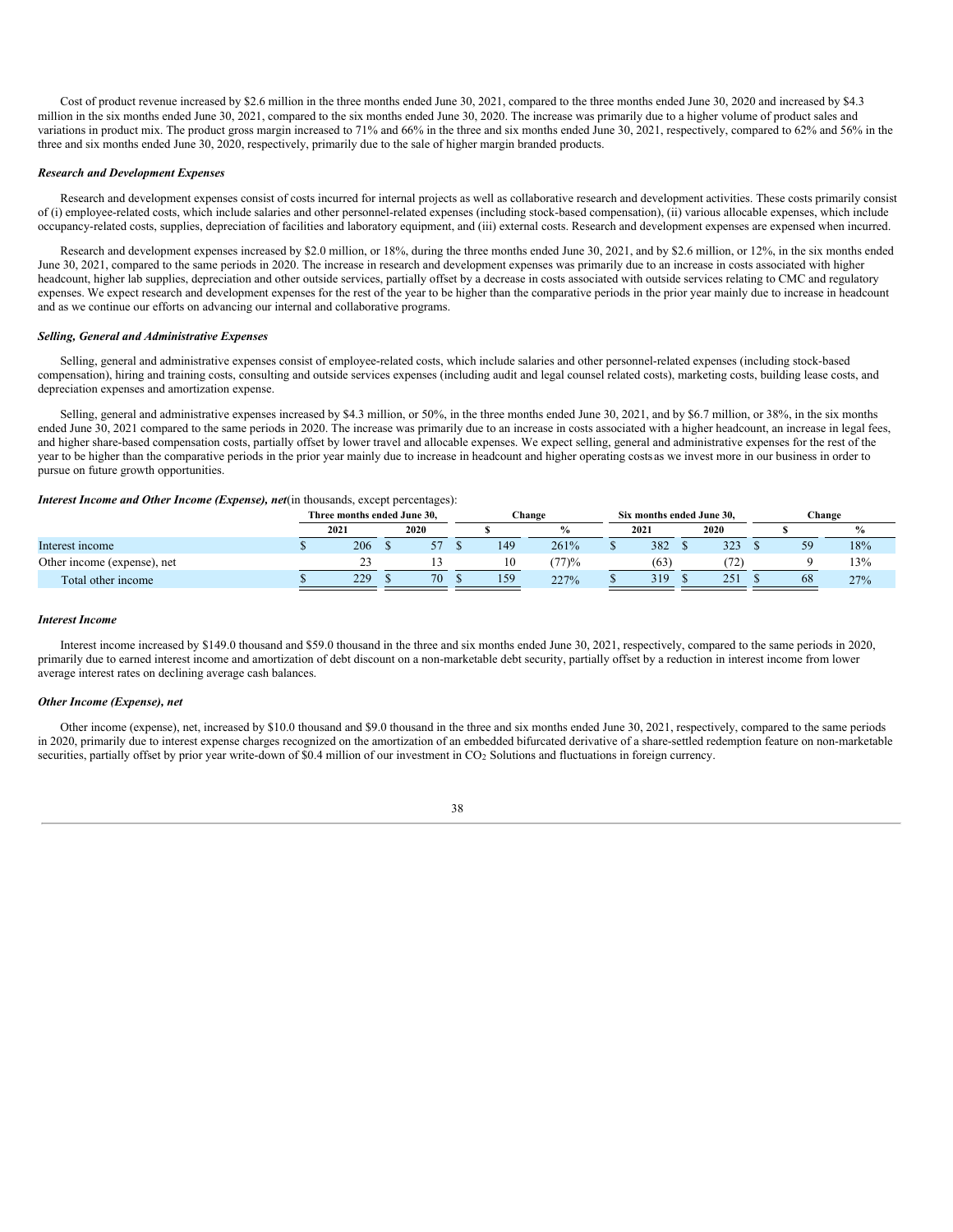*Provision for Income Taxes*(in thousands, except percentages):

|                            |      | Three months ended June 30. |                 |  |      | <b>Change</b>       | Six months ended June 30. |      |       | Change |
|----------------------------|------|-----------------------------|-----------------|--|------|---------------------|---------------------------|------|-------|--------|
|                            | 2021 |                             | 2020            |  |      |                     | 2021                      | 2020 |       |        |
| Provision for income taxes |      |                             | 30 <sup>°</sup> |  | 7001 | $(97)$ <sup>0</sup> |                           | - 14 | (301) | $96\%$ |

The provision for income taxes for the three and six months ended June 30, 2021 were primarily due to the accrual of interest and penalties on historic uncertain tax positions. We recognized a provision for income taxes for the three and six months ended June 30, 2020 for income tax withholding imposed by foreign taxing authorities on income earned in certain countries outside of the United States and remitted to the United States.

### *Net Loss*

Net loss for the three months ended June 30, 2021 was \$4.3 million, or a net loss per basic and diluted share of \$0.07. This compared to a net loss of \$6.3 million, or a net loss per basic and diluted share of \$0.11 for the three months ended June 30, 2020. Net loss for the six months ended June 30, 2021 was \$13.3 million, or a net loss per basic and diluted share of \$0.21. This compared to a net loss of \$14.0 million, or a net loss per basic and diluted share of \$0.24 for the six months ended June 30, 2020. The decrease in net loss for both the three and six months ended June 30, 2021 was primarily related to increase in product revenue with higher margins, partially offset by higher operating expenses and lower research and development revenues.

# **Results of Operations by Segment** (in thousands, except percentages):

# *Revenues by segment*

|                                     |  |                               |                              |        | Three months ended June 30.   |                              |        |                            | Change        |                              |                |
|-------------------------------------|--|-------------------------------|------------------------------|--------|-------------------------------|------------------------------|--------|----------------------------|---------------|------------------------------|----------------|
|                                     |  |                               | 2021                         |        |                               | 2020                         |        | <b>Performance Enzymes</b> |               | <b>Novel Biotherapeutics</b> |                |
|                                     |  | Performance<br><b>Enzymes</b> | <b>Novel Biotherapeutics</b> | Total  | Performance<br><b>Enzymes</b> | <b>Novel Biotherapeutics</b> | Total  |                            | $\frac{9}{6}$ |                              | $\frac{6}{6}$  |
| <b>Revenues:</b>                    |  |                               |                              |        |                               |                              |        |                            |               |                              |                |
| Product revenue                     |  | 14,717 \$                     | $\qquad \qquad$              | 14.717 | 4,504                         | $\overline{\phantom{m}}$     | 4.504  | 10.213                     | $227\%$ \$    | $\overline{\phantom{a}}$     | $-\frac{9}{6}$ |
| Research and development<br>revenue |  | 6,868                         | 3,868                        | 10,736 | 3,002                         | 7,461                        | 10.463 | 3,866                      | 129 %         | (3, 593)                     | (48)%          |
| Total revenues                      |  | 21.585                        | 3,868                        | 25,453 | 7,506                         | 7,461                        | 14,967 | 14,079                     | 188 %         | (3, 593)                     | (48)%          |

|                                     |                                                               |  |                          | Six months ended June 30. |                               |                              | Change                          |       |        |                            |            |      |                              |                |
|-------------------------------------|---------------------------------------------------------------|--|--------------------------|---------------------------|-------------------------------|------------------------------|---------------------------------|-------|--------|----------------------------|------------|------|------------------------------|----------------|
|                                     |                                                               |  | 2021                     |                           |                               |                              | 2020                            |       |        | <b>Performance Enzymes</b> |            |      | <b>Novel Biotherapeutics</b> |                |
|                                     | Performance<br><b>Novel Biotherapeutics</b><br><b>Enzymes</b> |  |                          | <b>Total</b>              | Performance<br><b>Enzymes</b> | <b>Novel Biotherapeutics</b> |                                 | Total |        | $\frac{9}{6}$              |            |      | $\frac{6}{6}$                |                |
| <b>Revenues:</b>                    |                                                               |  |                          |                           |                               |                              |                                 |       |        |                            |            |      |                              |                |
| Product revenue                     | 24.943                                                        |  | $\overline{\phantom{a}}$ |                           | 24.943                        | 9,604                        | $\hspace{0.1mm}-\hspace{0.1mm}$ |       | 9.604  | 15.339                     | $160\%$ \$ |      |                              | $-\frac{9}{6}$ |
| Research and development<br>revenue | 10.872                                                        |  | 7,670                    |                           | 18.542                        | 8,775                        | 11.258                          |       | 20,033 | 2,097                      | 24 %       |      | (3,588)                      | (32)%          |
| Total revenues                      | 35,815                                                        |  | 7,670                    |                           | 43.485                        | 18,379                       | 11.258                          |       | 29,637 | 17,436                     | $95\%$     | - 35 | (3,588)                      | (32)%          |

Revenues from the Performance Enzymes segment increased by \$14.1 million, or 188%, for the three months ended June 30, 2021, and by \$17.4 million, or 95%, for the six months ended June 30, 2021 compared to the same periods in 2020 primarily due to higher product and research and development revenue. The increase in product revenue of \$10.2 million, or 227%, in the three months ended June 30, 2021, and of \$15.3 million, or 160%, in the six months ended June 30, 2021, compared to the same periods in 2020, was primarily due to higher customer demand for enzymes for the manufacture of branded pharmaceuticals products. The increase in research and development revenue of \$3.9 million, or 129%, to \$6.9 million in three months ended June 30, 2021, compared to \$3.0 million in the three months ended June 30, 2020 was primarily due to an annual collaboration fee and research and development revenue from Porton under the Porton Agreement. The increase in research and development revenue of \$2.1 million, or 24%, to \$10.9 million in the six months ended June 30, 2021, compared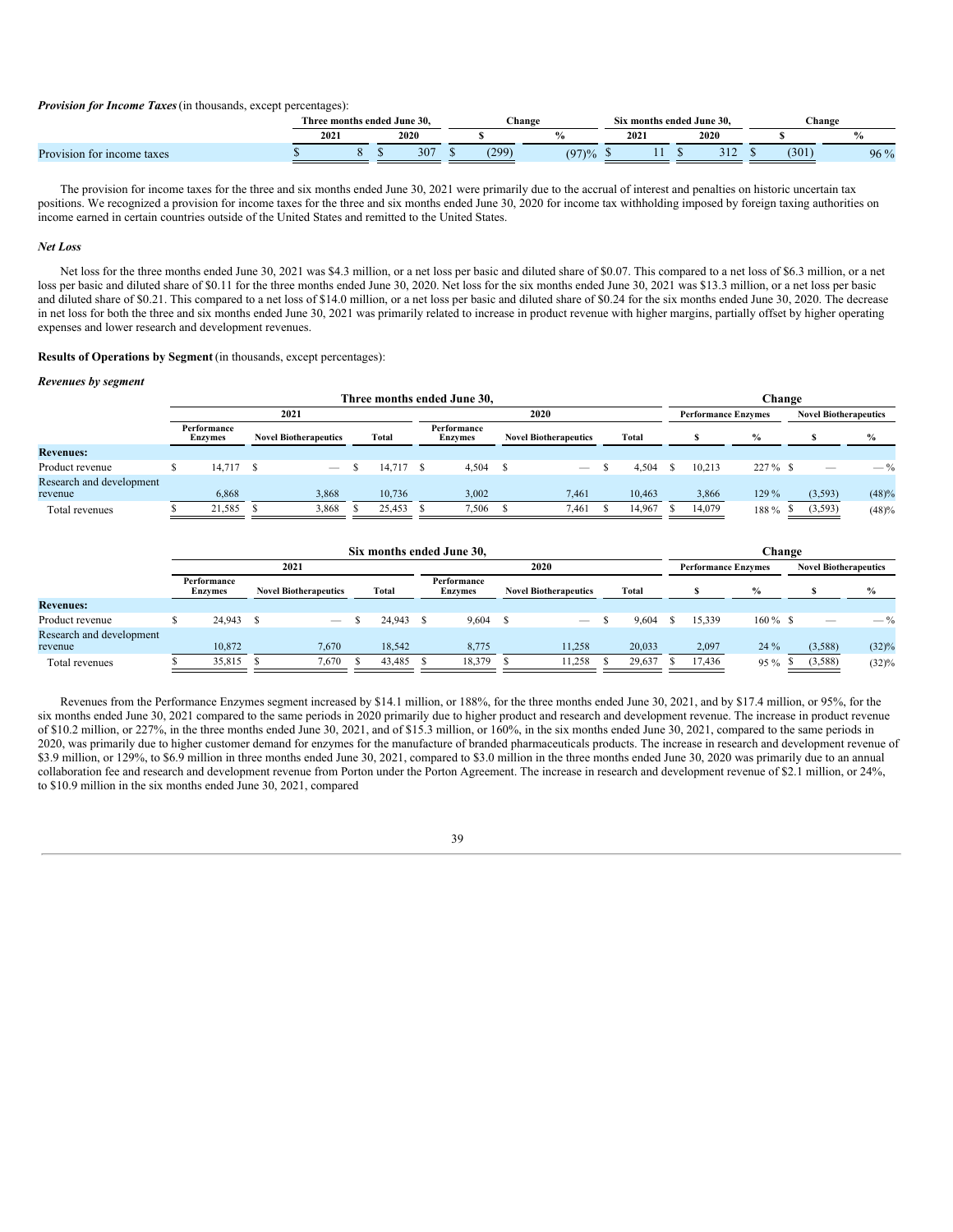to \$8.8 million in the six months ended June 30, 2020 was primarily due to higher license fees from existing collaboration agreements but partially offset by lower revenues from Novartis under the Novartis CodeEvolver® Agreement.

Revenues from the Novel Biotherapeutics segment decreased by \$3.6 million, or 48%, for the three months ended June 30, 2021 and by \$3.6 million, or 32%, for the six months ended June 30, 2020 compared to the same periods in 2020 primarily due to higher license and research and development fees from Takeda under the Takeda Agreement recognized in the prior year and decrease in research and development revenue from Nestlé Health Science.

## *Costs and operating expenses by segment*

|                                                       |                        |                              |              | Three months ended June 30,   |                              |        |                            |      | Change   |                              |               |
|-------------------------------------------------------|------------------------|------------------------------|--------------|-------------------------------|------------------------------|--------|----------------------------|------|----------|------------------------------|---------------|
|                                                       |                        | 2021                         |              |                               | 2020                         |        | <b>Performance Enzymes</b> |      |          | <b>Novel Biotherapeutics</b> |               |
|                                                       | Performance<br>Enzymes | <b>Novel Biotherapeutics</b> | <b>Total</b> | Performance<br><b>Enzymes</b> | <b>Novel Biotherapeutics</b> | Total  |                            | $\%$ |          |                              | $\frac{6}{6}$ |
| Cost of product revenue                               | 4,318                  |                              | 4,318        | 1,699                         |                              | 1,699  | 2,619                      |      | 154 % \$ |                              | $-$ %         |
| Research and development (1)                          | 5,057                  | 7,194                        | 12,251       | 4,997                         | 5.490                        | 10,487 | 60                         |      | $1\%$    | 1,704                        | $31 \%$       |
| Selling, general and<br>administrative <sup>(1)</sup> | 3,170                  | 620                          | 3,790        | 2,375                         | 621                          | 2,996  | 795                        |      | 33 %     | (1)                          | $-$ %         |
| Total segment costs and<br>operating expenses         | 12,545                 | 7,814                        | 20,359       | 9,071                         | 6,111                        | 15,182 | 3,474                      |      | 38 %     | 1,703                        | 28 %          |
| Corporate costs <sup>(2)</sup>                        |                        |                              | 8,839        |                               |                              | 5,386  |                            |      |          |                              |               |
| Unallocated depreciation and<br>amortization          |                        |                              | 741          |                               |                              | 506    |                            |      |          |                              |               |
| Total costs and operating<br>expenses                 |                        |                              | 29,939       |                               |                              | 21,074 |                            |      |          |                              |               |

|                                                       |                               | Six months ended June 30, |                              |  |          |  |                               |  |                                 |  |        |  |       | Change                     |      |                              |               |
|-------------------------------------------------------|-------------------------------|---------------------------|------------------------------|--|----------|--|-------------------------------|--|---------------------------------|--|--------|--|-------|----------------------------|------|------------------------------|---------------|
|                                                       |                               |                           | 2021                         |  |          |  |                               |  | 2020                            |  |        |  |       | <b>Performance Enzymes</b> |      | <b>Novel Biotherapeutics</b> |               |
|                                                       | Performance<br><b>Enzymes</b> |                           | <b>Novel Biotherapeutics</b> |  | Total    |  | Performance<br><b>Enzymes</b> |  | <b>Novel Biotherapeutics</b>    |  | Total  |  |       | $\frac{0}{0}$              |      |                              | $\frac{0}{0}$ |
| Cost of product revenue                               | 8,536                         | Э'n                       | $\overline{\phantom{m}}$     |  | 8,536 \$ |  | 4,240                         |  | $\hspace{0.1mm}-\hspace{0.1mm}$ |  | 4,240  |  | 4,296 | $101\%$ \$                 |      |                              | $-$ %         |
| Research and development <sup>(1)</sup>               | 11,502                        |                           | 11,799                       |  | 23,301   |  | 10,693                        |  | 10,415                          |  | 21,108 |  | 809   | 8 %                        |      | 1,384                        | 13 %          |
| Selling, general and<br>administrative <sup>(1)</sup> | 5,988                         |                           | 1,221                        |  | 7,209    |  | 4,720                         |  | 1,213                           |  | 5,933  |  | 1,268 | 27%                        |      |                              | $1\%$         |
| Total segment costs and<br>operating expenses         | 26,026                        |                           | 13,020                       |  | 39,046   |  | 19,653                        |  | 11,628                          |  | 31,281 |  | 6,373 | <b>32</b> %                | - 25 | 1,392                        | $12\%$        |
| Corporate costs $(2)$                                 |                               |                           |                              |  | 16,654   |  |                               |  |                                 |  | 11,293 |  |       |                            |      |                              |               |
| Unallocated depreciation and<br>amortization          |                               |                           |                              |  | 1,426    |  |                               |  |                                 |  | 998    |  |       |                            |      |                              |               |
| Total costs and operating<br>expenses                 |                               |                           |                              |  | 57,126   |  |                               |  |                                 |  | 43,572 |  |       |                            |      |                              |               |

 $(1)$  Research and development expenses and selling, general and administrative expenses exclude depreciation and amortization of finance leases.

 $(2)$  Corporate costs include unallocated selling, general and administrative expenses.

For a discussion of product cost of revenue, see "*Results of Operations*".

Research and development expense in the Performance Enzymes segment increased nominally by \$60.0 thousand, or 1%, in the three months ended June 30, 2021 and by \$0.8 million, or 8% in the six months ended June 30, 2021, as compared to the same periods in 2020. The increase was primarily due to an increase in costs associated with outside services, lab supplies and higher headcount, partially offset by lower allocable expenses.

Selling, general and administrative expense in the Performance Enzymes segment increased by \$0.8 million, or 33%, in the three months ended June 30, 2021, and by \$1.3 million, or 27%, in the six months ended June 30, 2021, as compared to the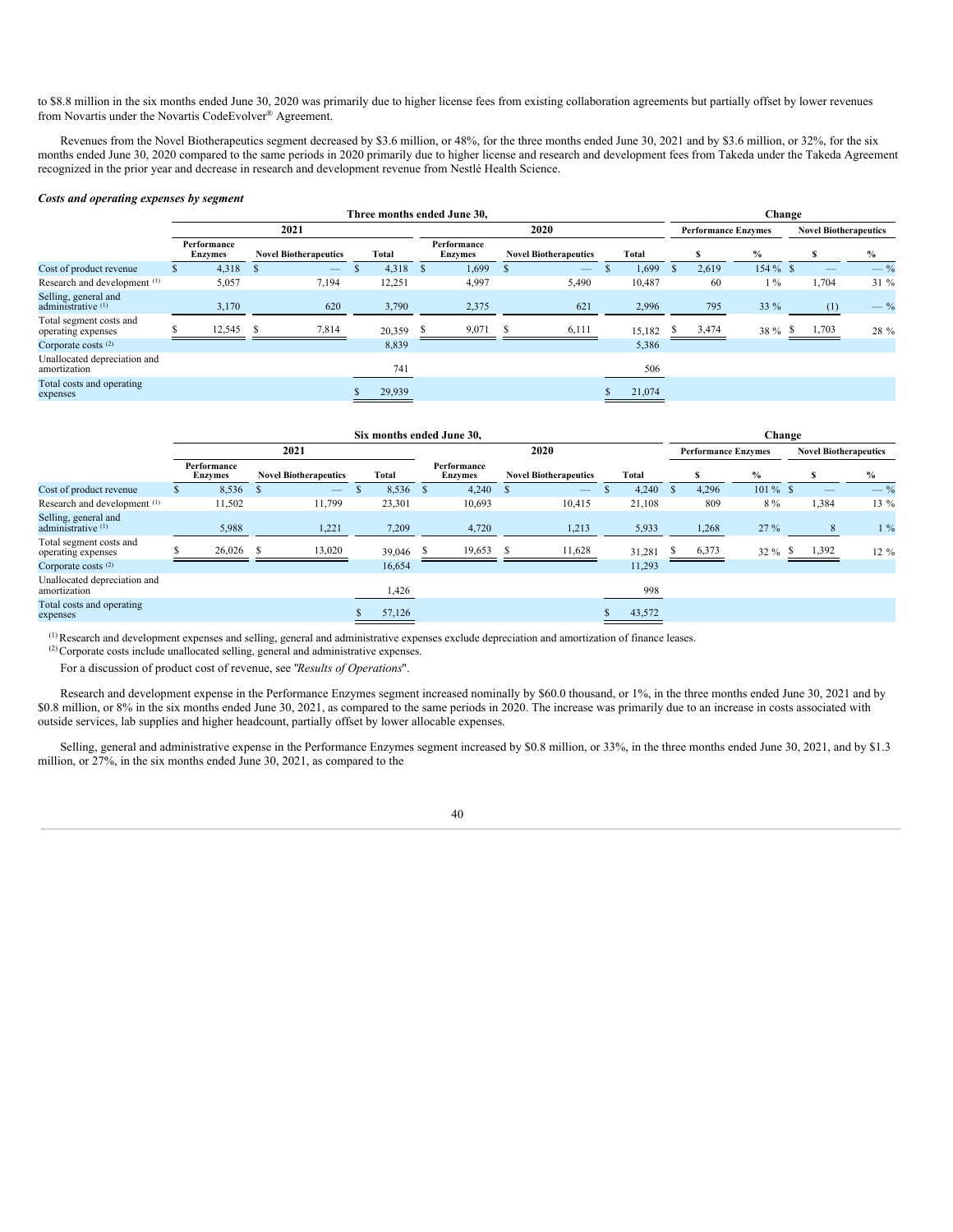same periods in 2020. The increase was primarily due to an increase in costs associated with higher headcounand higher allocable expenses, partially offset by lower outside services expenses.

Research and development expense in the Novel Biotherapeutics segment increased by \$1.7 million, or 31%, and by \$1.4 million, or 13%, in the six months ended June 30, 2021 compared to the same periods in 2020. The increase was primarily due to higher costs associated with higher headcount and allocable expenses.

Selling, general and administrative expense in the Novel Biotherapeutics segment remained unchanged for the three and six months ended June 30, 2021, compared to the three and six months ended June 30, 2020.

# **Liquidity and Capital Resources**

Liquidity is the measurement of our ability to meet working capital needs and to fund capital expenditures. We have historically funded our operations primarily through cash generated from operations, stock option exercises and public and private offerings of our common stock. We also have the ability to borrow up to \$15.0 million under our Credit Facility. We actively manage our cash usage and investment of liquid cash to ensure the maintenance of sufficient funds to meet our working capital needs. Our cash and cash equivalents are held in U.S. banks.

The following summarizes our cash and cash equivalents balance and working capital as of June 30, 2021 and December 31, 2020 (in thousands):

|                           | 30.<br>2021<br>June | 51.2020<br>December |
|---------------------------|---------------------|---------------------|
| Cash and cash equivalents | 129,506             | 117<br>149,11       |
| TT.<br>Working capital    | 148,305             | 159,442             |

In addition to our existing cash and cash equivalents, we are eligible to earn milestone and other contingent payments for the achievement of defined collaboration objectives and certain royalty payments under our collaboration agreements. Our ability to earn these milestone and contingent payments and the timing of achieving these milestones is primarily dependent upon the outcome of our collaborators' research and development activities and is uncertain at this time. In 2016, we completed the final phase in the transfer of CodeEvolver® technology to Merck under the Merck CodeEvolver® Agreement. Following the completion of the technology transfer to Merck, we are now eligible to receive payments of up to \$15.0 million for each commercial API that is manufactured by Merck using one or more novel enzymes developed by Merck using the CodeEvolver® technology. In addition, depending upon GSK's successful application of the licensed technology, we have the potential to receive additional contingent payments that range from \$5.75 million to \$38.5 million per project.

In May 2019, we entered into the Novartis CodeEvolver® Agreement with Novartis. The Novartis CodeEvolver® Agreement allows Novartis to use Codexis' proprietary CodeEvolver<sup>®</sup> protein engineering platform technology in the field of human healthcare. Pursuant to the agreement, we received an upfront payment of \$5.0 million shortly after the effective date of the Novartis CodeEvolver® Agreement. In the second quarter of 2020, we completed the second technology milestone transfer under the agreement and became eligible to receive a milestone payment of \$4.0 million, which we subsequently received in July 2020. In the first quarter of 2021, we also received\$3.4 million for partial completion of the third technology milestone. Additionally, we will receive an additional \$1.6 million upon satisfactory completion of the third technology transfer milestone which occurred in July 2021. In consideration for the continued disclosure and license of improvements to our technology and materials during a multi-year period that begins on the conclusion of the Technology Transfer Period ("Improvements Term"), Novartis will pay Codexis annual payments which amount to an additional \$8 million in aggregate.

In October 2017, we entered into the Nestlé License Agreement with Nestlé Health Science. Pursuant to the Nestlé License Agreement, Nestlé Health Science paid us an upfront cash payment and milestone payments after dosing the first subjects in a first-in-human Phase 1a dose-escalation trial with CDX-6114 and achievement of a formulation relating to CDX-6114. In January 2019, we received notice from the FDA that it had completed its review of our IND for CDX-6114 and concluded that we may proceed with the proposed Phase 1b multiple ascending dose study in healthy volunteers in the United States. In February 2019, Nestlé Health Science exercised its option to obtain an exclusive, worldwide, royalty-bearing, sub-licensable license for the global development and commercialization of CDX-6114 for the management of PKU. Upon exercising its option, Nestlé Health Science made an option payment and assumed all responsibilities for future clinical development and commercialization of CDX-6114, with the exception of the completion of an extension study which was substantially completed in the fourth quarter of 2019. Other potential payments from Nestlé Health Science to us under the Nestlé License Agreement include (i) development and approval milestones of up to \$85.0 million, (ii) sales-based milestones of up to \$250.0 million in the aggregate, which aggregate amount is achievable if net sales exceed \$1.0 billion in a single year, and (iii) tiered royalties, at percentages ranging from the mid-single digits to low double-digits, of net sales of Product.

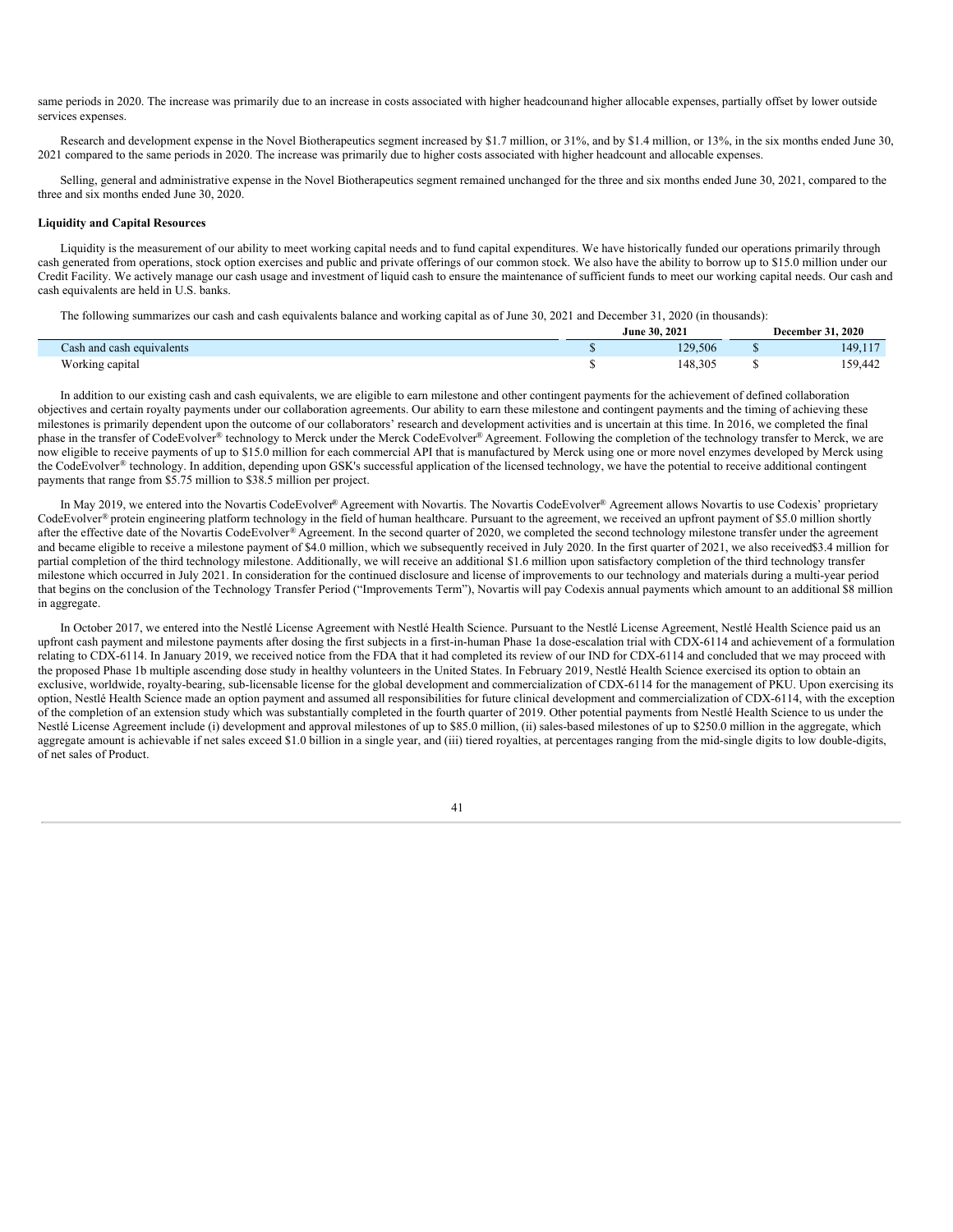We are actively collaborating with new and existing customers in the pharmaceutical and food industries. We believe that we can utilize our current products and services, and develop new products and services, to increase our revenues and gross margins in future periods.

We have historically experienced negative cash flows from operations as we continue to invest in key technology development projects and improvements to our CodeEvolver® protein engineering technology platform and expand our business development and collaboration with new customers. Our cash flows from operations will continue to be affected principally by sales from licensing our technology to major pharmaceutical companies, product sales and product gross margins, and collaborative research and development services provided to customers, as well as our headcount costs, primarily in research and development. Our primary source of cash flows from operating activities is cash receipts from our customers for purchases of products, collaborative research and development services, and licensing our technology to major pharmaceutical companies. Our largest uses of cash from operating activities are for employee-related expenditures, rent payments, inventory purchases to support our product sales and non-payroll research and development costs.

# *Equity Distribution Agreement*

In May 2021, we entered into an Equity Distribution Agreement ("EDA") with Piper Sandler & Co ("PSC"), under which PSC, as our exclusive agent, at our discretion and at such times that we may determine from time to time, may sell over a three-year period from the execution of the agreement up to a maximum of \$50 million of shares of our common stock. During the six months ended June 30, 2021, no shares were issued of our common stock pursuant to the EDA. As of June 30, 2021, \$50.0 million of shares remained available under the EDA. Sales of our common stock under this arrangement could be subject to business, economic or competitive uncertainties and contingencies, many of which may be beyond our control, and which could cause actual results from the sale of our common stock to differ materially from expectations. For information, see Note 9, "Capital Stock" in the Notes to Unaudited Condensed Consolidated Financial Statements included in this Quarterly Report on Form 10-Q.

# *Stock Of ering*

In December 2020, we completed an underwritten public offering of approximately 4,928,572 shares of our common stock, par value \$0.0001 per share, at a public offering price of \$17.50 per share. The net proceeds to us were approximately \$80.8 million after deducting offering costs and the underwriting discounts and commissions and other offering expenses of \$5.5 million.

## *Credit Facility*

In June 30, 2017, we entered into the Credit Facility with Western Alliance Bank which consists of term debt for loans that allow us to borrow up to \$10.0 million, and under a revolving facility that allows us to borrow up to \$5.0 million with a certain eligible accounts receivable borrowing base of 80% of eligible accounts receivable. In September 2020, we entered into an Eighth Amendment to the Credit Facility whereby we may draw on the Term Debt and the Revolving Line of Credit at any time prior to October 1, 2021 and October 1, 2024, respectively, subject to customary conditions for funding including, among others, that no event of default exists. Draws on the Credit Facility are secured by a lien on substantially all of our personal property other than our intellectual property. On October 1, 2024 loans drawn under the Term Debt mature and the Revolving Line of Credit terminate. No amounts were drawn under the credit facility as of June 30, 2021 and December 31, 2020. At June 30, 2021, we were in compliance with the covenants for the Credit Facility. The Credit Facility requires us to maintain compliance with certain financial covenants including attainment of certain lenderapproved projections or maintenance of certain minimum cash levels. Restrictive covenants in the Credit Facility restrict the payment of dividends or other distributions. For additional information about our contractual obligations, see Note 10, "Commitments and Contingencies" in the Notes to Unaudited Condensed Consolidated Financial Statements included in this Quarterly Report on Form 10-Q.

As of June 30, 2021, we had cash and cash equivalents of \$129.5 million and \$15.0 million available to borrow under our Credit Facility. Our liquidity is dependent upon our cash and cash equivalents, cash flows provided by operating activities and the continued availability of borrowings under our Credit Facility.

We believe that, based on our current level of operations, our existing cash and cash equivalents will provide adequate funds for ongoing operations, planned capital expenditures and working capital requirements for at least the next 12 months.

However, we may need additional capital if our current plans and assumptions change. In addition, we may choose to seek other sources of capital even if we believe we have generated sufficient cash flows to support our operating needs. Our need for additional capital will depend on many factors, including the financial success of our business, the spending required to develop and commercialize new and existing products, the effect of any acquisitions of other businesses, technologies or facilities that

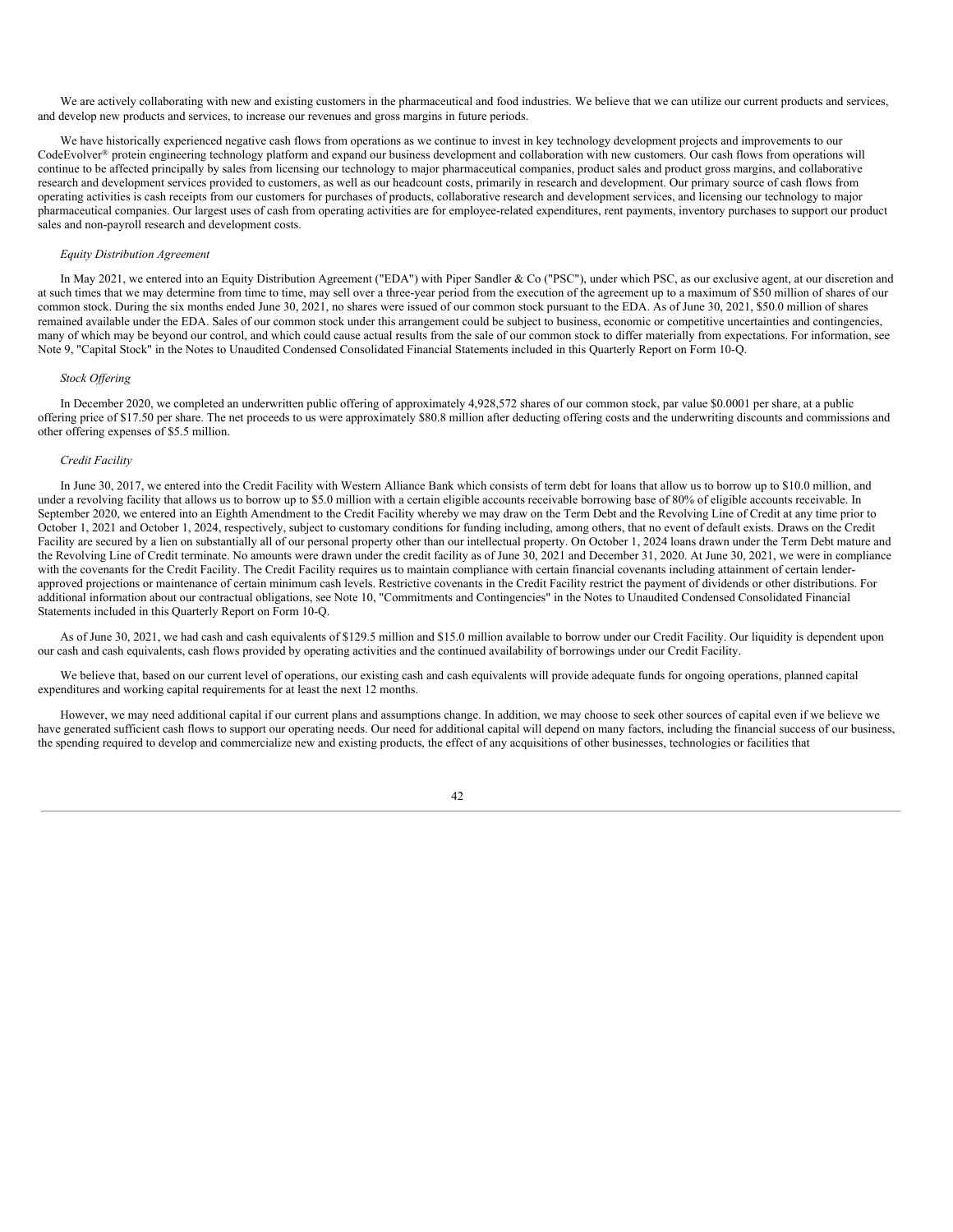we may make or develop in the future, our spending on new market opportunities, and the potential costs for the filing, prosecution, enforcement and defense of patent claims, if necessary. If our capital resources are insufficient to meet our capital requirements, and we are unable to enter into or maintain collaborations with partners that are able or willing to fund our development efforts or commercialize any products that we develop or enable, we will have to raise additional funds to continue the development of our technology and products and complete the commercialization of products, if any, resulting from our technologies. If future financings involve the issuance of equity securities, our existing stockholders would suffer dilution. If we raise debt financing or enter into credit facilities, we may be subject to restrictive covenants that limit our ability to conduct our business. We may not be able to raise sufficient additional funds on terms that are favorable to us, if at all. If we fail to raise sufficient funds and fail to generate sufficient revenues to achieve planned gross margins and to control operating costs, our ability to fund our operations, take advantage of strategic opportunities, develop products or technologies, or otherwise respond to competitive pressures could be significantly limited. If this happens, we may be forced to delay or terminate research or development programs or the commercialization of products resulting from our technologies, curtail or cease operations or obtain funds through collaborative and licensing arrangements that may require us to relinquish commercial rights, or grant licenses on terms that are not favorable to us. If adequate funds are not available, we will not be able to successfully execute our business plan or continue our business.

## *Cash Flows*

The following is a summary of cash flows for six months ended June 30, 2021 and 2020 (in thousands):

|                                                            | Six months ended June 30. |           |
|------------------------------------------------------------|---------------------------|-----------|
|                                                            | 2021                      | 2020      |
| Net cash used in operating activities                      | $(14, 735)$ \$            | (11, 498) |
| Net cash used in investing activities                      | (4, 945)                  | (2,490)   |
| Net cash provided by (used in) financing activities        | 473                       | (903)     |
| Net decrease in cash, cash equivalents and restricted cash | (19.207)                  | (14, 891) |

#### *Cash Flows from Operating Activities*

Cash used in operating activities was \$14.7 million for the six months ended June 30, 2021, which resulted from a net loss of \$13.3 million for the six months ended June 30, 2021 adjusted for non-cash charges for depreciation of \$1.4 million, ROU lease asset amortization expense of \$1.3 million, stock-based compensation of \$5.5 million, partially offset by equity securities earned from research and development activities of \$0.5 million. Additional cash used by changes in operating assets and liabilities was \$8.8 million. Changes in operating assets and liabilities included a decrease of \$1.3 million in other long-term liabilities, a decrease of \$0.4 million in accrued compensation and other accrued liabilities and an increase of \$7.5 million in financial assets, partially offset by an increase of \$0.3 million in deferred revenue and increase of \$0.4 million in accounts payable.

Cash used in operating activities was \$11.5 million for the six months ended June 30, 2020, which resulted from a net loss of \$14.0 million for the six months ended June 30, 2020 adjusted for non-cash charges for depreciation of \$0.9 million, ROU lease asset amortization expense of \$1.3 million and stock-based compensation of \$4.1 million. Additional cash used by changes in operating assets and liabilities was \$3.8 million. Changes in operating assets and liabilities included a \$2.3 million decrease in unbilled receivables and a \$5.0 million decrease in accounts receivables, partially offset by an increase of \$3.0 million in deferred revenue and \$1.9 million in accrued compensation and other accrued liabilities.

## *Cash Flows from Investing Activities*

Cash used in investing activities was \$4.9 million and \$2.5 million for the six months ended June 30, 2021 and 2020, respectively. Cash used in investing activities for the six months ended June 30, 2021 was primarily attributable to \$4.3 million for purchases of property and equipment and \$0.6 million for the purchase of 1,000,000 shares of MAI's Series A preferred stock.

Cash used in investing activities for the six months ended June 30, 2020 was primarily attributable to the purchase of 1,587,050 shares of MAI's Series A preferred stock for \$1.0 million and \$1.5 million for purchases of property and equipment.

## *Cash Flows from Financing Activities*

Cash provided by financing activities was \$0.5 million for the six months ended June 30, 2021 primarily attributable to \$1.7 million of proceeds from exercises of stock options, partially offset by \$1.2 million for taxes paid related to net share settlement of equity awards.

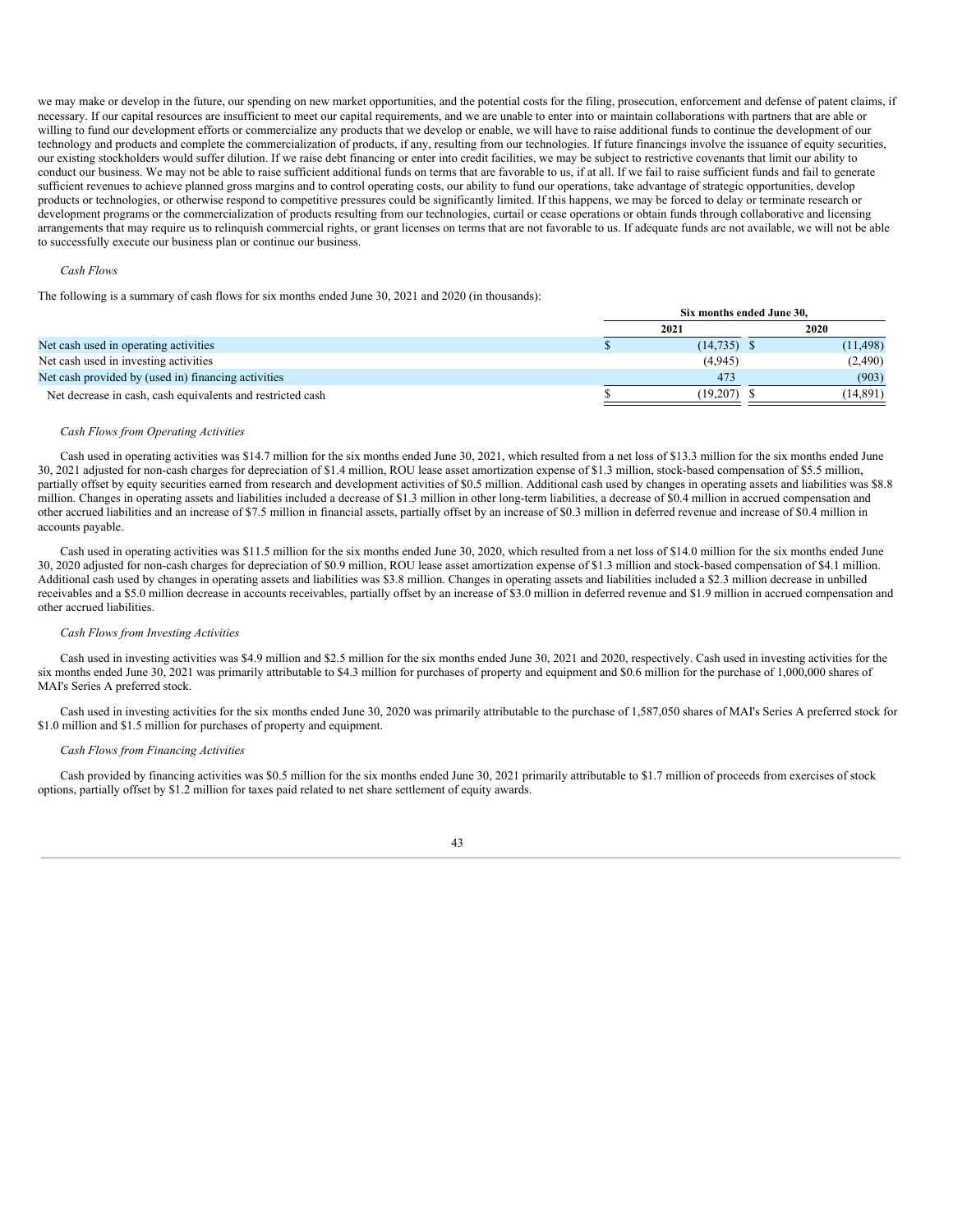Cash used in financing activities was \$0.9 million for the six months ended June 30, 2020 and primarily attributable to taxes paid related to net share settlement of equity awards.

## *Material Cash Requirements*

The following table summarizes material cash requirements related to minimum future payments under non-cancellable operating leases, exclusive of common area maintenance charges and real estate taxes, as of June 30, 2021 (in thousands):

|                       | Payments due by period |        |  |                  |  |              |  |              |  |                   |  |  |  |
|-----------------------|------------------------|--------|--|------------------|--|--------------|--|--------------|--|-------------------|--|--|--|
|                       |                        | Total  |  | Less than 1 year |  | 1 to 3 years |  | 4 to 5 years |  | More than 5 years |  |  |  |
| Operating lease $(1)$ |                        | 29,198 |  | 4,156            |  | 9.179        |  | 9,738        |  | 6,125             |  |  |  |
| Operating lease $(2)$ |                        | 31.723 |  | .000             |  | 5.977        |  | 7.912        |  | 16.834            |  |  |  |
| Total                 |                        | 60.921 |  | 5,156            |  | 15,156       |  | 17,650       |  | 22,959            |  |  |  |

 $\frac{(1)}{1}$  In the first quarter of 2019, we have entered into an Eighth Amendment to the Lease with MetLife, extending the lease terms from May 2027 to May 2029 of our Redwood City, California facilities.

 $^{(2)}$  In the first quarter of 2021, we entered into a ten-year lease with 2021 RE-San Francisco No. 63, LLC, for our San Carlos facilities.

For additional information see Note 10, "Commitments and Contingencies" in the Notes to Unaudited Condensed Consolidated Financial Statements included in this Quarterly Report on Form 10-Q.

# *Other Material Cash Requirements*

We have other material cash requirements related to supply and service arrangements entered in the normal course of business. For additional information about other material cash requirements, see Note 10, "Commitments and Contingencies" in the Notes to Unaudited Condensed Consolidated Financial Statements included in this Quarterly Report on Form 10-Q. Future minimum payments reflect amounts those obligations are expected to have on our liquidity and cash flows in future period and include obligations subject to risk of cancellation by us (in thousands):

| <b>Other Material Cash Requirements by Agreement Type</b>                              | <b>Agreement Date</b> | <b>Future Minimum Payment</b> |
|----------------------------------------------------------------------------------------|-----------------------|-------------------------------|
| Manufacture and supply agreement with expected future payment date of December<br>2022 | April 2016            | 162                           |
| Development and manufacturing services agreements                                      | September 2019        | .852                          |
| Total other commitments                                                                |                       | 2.014                         |

We are contingently committed to an aggregate \$2.7 million of potential future research and development milestone payments to third parties for patents, licensing and development programs achieved in clinical application and the regulatory approval process. Payments generally are due and payable only upon achievement of certain developmental and regulatory milestones for which the specific timing cannot be predicted. Certain agreements also provide for sales-based milestones aggregating to \$0.6 million that we are contingently obligated to pay to upon achievement of certain sales levels in addition to royalties.

We do not utilize special-purpose financing vehicles or have undisclosed off-balance sheet arrangements.

## **Critical Accounting Policies and Estimates**

<span id="page-43-0"></span>The preparation financial statements in conformity with generally accepted accounting principles requires management to make judgments, estimates and assumptions in the preparation of our consolidated financial statements and accompanying notes. Actual results could differ from those estimates. There have been no material changes to our critical accounting policies or estimates during the three and six months ended June 30, 2021 from those discussed in our Annual Report on Form 10-K for the year ended December 31, 2020, filed with the SEC on March 1, 2021.

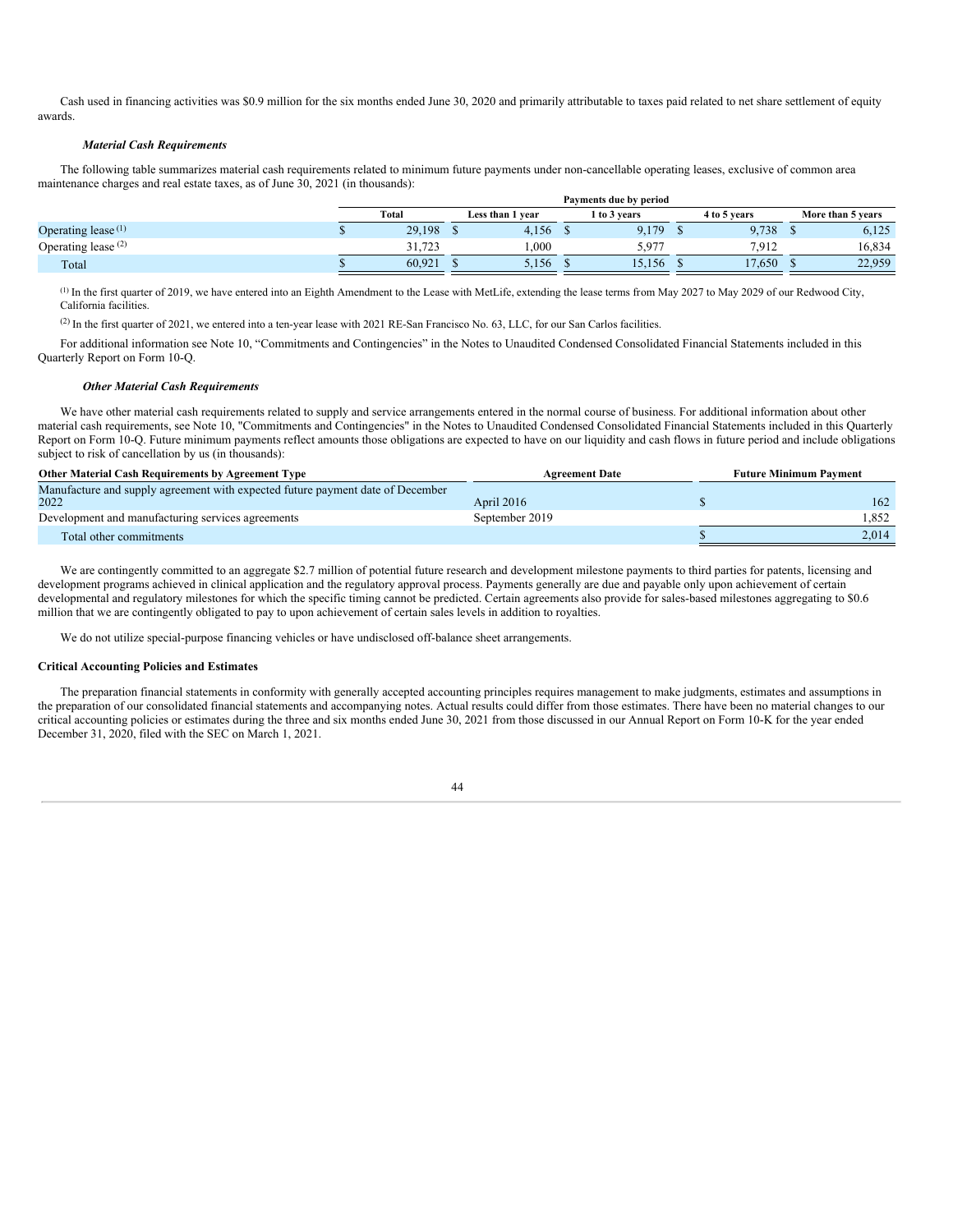# **ITEM 3. QUANTITATIVE AND QUALITATIVE DISCLOSURES ABOUT MARKET RISK**

### *Market Risk Management*

Our cash flows and earnings are subject to fluctuations due to changes in foreign currency exchange rates, interest rates and other factors. These market risk exposures are disclosed in Part II, Item 7A of our Annual Report on Form 10-K for the year ended December 31, 2020, filed with the SEC on March 1, 2021.

### *Interest Rate Sensitivity*

Our unrestricted cash and cash equivalents total \$129.5 million at June 30, 2021. We primarily invest these amounts in money market funds which are held for working capital purposes. We do not enter into investments for trading or speculative purposes. As of June 30, 2021, the effect of a hypothetical 10% decrease in market interest rates would have an immaterial impact on a potential loss in future interest income and cash flows.

In June 2017, we entered into a Credit Facility with Western Alliance Bank consisting of term loans up to \$10.0 million, and advances under a revolving line of credit up to \$5.0 million. Term loans made under the Term Debt bear interest at variable rate through maturity at the greater of (i) 3.75% or (ii) the sum of (A) Index Rate (prime rate published in the Money Rates section of the Western Edition of The Wall Street Journal plus (B) 0.50%. Advances made under the Revolving Line of Credit bear interest at a variable annual rate equal to the greater of (i)  $4.25\%$  or (ii) the sum of (A) the prime rate plus (B) 1.00%. Increases in these variable interest rates will increase our future interest expense and decrease our results of operations and cash flows. No amounts were drawn under the Credit Facility as of June 30, 2021. Our exposure to interest rates risk relates to our 2017 Credit Facility with variable interest rates, where an increase in interest rates may result in higher borrowing costs. Since we have no outstanding borrowings under our 2017 Credit Facility as of June 30, 2021, the effect of a hypothetical 10% change in interest rates would not have any impact on our interest expense.

## *Foreign Currency Risk*

Our results of operations and cash flows are subject to fluctuations due to changes in foreign currency exchange rates. Although substantially all of our sales are denominated in United States dollars, future fluctuations in the value of the USD may affect the price competitiveness of our products outside the United States. The impact of changes in foreign currency exchange rates on our operations and cash flows may be difficult or impossible to quantify.

# *Investment in Non-Marketable Debt and Equity Securities*

We own investments in a non-marketable available-for-sale debt security and non-marketable equity securities without readily determinable fair values. To analyze the fair value measurement of these debt securities, we perform a qualitative analysis using significant unobservable inputs. Significant changes to the unobservable inputs may result in a significantly higher or lower fair value estimate.

<span id="page-44-0"></span>We may value these equity securities based on significant recent arms-length equity transactions with sophisticated non-strategic unrelated investors, providing the terms of these security transactions are substantially similar to the security transactions terms between the investors and us. The impact of the difference in transaction terms on the market value of the portfolio company may be difficult or impossible to quantify.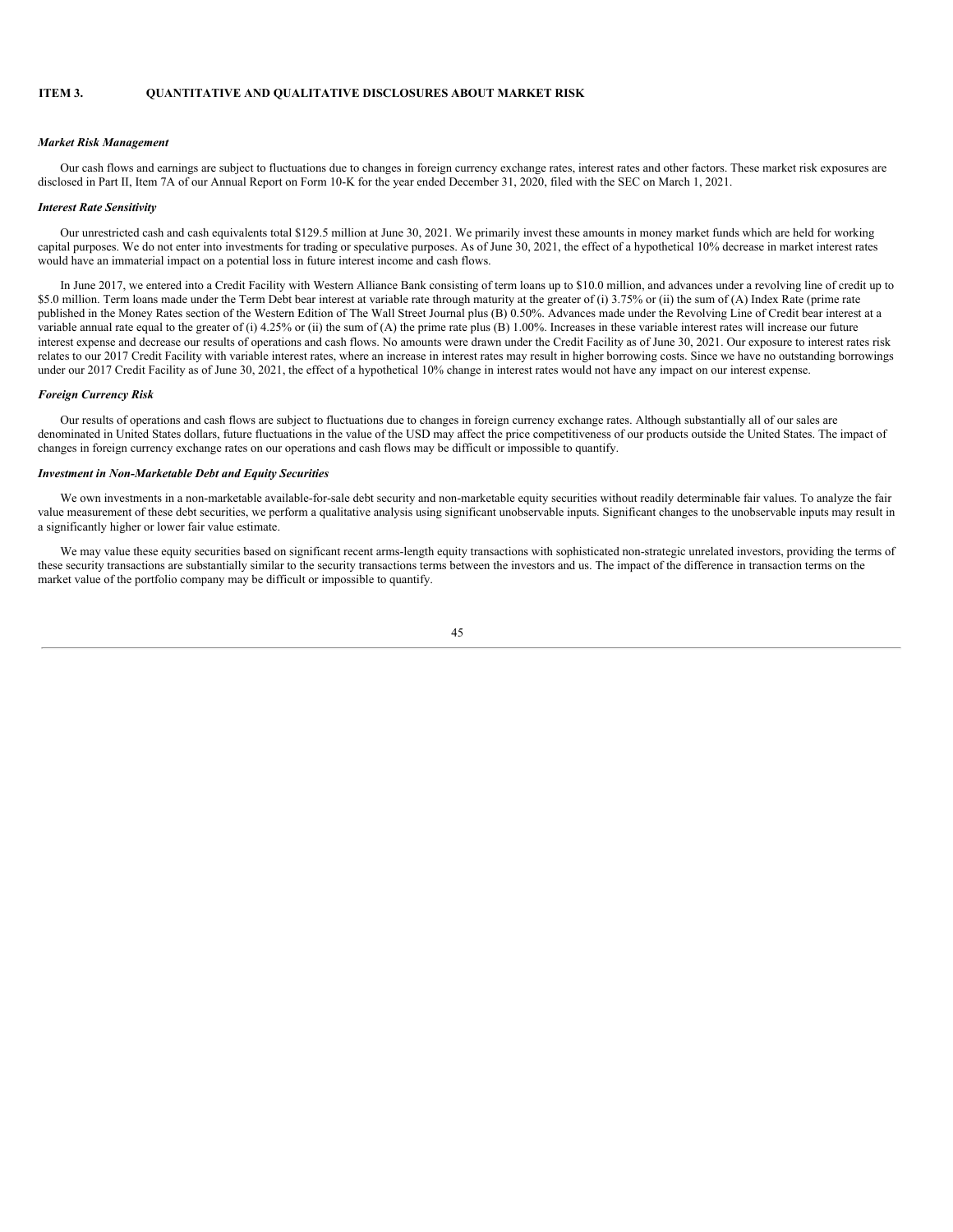# **ITEM 4. CONTROLS AND PROCEDURES**

### *Evaluation of Disclosure Controls and Procedures*

We maintain disclosure controls and procedures and internal controls that are designed to provide reasonable assurance that information required to be disclosed in our Exchange Act reports is recorded, processed, summarized, and reported within the time periods specified in the SEC's rules and forms and that such information is accumulated and communicated to our management, including our principal executive officer and our principal financial and accounting officer, as appropriate, to allow timely decisions regarding required disclosure.

Our management, including our principal executive officer and our principal financial and accounting officer, evaluated the effectiveness of our disclosure controls and procedures as defined by Rules 13a-15(e) and 15d-15(e) of the Exchange Act. Based on this review, our principal executive officer and our principal financial and accounting officer concluded that these disclosure controls and procedures were effective as of June 30, 2021 at the reasonable assurance level.

#### *Changes in Internal Control over Financial Reporting*

There were no changes in our internal control over financial reporting identified in connection with the evaluation required by paragraph (d) of Exchange Act Rules 13a-15 or 15d-15 that occurred during our last fiscal quarter that have materially affected, or are reasonably likely to materially affect, our internal control over financial reporting. There were no significant changes to our internal control over financial reporting due to the adoption of new standards.

## *Inherent Limitations on Ef ectiveness of Controls*

<span id="page-45-0"></span>In designing and evaluating the disclosure controls and procedures, management recognizes that any controls and procedures, even if determined effective and no matter how well designed and operated, can provide only reasonable assurance of achieving the desired control objectives to prevent or detect misstatements. In addition, the design of disclosure controls and procedures must reflect the fact that there are resource constraints and that management is required to apply judgment in evaluating the benefits of possible controls and procedures relative to their costs. Also, projections of any evaluation of effectiveness to future periods are subject to the risk that controls may become inadequate because of changes in conditions, or that the degree of compliance with the policies or procedures may deteriorate.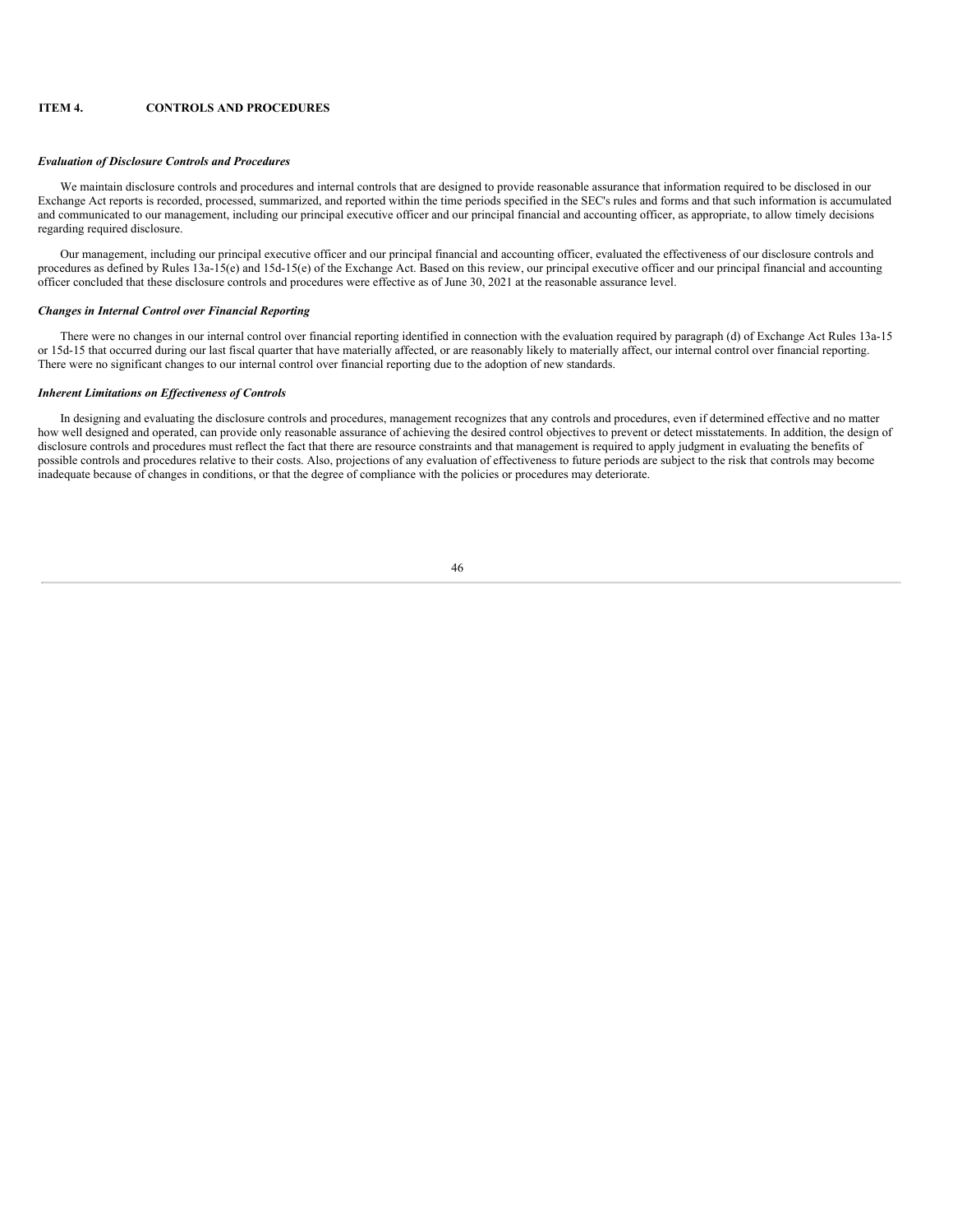# **PART II. OTHER INFORMATION**

### <span id="page-46-0"></span>**ITEM 1. LEGAL PROCEEDINGS**

We are not currently a party to any material pending litigation or other material legal proceedings.

# <span id="page-46-1"></span>**ITEM 1A. RISK FACTORS**

We have included in Part I, Item 1A of our Annual Report on Form 10-K for the year ended December 31, 2020, a description of certain risks and uncertainties that could affect our business, future performance or financial condition (the "Risk Factors"). During the three months ended June 30, 2021, there were no material changes from the disclosure provided in the Form 10-K for the year ended December 31, 2020 with respect to the Risk Factors. Investors should consider the Risk Factors prior to making an investment decision with respect to our stock.

# <span id="page-46-2"></span>**ITEM 2. UNREGISTERED SALES OF EQUITY SECURITIES AND USE OF PROCEEDS**

None.

<span id="page-46-3"></span>**ITEM 3. DEFAULTS UPON SENIOR SECURITIES**

None.

<span id="page-46-4"></span>**ITEM 4. MINE SAFETY DISCLOSURES**

Not applicable.

# <span id="page-46-5"></span>**ITEM 5. OTHER INFORMATION**

<span id="page-46-6"></span>Not applicable.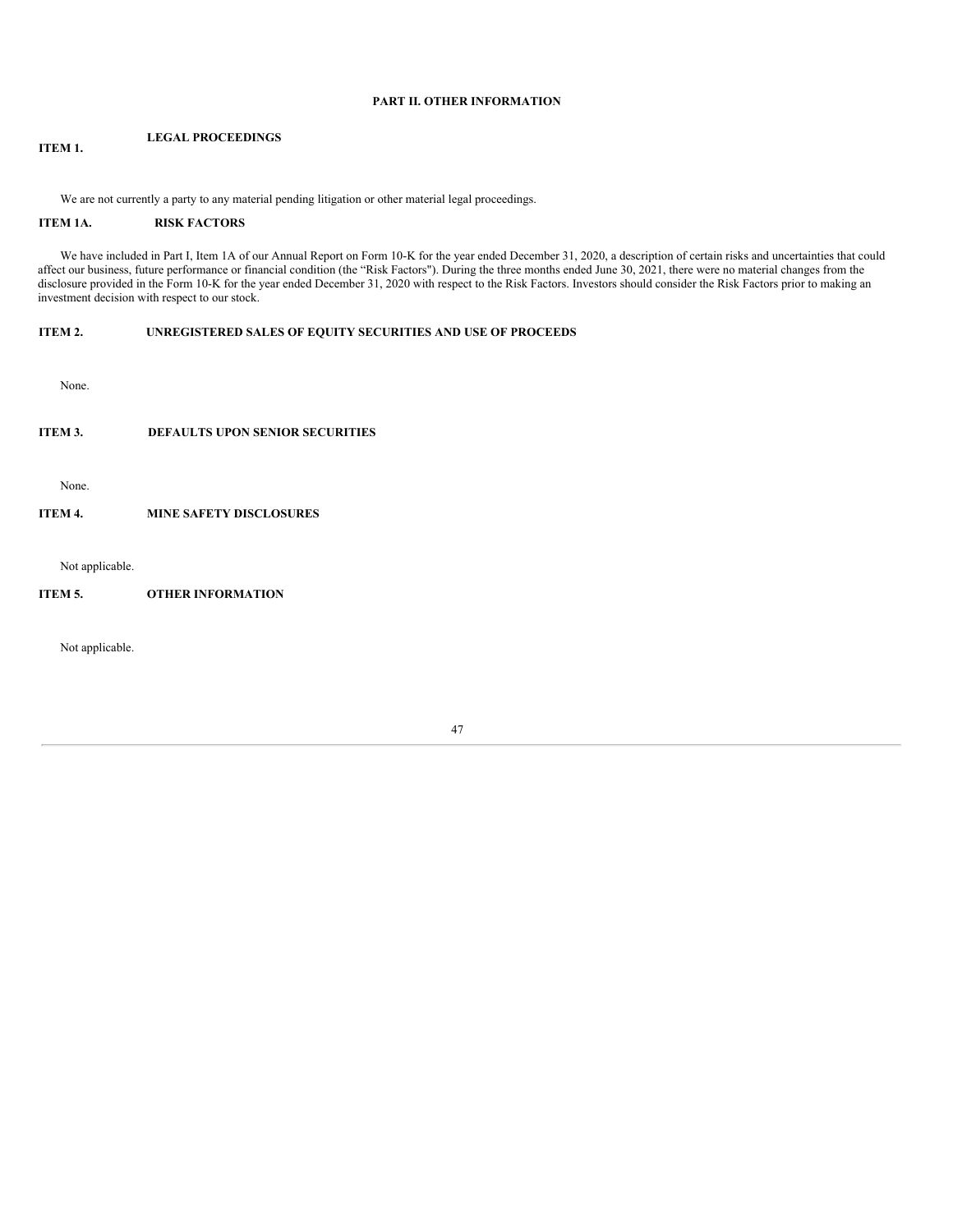# **ITEM 6. EXHIBITS**

- 3.1 Amended and Restated Certificate of [Incorporation](http://www.sec.gov/Archives/edgar/data/1200375/000095013010000138/dex31.htm) of Codexis, Inc. filed with the Secretary of the State of the State of Delaware on April 27, 2010 and effective as of April 27, 2010 (incorporated by reference to Exhibit 3.1 to the Company's Quarterly Report on Form 10-Q for the quarter ended March 31, 2010, filed on May 28, 2010).
- 3.2 Certificate of Designations of Series A Junior Participating Preferred Stock of Codexis, Inc., filed with the Secretary of State of the State of Delaware on September 4, 2012 [\(incorporated](http://www.sec.gov/Archives/edgar/data/1200375/000119312512378221/d405085dex31.htm) by reference to Exhibit 3.1 t 2012).
- 3.3 Amended and Restated Bylaws of Codexis, Inc. effective as of April 27, 2010 [\(incorporated](http://www.sec.gov/Archives/edgar/data/1200375/000095013010000138/dex32.htm) by reference to Exhibit 3.2 to the Company's Quarterly Report on Form 10-Q for the quarter ended March 31, 2010, filed on May 28, 2010).
- 4.1 Reference is made to Exhibits 3.1 through 3.3.
- 10.1 [E](http://www.sec.gov/Archives/edgar/data/1200375/000119312521155123/d207309dex11.htm)quity [Distribution](http://www.sec.gov/Archives/edgar/data/1200375/000119312521155123/d207309dex11.htm) Agreement by and between the [Company](http://www.sec.gov/Archives/edgar/data/1200375/000119312521155123/d207309dex11.htm) and [Piper](http://www.sec.gov/Archives/edgar/data/1200375/000119312521155123/d207309dex11.htm) S[andler](http://www.sec.gov/Archives/edgar/data/1200375/000119312521155123/d207309dex11.htm) & C[o.](http://www.sec.gov/Archives/edgar/data/1200375/000119312521155123/d207309dex11.htm) [dated](http://www.sec.gov/Archives/edgar/data/1200375/000119312521155123/d207309dex11.htm) as of May 7, [2021](http://www.sec.gov/Archives/edgar/data/1200375/000119312521155123/d207309dex11.htm) [\(incorporated](http://www.sec.gov/Archives/edgar/data/1200375/000119312521155123/d207309dex11.htm) by reference to Exhibit 1.1 to the Company's Current Report on Form 8-K, filed on May 7, [2021\).](http://www.sec.gov/Archives/edgar/data/1200375/000119312521155123/d207309dex11.htm)
- 31.1 [Certification](#page-49-0) of Principal Executive Officer Required Under Rule 13a-14(a) and 15d-14(a) of the Securities Exchange Act of 1934, as amended.
- 31.2 [Certification](#page-50-0) of Principal Financial Officer Required Under Rule 13a-14(a) and 15d-14(a) of the Securities Exchange Act of 1934, as amended.
- 32.1 [Certification](#page-51-0) of Principal Executive Officer and Principal Financial Officer Required Under Rule 13a-14(b) of the Securities Exchange Act of 1934, as amended, and 18 U.S.C. §1350.
- 101 The following materials from the Company's Quarterly Report on Form 10-Q for the quarter ended June 30, 2021, formatted in Inline Extensible Business Reporting Language ("iXBRL") includes: (i) Unaudited Condensed Consolidated Balance Sheets at June 30, 2021 and December 31, 2020<br>(ii) Unaudited Condensed Consolidated Statements of Operations for the Three and Si Condensed Consolidated Statements of Stockholders' Equity for the Three and Six Months Ended June 30, 2021 and 2020, (iv) Unaudited Condensed Consolidated Statements of Cash Flows for the Six Months Ended June 30, 2021 and 2020 and (v) Notes to Unaudited Condensed Consolidated Financial Statements.
- 101.SCH Inline XBRL Taxonomy Extension Schema Document
- 101.CAL Inline XBRL Taxonomy Extension Calculation Linkbase Document
- 101.DEF Inline XBRL Taxonomy Extension Definition Linkbase Document
- 101.LAB Inline XBRL Taxonomy Extension Label Linkbase Document
- <span id="page-47-0"></span>101.PRE Inline XBRL Taxonomy Extension Presentation Linkbase Document
	- 104 The cover page from the Company's Quarterly Report on Form 10-Q for the quarter ended June 30, 2021, formatted in Inline XBRL and contained in Exhibit 101.
		- Portions of the exhibit, marked by brackets, have been omitted because the omitted information is (i) not material and (ii) would be competitively harmful if publicly disclosed.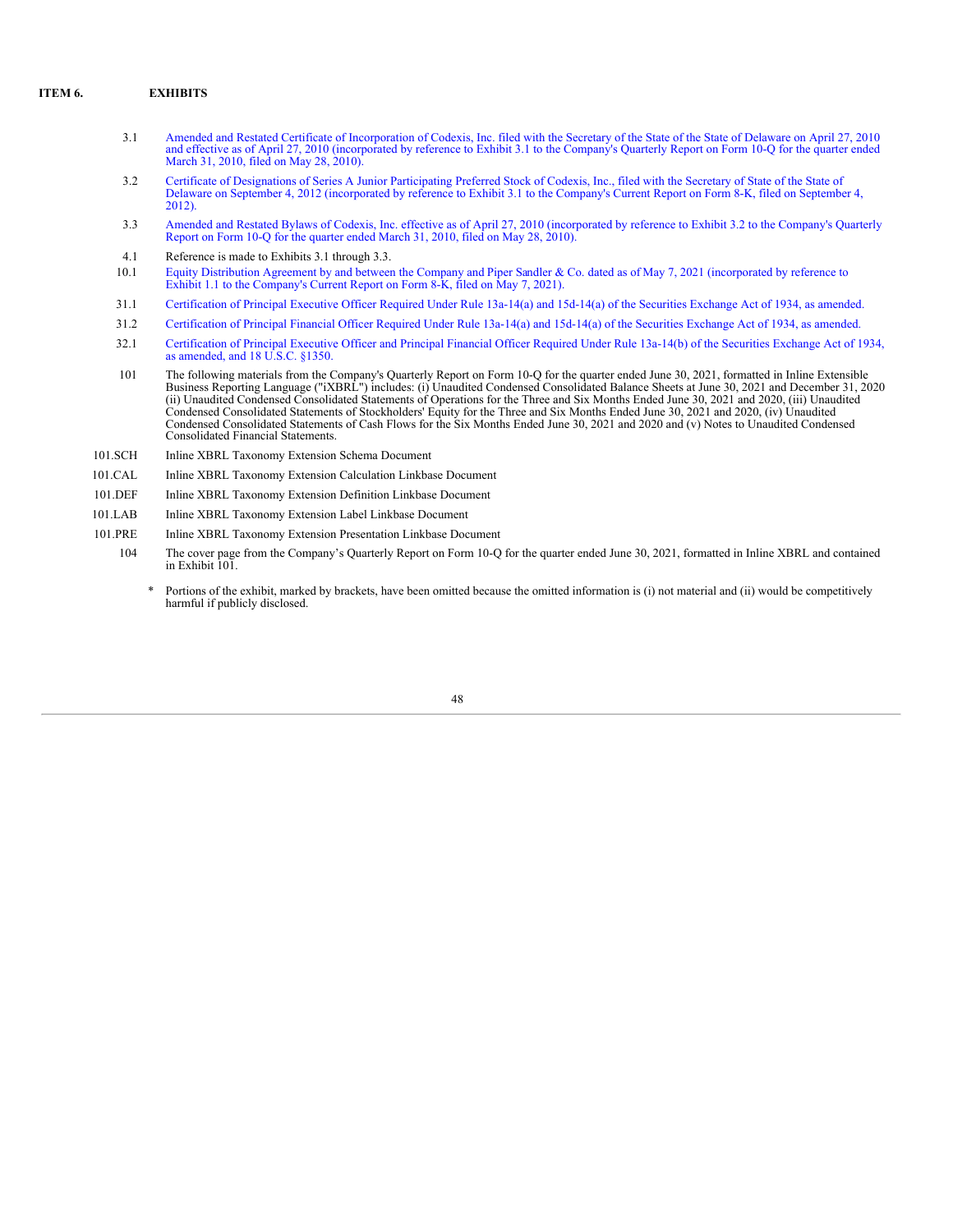# **SIGNATURES**

Pursuant to the requirements of the Securities Exchange Act of 1934, the Registrant has duly caused this report to be signed on its behalf by the undersigned, thereunto duly authorized.

|       |                | Codexis, Inc.                                                                                                    |  |
|-------|----------------|------------------------------------------------------------------------------------------------------------------|--|
| Date: | August 6, 2021 | By:<br>/s/ John J. Nicols                                                                                        |  |
|       |                | John J. Nicols<br>President and Chief Executive Officer<br>(principal executive officer)                         |  |
| Date: | August 6, 2021 | By:<br>/s/ Ross Taylor                                                                                           |  |
|       |                | Ross Taylor<br>Senior Vice President and Chief Financial Officer<br>(principal financial and accounting officer) |  |
|       |                |                                                                                                                  |  |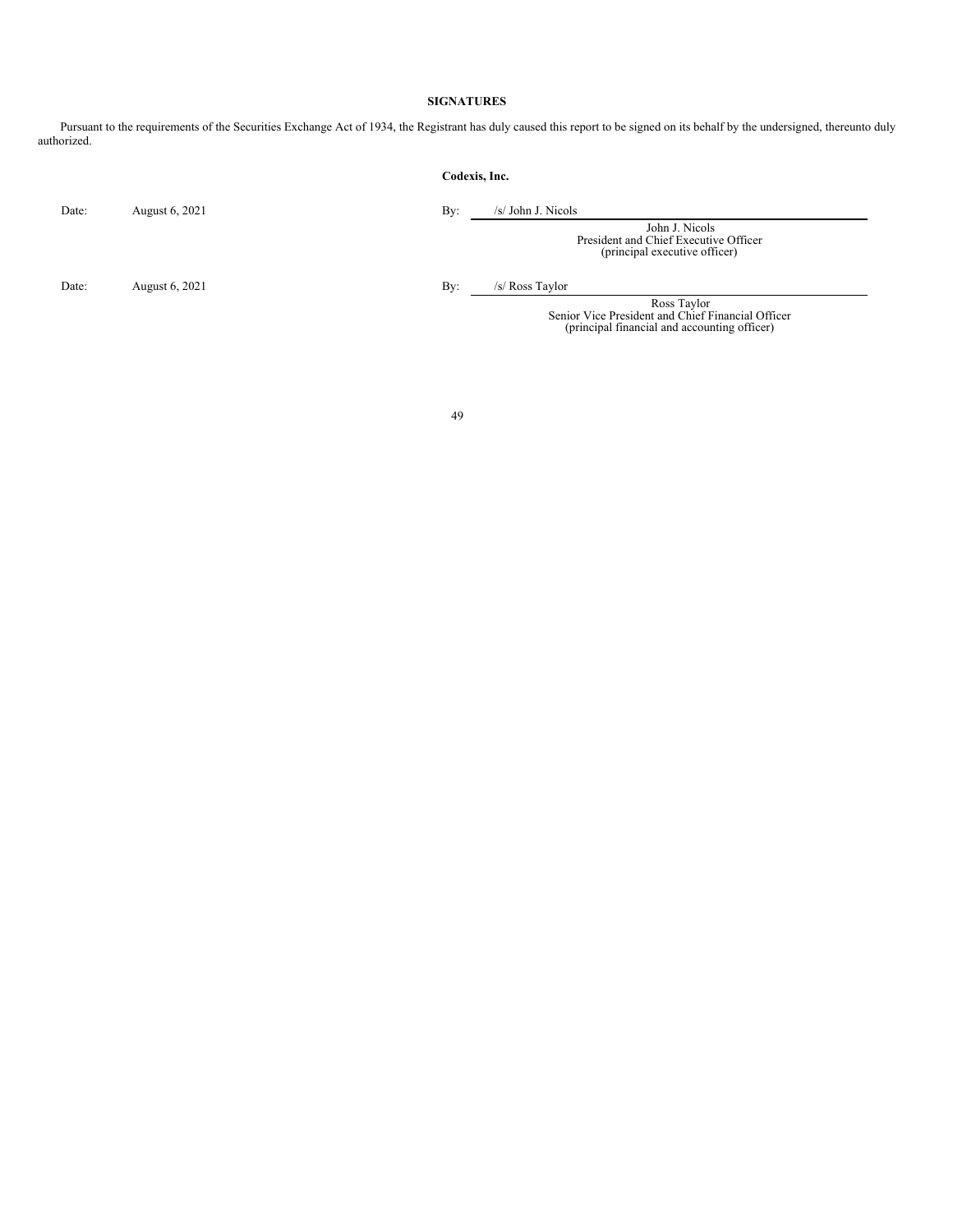# **CERTIFICATION**

<span id="page-49-0"></span>I, John J. Nicols, certify that:

- 1. I have reviewed this Quarterly Report on Form 10-Q of Codexis, Inc.;
- 2. Based on my knowledge, this report does not contain any untrue statement of a material fact or omit to state a material fact necessary to make the statements made, in light of the circumstances under which such statements were made, not misleading with respect to the period covered by this report;
- 3. Based on my knowledge, the financial statements, and other financial information included in this report, fairly present in all material respects the financial condition, results of operations and cash flows of the registrant as of, and for, the periods presented in this report;
- 4. The registrant's other certifying officer(s) and I are responsible for establishing and maintaining disclosure controls and procedures (as defined in Exchange Act Rules 13a-15(e) and 15d-15(e)) and internal control over financial reporting (as defined in Exchange Act Rules 13a-15(f) and 15d-15(f)) for the registrant and have:
	- (a) Designed such disclosure controls and procedures, or caused such disclosure controls and procedures to be designed under our supervision, to ensure that material information relating to the registrant, including its consolidated subsidiaries, is made known to us by others within those entities, particularly during the period in which this report is being prepared;
	- (b) Designed such internal control over financial reporting, or caused such internal control over financial reporting to be designed under our supervision, to provide reasonable assurance regarding the reliability of financial reporting and the preparation of financial statements for external purposes in accordance with generally accepted accounting principles;
	- (c) Evaluated the effectiveness of the registrant's disclosure controls and procedures and presented in this report our conclusions about the effectiveness of the disclosure controls and procedures, as of the end of the period covered by this report based on such evaluation; and
	- (d) Disclosed in this report any change in the registrant's internal control over financial reporting that occurred during the registrant's most recent fiscal quarter (the registrant's fourth fiscal quarter in the case of an annual report) that has materially affected, or is reasonably likely to materially affect, the registrant's internal control over financial reporting; and
- 5. The registrant's other certifying officer(s) and I have disclosed, based on our most recent evaluation of internal control over financial reporting, to the registrant's auditors and the audit committee of the registrant's board of directors (or persons performing the equivalent functions):
	- (a) All significant deficiencies and material weaknesses in the design or operation of internal control over financial reporting which are reasonably likely to adversely affect the registrant's ability to record, process, summarize and report financial information; and
	- (b) Any fraud, whether or not material, that involves management or other employees who have a significant role in the registrant's internal control over financial reporting.

Date: August 6, 2021

/s/ John J. Nicols

John J. Nicols President and Chief Executive Officer (principal executive officer)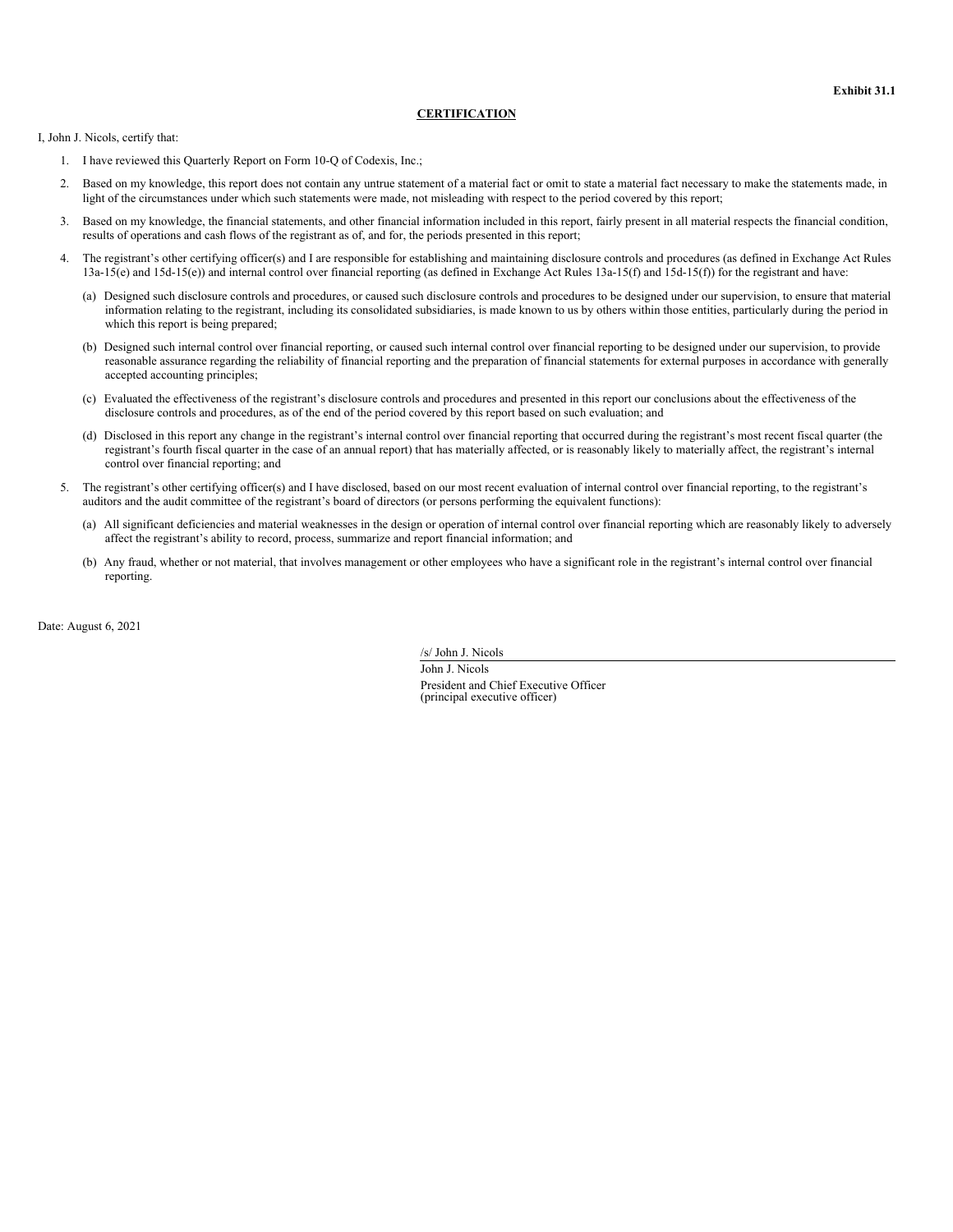# **CERTIFICATION**

<span id="page-50-0"></span>I, Ross Taylor, certify that:

- 1. I have reviewed this Quarterly Report on Form 10-Q of Codexis, Inc.;
- 2. Based on my knowledge, this report does not contain any untrue statement of a material fact or omit to state a material fact necessary to make the statements made, in light of the circumstances under which such statements were made, not misleading with respect to the period covered by this report;
- 3. Based on my knowledge, the financial statements, and other financial information included in this report, fairly present in all material respects the financial condition, results of operations and cash flows of the registrant as of, and for, the periods presented in this report;
- 4. The registrant's other certifying officer(s) and I are responsible for establishing and maintaining disclosure controls and procedures (as defined in Exchange Act Rules 13a-15(e) and 15d-15(e)) and internal control over financial reporting (as defined in Exchange Act Rules 13a-15(f) and 15d-15(f)) for the registrant and have:
	- (a) Designed such disclosure controls and procedures, or caused such disclosure controls and procedures to be designed under our supervision, to ensure that material information relating to the registrant, including its consolidated subsidiaries, is made known to us by others within those entities, particularly during the period in which this report is being prepared;
	- (b) Designed such internal control over financial reporting, or caused such internal control over financial reporting to be designed under our supervision, to provide reasonable assurance regarding the reliability of financial reporting and the preparation of financial statements for external purposes in accordance with generally accepted accounting principles;
	- (c) Evaluated the effectiveness of the registrant's disclosure controls and procedures and presented in this report our conclusions about the effectiveness of the disclosure controls and procedures, as of the end of the period covered by this report based on such evaluation; and
	- (d) Disclosed in this report any change in the registrant's internal control over financial reporting that occurred during the registrant's most recent fiscal quarter (the registrant's fourth fiscal quarter in the case of an annual report) that has materially affected, or is reasonably likely to materially affect, the registrant's internal control over financial reporting; and
- 5. The registrant's other certifying officer(s) and I have disclosed, based on our most recent evaluation of internal control over financial reporting, to the registrant's auditors and the audit committee of the registrant's board of directors (or persons performing the equivalent functions):
	- (a) All significant deficiencies and material weaknesses in the design or operation of internal control over financial reporting which are reasonably likely to adversely affect the registrant's ability to record, process, summarize and report financial information; and
	- (b) Any fraud, whether or not material, that involves management or other employees who have a significant role in the registrant's internal control over financial reporting.

Date: August 6, 2021

/s/ Ross Taylor

Ross Taylor Senior Vice President and Chief Financial Officer (principal financial and accounting officer)